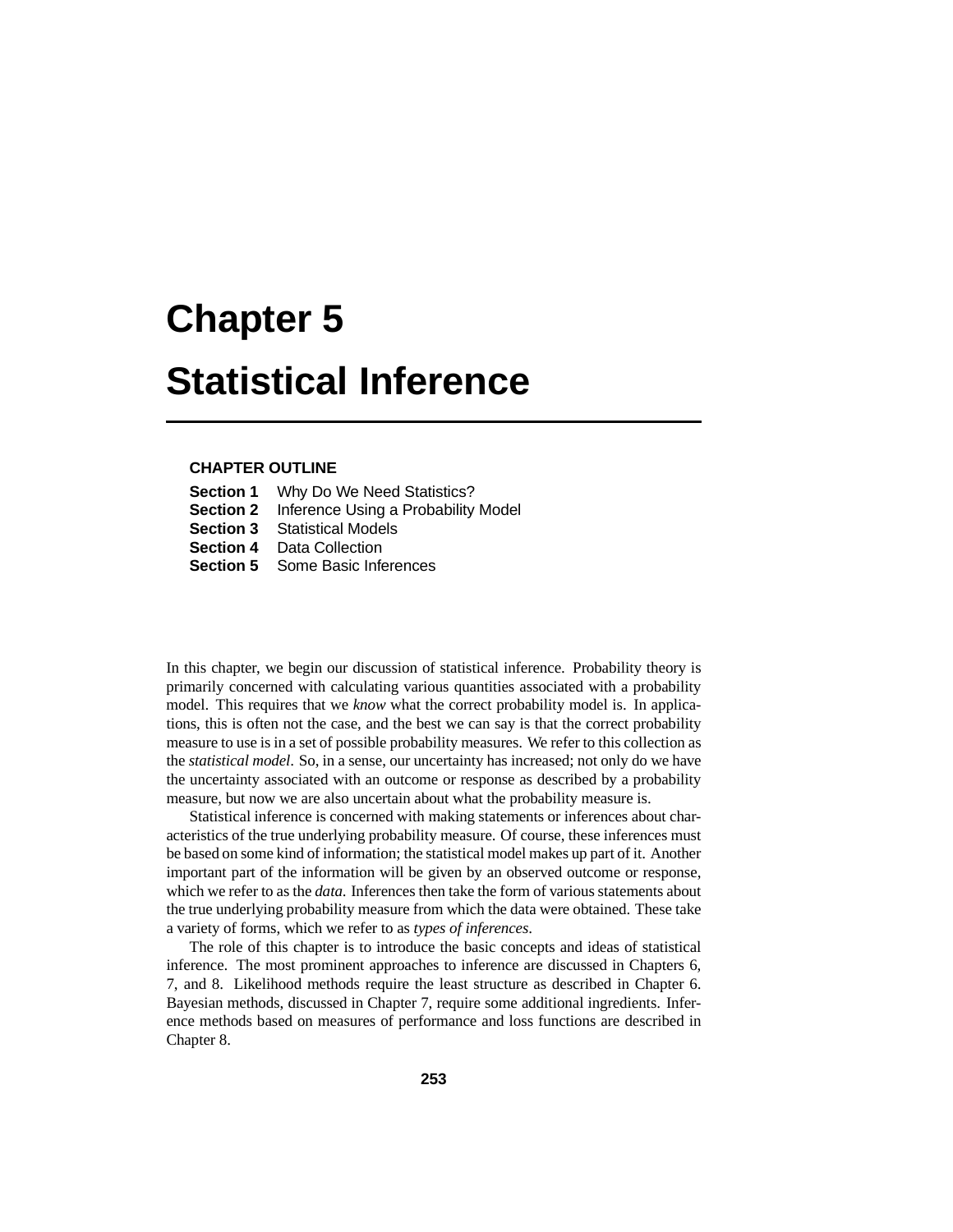## **5.1 Why Do We Need Statistics?**

While we will spend much of our time discussing the theory of statistics, we should always remember that statistics is an applied subject. By this we mean that ultimately statistical theory will be applied to real-world situations to answer questions of practical importance.

What is it that characterizes those contexts in which statistical methods are useful? Perhaps the best way to answer this is to consider a practical example where statistical methodology plays an important role.

#### **EXAMPLE 5.1.1** *Stanford Heart Transplant Study*

In the paper by Turnbull, Brown, and Hu entitled "Survivorship of Heart Transplant Data" (*Journal of the American Statistical Association*, March 1974, Volume 69, 74– 80), an analysis is conducted to determine whether or not a heart transplant program, instituted at Stanford University, is in fact producing the intended outcome. In this case, the intended outcome is an increased length of life, namely, a patient who receives a new heart should live longer than if no new heart was received.

It is obviously important to ensure that a proposed medical treatment for a disease leads to an improvement in the condition. Clearly, we would not want it to lead to a deterioration in the condition. Also, if it only produced a small improvement, it may not be worth carrying out if it is very expensive or causes additional suffering.

We can never know whether a particular patient who received a new heart has lived longer *because* of the transplant. So our only hope in determining whether the treatment is working is to compare the lifelengths of patients who received new hearts with the lifelengths of patients who did not. There are many factors that influence a patient's lifelength, many of which will have nothing to do with the condition of the patient's heart. For example, lifestyle and the existence of other pathologies, which will vary greatly from patient to patient, will have a great influence. So how can we make this comparison?

One approach to this problem is to imagine that there are probability distributions that describe the lifelengths of the two groups. Let these be given by the densities  $f<sub>T</sub>$ and  $f_C$ , where  $T$  denotes transplant and  $C$  denotes no transplant. Here we have used *C* as our label because this group is serving as a *control* in the study to provide some comparison to the treatment (a heart transplant). Then we consider the lifelength of a patient who received a transplant as a random observation from  $f<sub>T</sub>$  and the lifelength of a patient who did not receive a transplant as a random observation from  $f<sub>C</sub>$ . We want to compare  $f_T$  and  $f_C$ , in some fashion, to determine whether or not the transplant treatment is working. For example, we might compute the mean lifelengths of each distribution and compare these. If the mean lifelength of  $f<sub>T</sub>$  is greater than  $f<sub>C</sub>$ , then we can assert that the treatment is working. Of course, we would still have to judge whether the size of the improvement is enough to warrant the additional expense and patients' suffering.

If we could take an arbitrarily large number of observations from  $f<sub>T</sub>$  and  $f<sub>C</sub>$ , then we know, from the results in previous chapters, that we could determine these distributions with a great deal of accuracy. In practice, however, we are restricted to a relatively small number of observations. For example, in the cited study there were 30 patients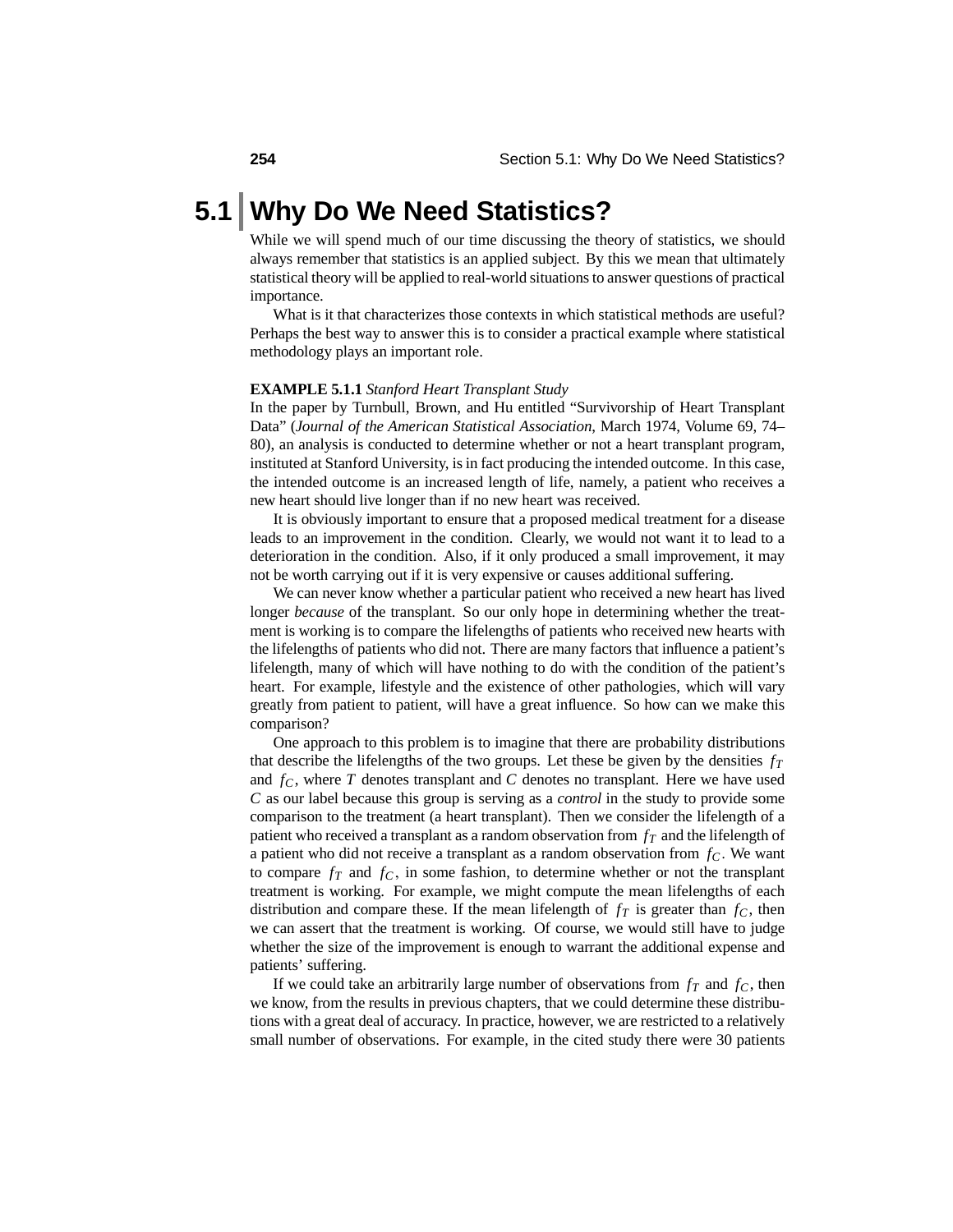| P  | Χ  | S | P  | $\boldsymbol{X}$ | S | P  | X   | S |
|----|----|---|----|------------------|---|----|-----|---|
|    | 49 | d |    | 1400             | a | 21 | 2   | d |
| 2  | 5  | d | 12 | 5                | d | 22 | 148 | d |
| 3  | 17 | d | 13 | 34               | d | 23 | 1   | d |
| 4  | 2  | d | 14 | 15               | d | 24 | 68  | d |
| 5  | 39 | d | 15 | 11               | d | 25 | 31  | d |
| 6  | 84 | d | 16 | 2                | d | 26 | 1   | d |
| 7  | 7  | d | 17 | 1                | d | 27 | 20  | d |
| 8  | 0  | d | 18 | 39               | d | 28 | 118 | a |
| 9  | 35 | d | 19 | 8                | d | 29 | 91  | a |
| 10 | 36 | d | 20 | 101              | d | 30 |     | a |

Table 5.1: Survival times (*X*) in days and status (*S*) at the end of the study for each patient (*P*) in the control group.

in the control group (those who did not receive a transplant) and 52 patients in the treatment group (those who did receive a transplant).

For each control patient, the value of  $X$  — the number of days they were alive after the date they were determined to be a candidate for a heart transplant until the termination date of the study — was recorded. For various reasons, these patients did not receive new hearts, e.g., they died before a new heart could be found for them. These data, together with an indicator for the status of the patient at the termination date of the study, are presented in Table 5.1. The indicator value  $S = a$  denotes that the patient was alive at the end of the study and  $S = d$  denotes that the patient was dead.

For each treatment patient, the value of *Y*, the number of days they waited for the transplant after the date they were determined to be a candidate for a heart transplant, and the value of *Z*, the number of days they were alive after the date they received the heart transplant until the termination date of the study, were both recorded. The survival times for the treatment group are then given by the values of  $Y + Z$ . These data, together with an indicator for the status of the patient at the termination date of the study, are presented in Table 5.2.

We cannot compare  $f_T$  and  $f_C$  directly because we do not know these distributions. But we do have some information about them because we have obtained values from each, as presented in Tables 5.1 and 5.2. So how do we use these data to compare  $f_T$ and  $f_C$  to answer the question of central importance, concerning whether or not the treatment is effective? This is the realm of statistics and statistical theory, namely, providing methods for making inferences about unknown probability distributions based upon observations (samples) obtained from them.

We note that we have simplified this example somewhat, although our discussion presents the essence of the problem. The added complexity comes from the fact that typically statisticians will have available additional data on each patient, such as their age, gender, and disease history. As a particular example of this, in Table 5.2 we have the values of both *Y* and *Z* for each patient in the treatment group. As it turns out, this additional information, known as covariates, can be used to make our comparisons more accurate. This will be discussed in Chapter 10.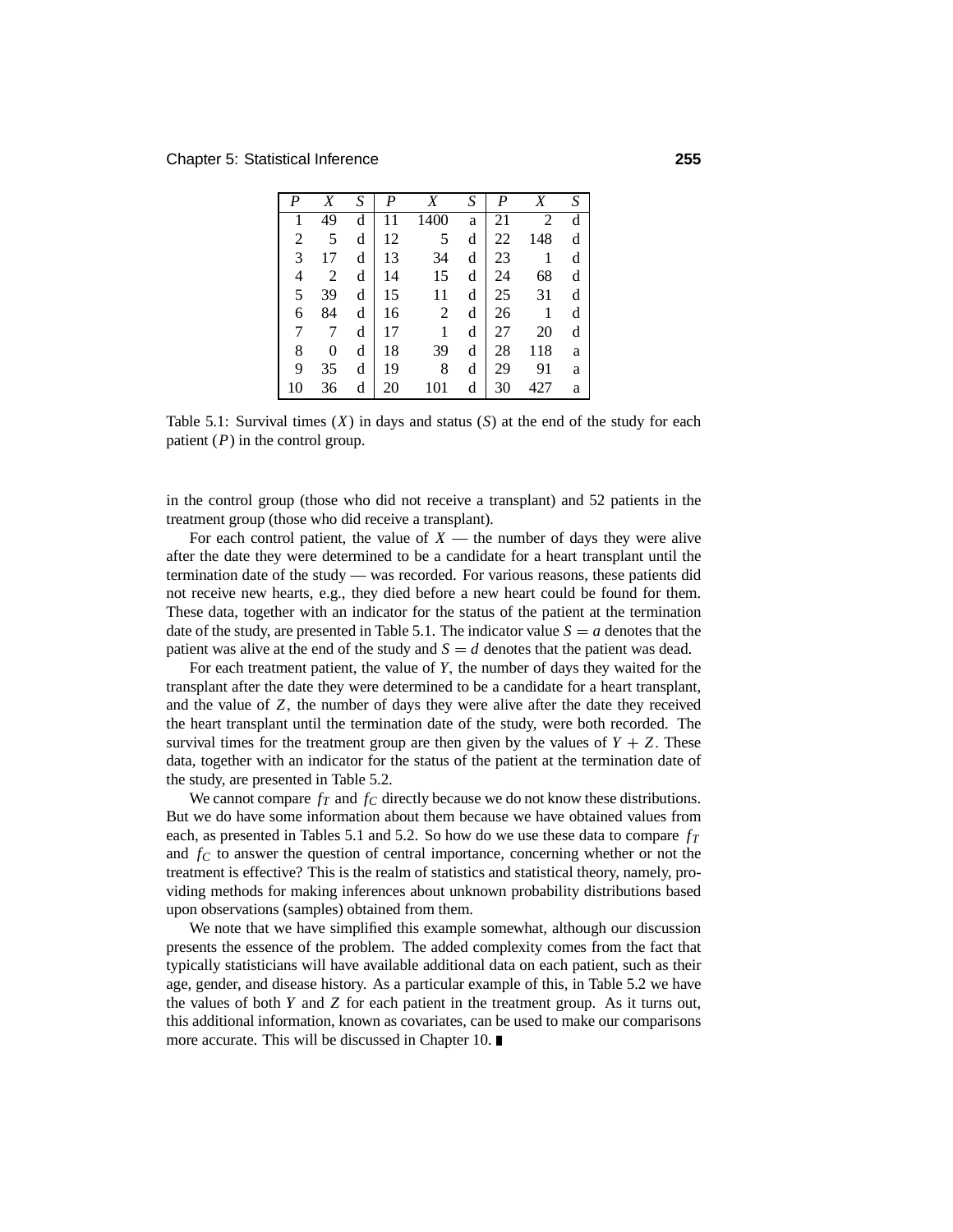| P      | Y              | Ζ    | S | P  | Y                | Ζ                | S | $\boldsymbol{P}$ | Y              | Ζ   | S |
|--------|----------------|------|---|----|------------------|------------------|---|------------------|----------------|-----|---|
| 1      | $\overline{0}$ | 15   | d | 19 | 50               | 1140             | a | 37               | 77             | 442 | a |
| 2      | 35             | 3    | d | 20 | 22               | 1153             | a | 38               | 2              | 65  | d |
| 3      | 50             | 624  | d | 21 | 45               | 54               | d | 39               | 26             | 419 | a |
| 4      | 11             | 46   | d | 22 | 18               | 47               | d | 40               | 32             | 362 | a |
| 5      | 25             | 127  | d | 23 | 4                | $\boldsymbol{0}$ | d | 41               | 13             | 64  | d |
| 6      | 16             | 61   | d | 24 | $\mathbf{1}$     | 43               | d | 42               | 56             | 228 | d |
| $\tau$ | 36             | 1350 | d | 25 | 40               | 971              | a | 43               | $\overline{c}$ | 65  | d |
| 8      | 27             | 312  | d | 26 | 57               | 868              | a | 44               | 9              | 264 | a |
| 9      | 19             | 24   | d | 27 | $\boldsymbol{0}$ | 44               | d | 45               | $\overline{4}$ | 25  | d |
| 10     | 17             | 10   | d | 28 | 1                | 780              | a | 46               | 30             | 193 | a |
| 11     | 7              | 1024 | d | 29 | 20               | 51               | d | 47               | 3              | 196 | a |
| 12     | 11             | 39   | d | 30 | 35               | 710              | a | 48               | 26             | 63  | d |
| 13     | $\overline{c}$ | 730  | d | 31 | 82               | 663              | a | 49               | 4              | 12  | d |
| 14     | 82             | 136  | d | 32 | 31               | 253              | d | 50               | 45             | 103 | a |
| 15     | 24             | 1379 | a | 33 | 40               | 147              | d | 51               | 25             | 60  | a |
| 16     | 70             | 1    | d | 34 | 9                | 51               | d | 52               | 5              | 43  | a |
| 17     | 15             | 836  | d | 35 | 66               | 479              | a |                  |                |     |   |
| 18     | 16             | 60   | d | 36 | 20               | 322              | d |                  |                |     |   |

Table 5.2: The number of days until transplant (*Y*), survival times in days after transplant (*Z*), and status (*S*) at the end of the study for each patient (*P*) in the treatment group.

The previous example provides some evidence that questions of great practical importance require the use of statistical thinking and methodology. There are many situations in the physical and social sciences where statistics plays a key role, and the reasons are just like those found in Example 5.1.1. The central ingredient in all of these is that we are faced with uncertainty. This uncertainty is caused both by variation, which can be modeled via probability, and by the fact that we cannot collect enough observations to know the correct probability models precisely. The first four chapters have dealt with building, and using, a mathematical model to deal with the first source of uncertainty. In this chapter, we begin to discuss methods for dealing with the second source of uncertainty.

#### **Summary of Section 5.1**

- Statistics is applied to situations in which we have questions that cannot be answered definitively, typically because of variation in data.
- Probability is used to model the variation observed in the data. Statistical inference is concerned with using the observed data to help identify the true probability distribution (or distributions) producing this variation and thus gain insight into the answers to the questions of interest.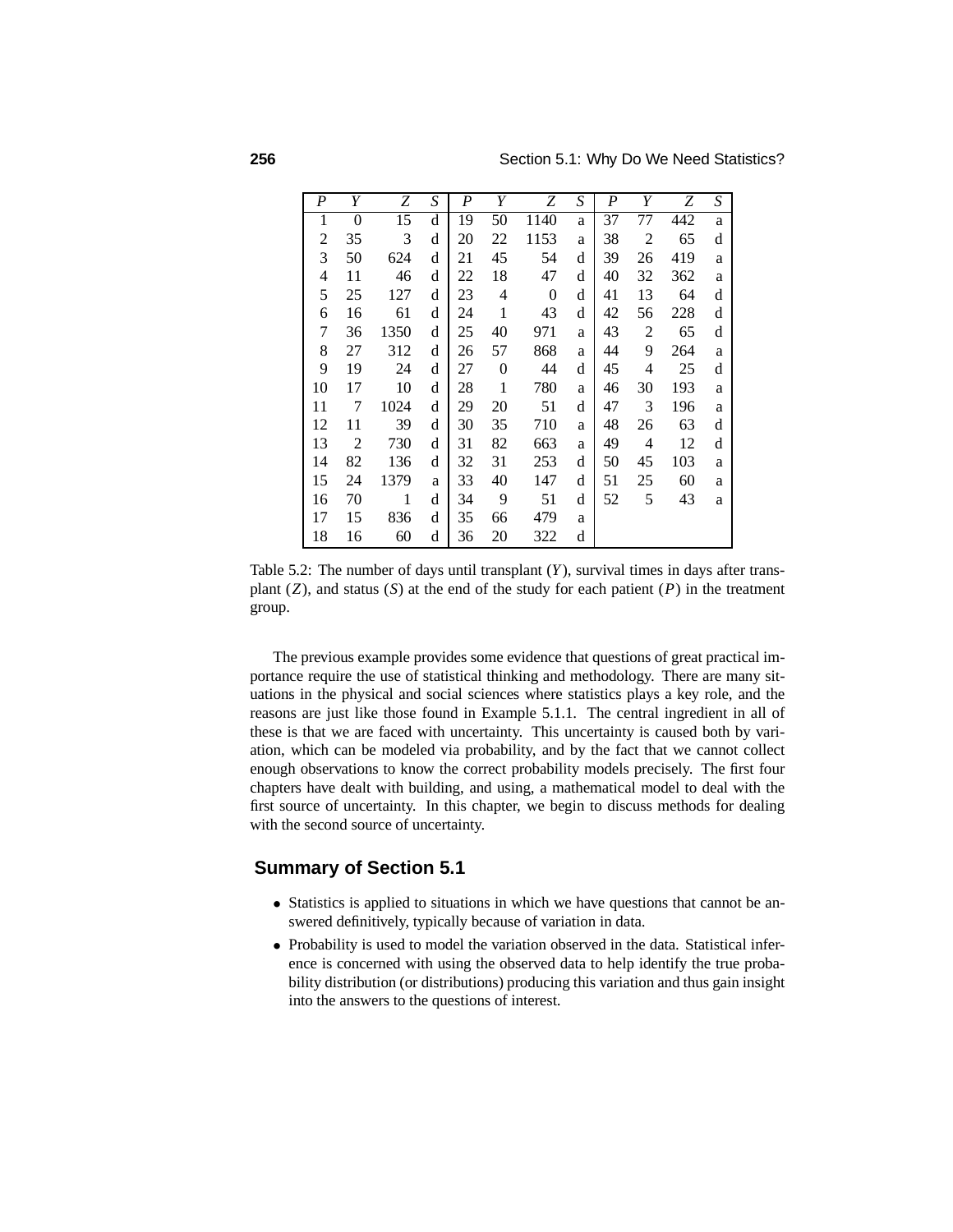#### **EXERCISES**

**5.1.1** Compute the mean survival times for the control group and for the treatment groups in Example 5.1.1. What do you conclude from these numbers? Do you think it is valid to base your conclusions about the effectiveness of the treatment on these numbers? Explain why or why not.

**5.1.2** Are there any unusual observations in the data presented in Example 5.1.1? If so, what effect do you think these observations have on the mean survival times computed in Exercise 5.1.1?

**5.1.3** In Example 5.1.1, we can use the status variable *S* as a covariate. What is the practical significance of this variable?

**5.1.4** A student is uncertain about the mark that will be received in a statistics course. The course instructor has made available a database of marks in the course for a number of years. Can you identify a probability distribution that may be relevant to quantifying the student's uncertainty? What covariates might be relevant in this situation?

**5.1.5** The following data were generated from an  $N(\mu, 1)$  distribution by a student. Unfortunately, the student forgot which value of  $\mu$  was used, so we are uncertain about the correct probability distribution to use to describe the variation in the data.

| $\begin{bmatrix} 0.2 & -0.7 & 0.0 & -1.9 & 0.7 & -0.3 & 0.3 & 0.4 \\ 0.3 & -0.8 & 1.5 & 0.1 & 0.3 & -0.7 & -1.8 & 0.2 \end{bmatrix}$ |  |  |  |
|--------------------------------------------------------------------------------------------------------------------------------------|--|--|--|

Can you suggest a plausible value for  $\mu$ ? Explain your reasoning.

**5.1.6** Suppose you are interested in determining the average age of all male students at a particular college. The registrar of the college allows you access to a database that lists the age of every student at the college. Describe how you might answer your question. Is this a statistical problem in the sense that you are uncertain about anything and so will require the use of statistical methodology?

**5.1.7** Suppose you are told that a characteristic X follows an  $N(\mu_1, 1)$  distribution and a characteristic *Y* follows an  $N(\mu_2, 1)$  distribution where  $\mu_1$  and  $\mu_2$  are unknown. In addition, you are given the results  $x_1, \ldots, x_m$  of *m* independent measurements on *X* and  $y_1, \ldots, y_n$  of *n* independent measurements on *Y*. Suggest a method for determining whether or not  $\mu_1$  and  $\mu_2$  are equal. Can you think of any problems with your approach?

**5.1.8** Suppose we know that a characteristic *X* follows an Exponential( $\lambda$ ) distribution and you are required to determine  $\lambda$  based on i.i.d. observations  $x_1, \ldots, x_n$  from this distribution. Suggest a method for doing this. Can you think of any problems with your approach?

#### **PROBLEMS**

**5.1.9** Can you identify any potential problems with the method we have discussed in Example 5.1.1 for determining whether or not the heart transplant program is effective in extending life?

**5.1.10** Suppose you are able to generate samples of any size from a probability distribution *P* for which it is very difficult to compute  $P(C)$  for some set *C*. Explain how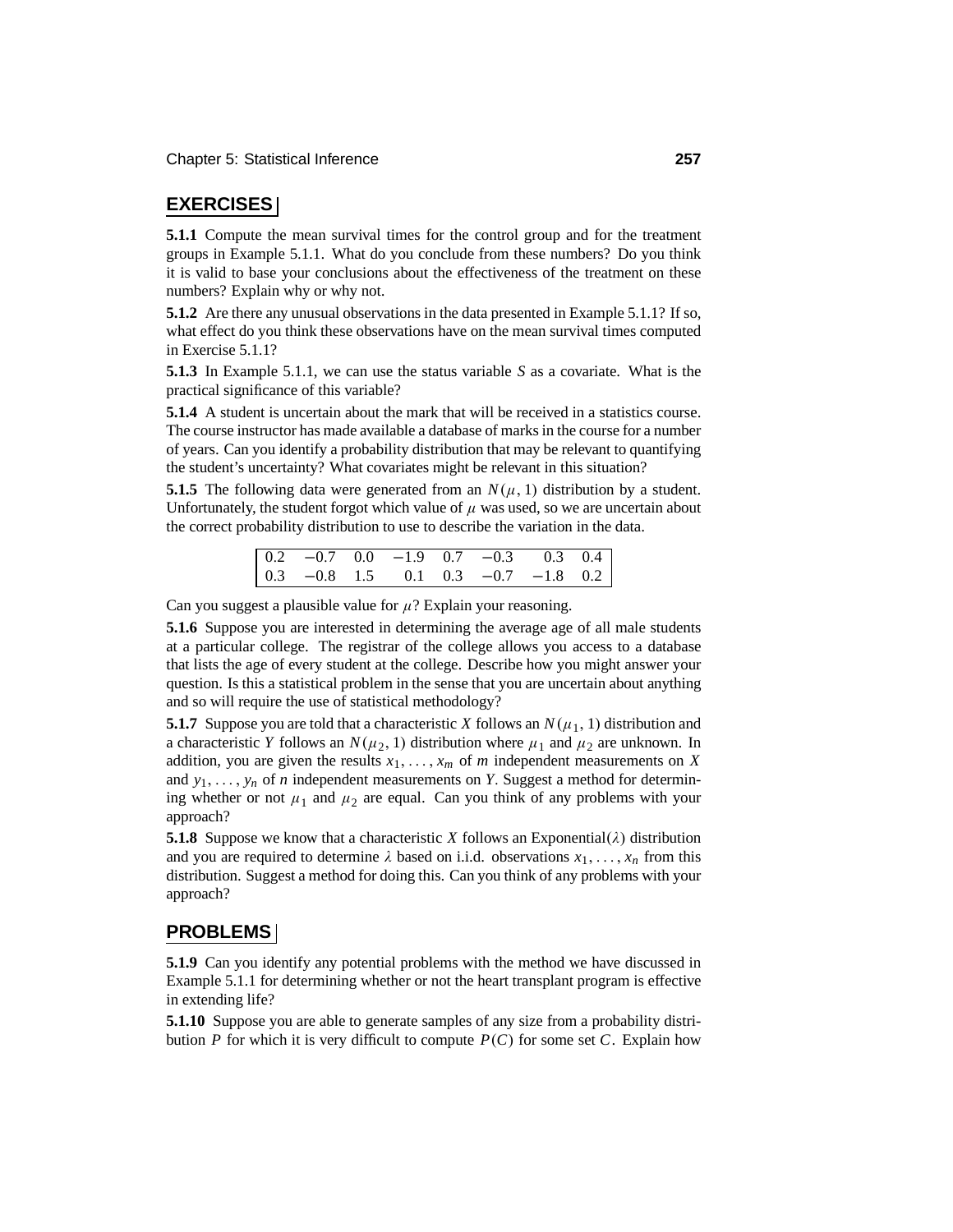you might estimate  $P(C)$  based on a sample. What role does the size of the sample play in your uncertainty about how good your approximation is. Does the size of *P*(*C*) play a role in this?

#### **COMPUTER PROBLEMS**

**5.1.11** Suppose we want to obtain the distribution of the quantity  $Y = X^4 + 2X^3 - 3$ when  $X \sim N(0, 1)$ . Here we are faced with a form of mathematical uncertainty because it is very difficult to determine the distribution of *Y* using mathematical methods. Propose a computer method for approximating the distribution function of *Y* and estimate  $P(Y \in (1, 2))$ . What is the relevance of statistical methodology to your approach?

#### **DISCUSSION TOPICS**

**5.1.12** Sometimes it is claimed that all uncertainties can and should be modeled using probability. Discuss this issue in the context of Example 5.1.1, namely, indicate all the things you are uncertain about in this example and how you might propose probability distributions to quantify these uncertainties.

## **5.2 Inference Using a Probability Model**

In the first four chapters, we have discussed probability theory, a good part of which has involved the mathematics of probability theory. This tells us how to carry out various calculations associated with the application of the theory. It is important to keep in mind, however, our reasons for introducing probability in the first place. As we discussed in Section 1.1, probability is concerned with measuring or quantifying uncertainty.

Of course, we are uncertain about many things, and we cannot claim that probability is applicable to all these situations. Let us assume, however, that we are in a situation in which we feel probability is applicable and that we have a probability measure *P* defined on a collection of subsets of a sample space *S* for a response *s*.

In an application of probability, we presume that we know *P* and are uncertain about a future, or concealed, response value  $s \in S$ . In such a context, we may be required, or may wish, to make an *inference* about the unknown value of *s*. This can take the form of a *prediction* or *estimate* of a plausible value for *s*, e.g., under suitable conditions, we might take the expected value of *s* as our prediction. In other contexts, we may be asked to construct a subset that has a high probability of containing *s* and is in some sense small, e.g., find the region that contains at least 95% of the probability and has the smallest size amongst all such regions. Alternatively, we might be asked to assess whether or not a stated value  $s_0$  is an implausible value from the known  $P$ , e.g., assess whether or not *s*<sup>0</sup> lies in a region assigned low probability by *P* and so is implausible. These are examples of inferences that are relevant to applications of probability theory.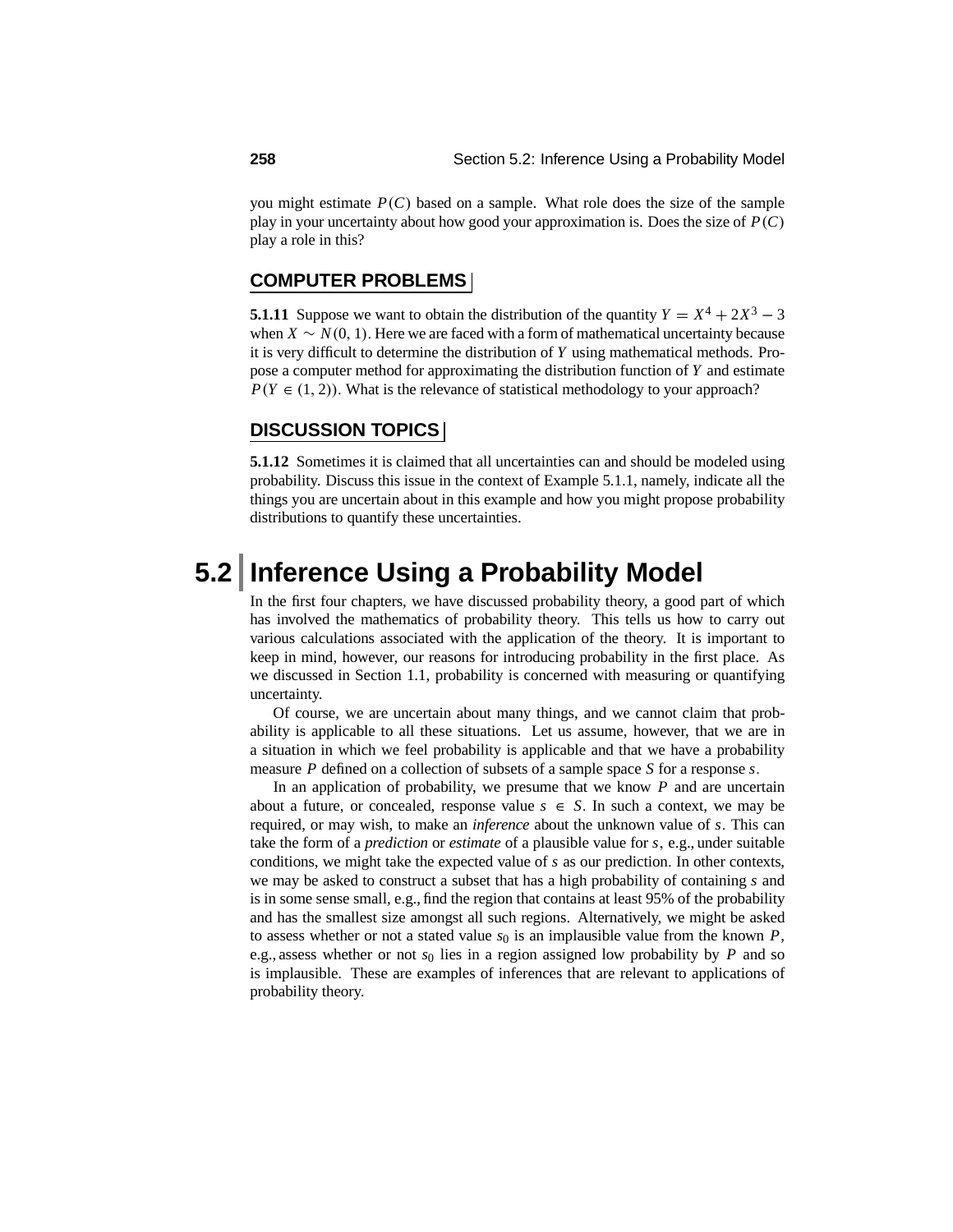#### **EXAMPLE 5.2.1**

As a specific application, consider the lifelength *X* in years of a machine where it is known that *X*  $\sim$  Exponential(1) (see Figure 5.2.1).



Figure 5.2.1: Plot of the Exponential(1) density *f* .

Then for a new machine, we might predict its lifelength by  $E(X) = 1$  year. Furthermore, from the graph of the Exponential(1) density, it is clear that the smallest interval containing 95% of the probability for *X* is  $(0, c)$ , where *c* satisfies

$$
0.95 = \int_0^c e^{-x} dx = 1 - e^{-c}
$$

or  $c = -\ln(0.05) = 2.9957$ . This interval gives us a reasonable range of probable lifelengths for the new machine. Finally, if we wanted to assess whether or not  $x_0 = 5$ is a plausible lifelength for a newly purchased machine, we might compute the tail probability as

$$
P(X > 5) = \int_{5}^{\infty} e^{-x} dx = e^{-5} = 0.0067,
$$

which, in this case, is very small and therefore indicates that  $x_0 = 5$  is fairly far out in the tail. The right tail of this density is a region of low probability for this distribution, so  $x_0 = 5$  can be considered implausible. It is thus unlikely that a machine will last 5 years, so a purchaser would have to plan to replace the machine before that period is over.

In some applications, we receive some partial information about the unknown *s* taking the form  $s \in C \subset S$ . In such a case, we replace P by the conditional probability measure  $P(\cdot | C)$  when deriving our inferences. Our reasons for doing this are many, and, in general, we can say that most statisticians agree that it is the right thing to do. It is important to recognize, however, that this step does not proceed from a mathematical theorem; rather it can be regarded as a basic axiom or principle of inference. We will refer to this as the *principle of conditional probability*, which will play a key role in some later developments.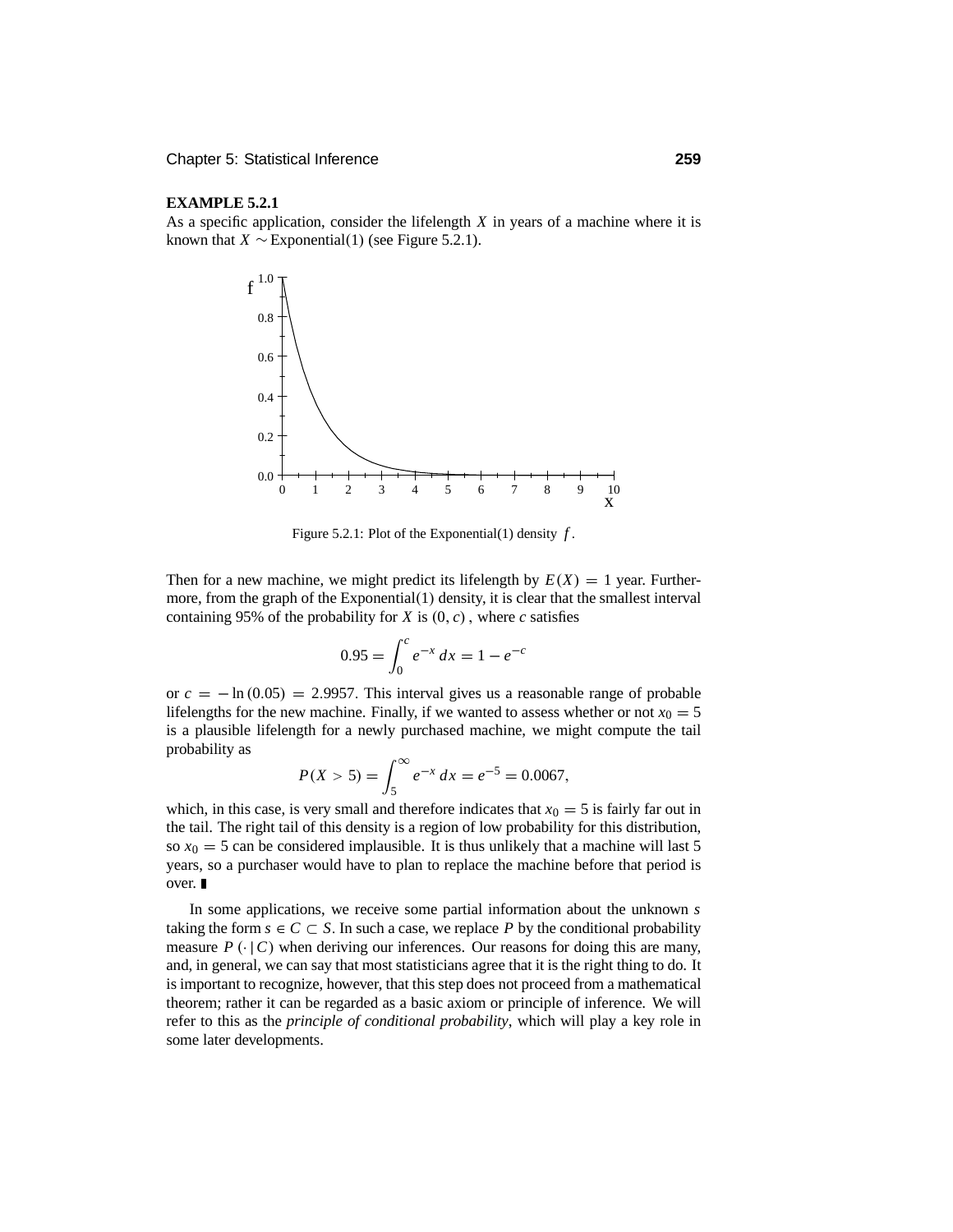#### **EXAMPLE 5.2.2**

Suppose we have a machine whose lifelength is distributed as in Example 5.2.1, and the machine has already been running for one year. Then inferences about the lifelength of the machine are based on the conditional distribution, given that  $X > 1$ . The density of this conditional distribution is given by  $e^{-(x-1)}$  for  $x > 1$ . The predicted lifelength is now

$$
E(X \mid X > 1) = \int_{1}^{\infty} x e^{-(x-1)} \, dx = -x e^{-(x-1)} \Big|_{1}^{\infty} + \int_{1}^{\infty} e^{-(x-1)} \, dx = 2.
$$

The fact that the additional lifelength is the same as the predicted lifelength before the machine starts working is a special characteristic of the Exponential distribution. This will not be true in general (see Exercise 5.2.4).

The tail probability measuring the plausibility of the value  $x_0 = 5$  is given by

$$
P(X > 5 | X > 1) = \int_5^{\infty} e^{-(x-1)} dx = e^{-4} = 0.0183,
$$

which indicates that  $x_0 = 5$  is a little more plausible in light of the fact that the machine has already survived one year. The shortest interval containing 0.95 of the conditional probability is now of the form  $(1, c)$ , where *c* is the solution to

$$
0.95 = \int_1^c e^{-(x-1)} dx = e(e^{-1} - e^{-c}),
$$

which implies that  $c = -\ln(e^{-1} - 0.95e^{-1}) = 3.9957$ .

Our main point in this section is simply that we are already somewhat familiar with inferential concepts. Furthermore, via the principle of conditional probability, we have a basic rule or axiom governing how we go about making inferences in the context where the probability measure *P* is known and *s* is not known.

#### **Summary of Section 5.2**

- Probability models are used to model uncertainty about future responses.
- We can use the probability distribution to predict a future response or assess whether or not a given value makes sense as a possible future value from the distribution.

#### **EXERCISES**

**5.2.1** Sometimes the *mode of a density* (the point where the density takes its maximum value) is chosen as a predictor for a future value of a response. Determine this predictor in Examples 5.2.1 and 5.2.2 and comment on its suitability as a predictor.

**5.2.2** Suppose it has been decided to use the mean of a distribution to predict a future response. In Example 5.2.1, compute the mean-squared error (expected value of the square of the error between a future value and its predictor) of this predictor, prior to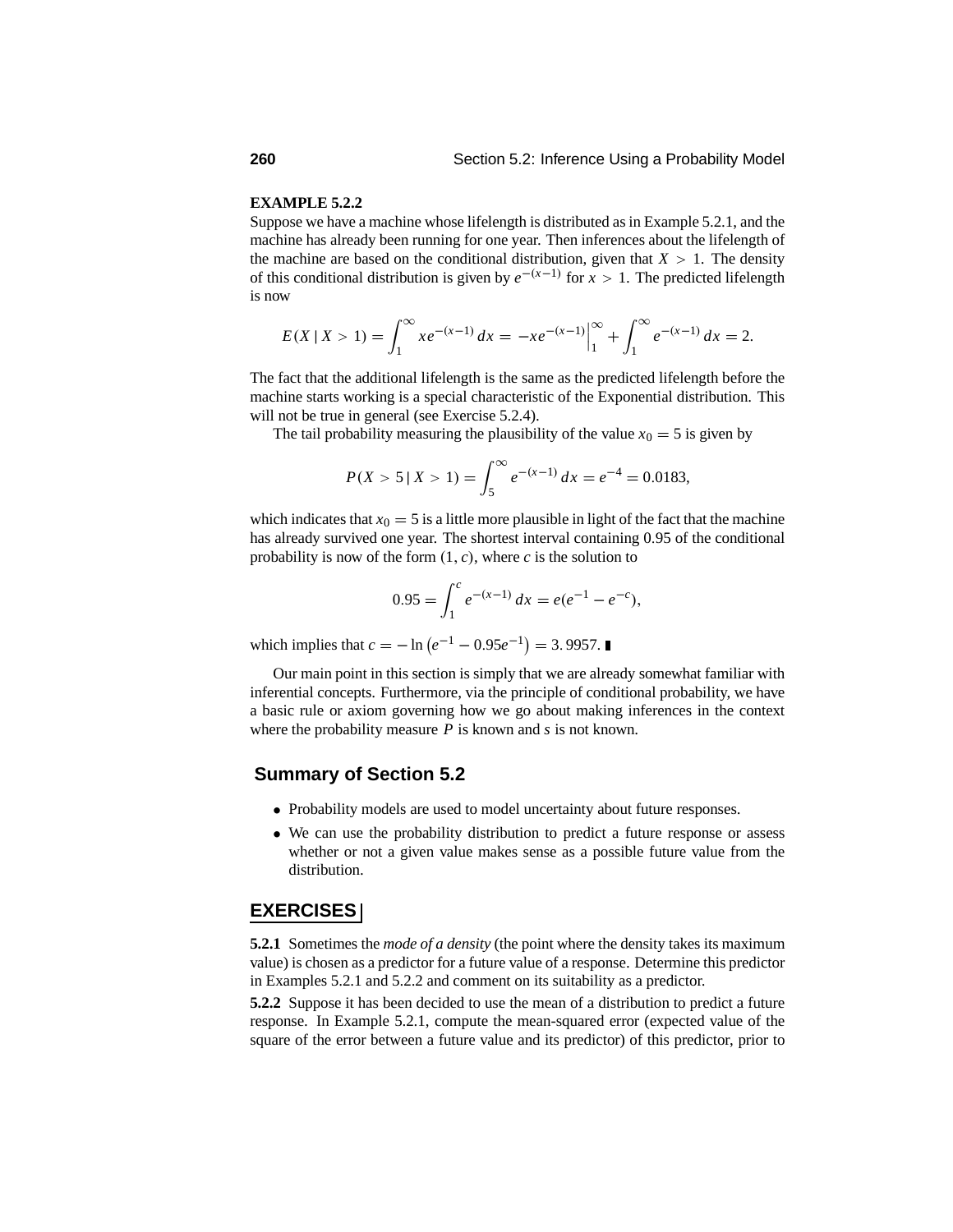observing the value. To what characteristic of the distribution of the lifelength does this correspond?

**5.2.3** Graph the density of the distribution obtained as a mixture of a normal distribution with mean 4 and variance 1 and a normal distribution with mean <sup>−</sup>4 and variance 1, where the mixture probability is 0.5. Explain why neither the mean nor the mode is a suitable predictor in this case. (Hint: Section 2.5.4.)

**5.2.4** Repeat the calculations of Examples 5.2.1 and 5.2.2 when the lifelength of a machine is known to be distributed as  $Y = 10X$ , where  $X \sim$  Uniform[0, 1].

**5.2.5** Suppose that  $X \sim N(10, 2)$ . What value would you record as a prediction of a future value of *X*? How would you justify your choice?

**5.2.6** Suppose that  $X \sim N(10, 2)$ . Record the smallest interval containing 0.95 of the probability for a future response. (Hint: Consider a plot of the density.)

**5.2.7** Suppose that *X* ∼ Gamma(3, 6). What value would you record as a prediction of a future value of *X*? How would you justify your choice?

**5.2.8** Suppose that *<sup>X</sup>* <sup>∼</sup> Poisson(5). What value would you record as a prediction of a future value of *X*? How would you justify your choice?

**5.2.9** Suppose that *X* ∼ Geometric( $1/3$ ). What value would you record as a prediction of a future value of *X*?

**5.2.10** Suppose that *X* follows the following probability distribution.

(a) Record a prediction of a future value of *X*.

(b) Suppose you are then told that *<sup>X</sup>* <sup>≥</sup> <sup>2</sup>. Record a prediction of a future value of *<sup>X</sup>* that uses this information.

### **PROBLEMS**

**5.2.11** Suppose a fair coin is tossed 10 times and the response *X* measured is the number of times we observe a head.

(a) If you use the expected value of the response as a predictor, then what is the prediction of a future response *X*?

(b) Using Table D.6 (or a statistical package), compute a shortest interval containing at least 0.95 of the probability for *X*. Note that it might help to plot the probability function of *X* first.

(c) What region would you use to assess whether or not a value  $s_0$  is a possible future value? (Hint: What are the regions of low probability for the distribution?) Assess whether or not  $x = 8$  is plausible.

**5.2.12** In Example 5.2.1, explain (intuitively) why the interval  $(0, 2.9957)$  is the shortest interval containing 0.95 of the probability for the lifelength.

**5.2.13** (Problem 5.2.11 continued) Suppose we are told that the number of heads observed is an even number. Repeat parts (a), (b), and (c).

**5.2.14** Suppose that a response *X* is distributed Beta $(a, b)$  with  $a, b > 1$  fixed (see Problem 2.4.16). Determine the mean and the mode (point where density takes its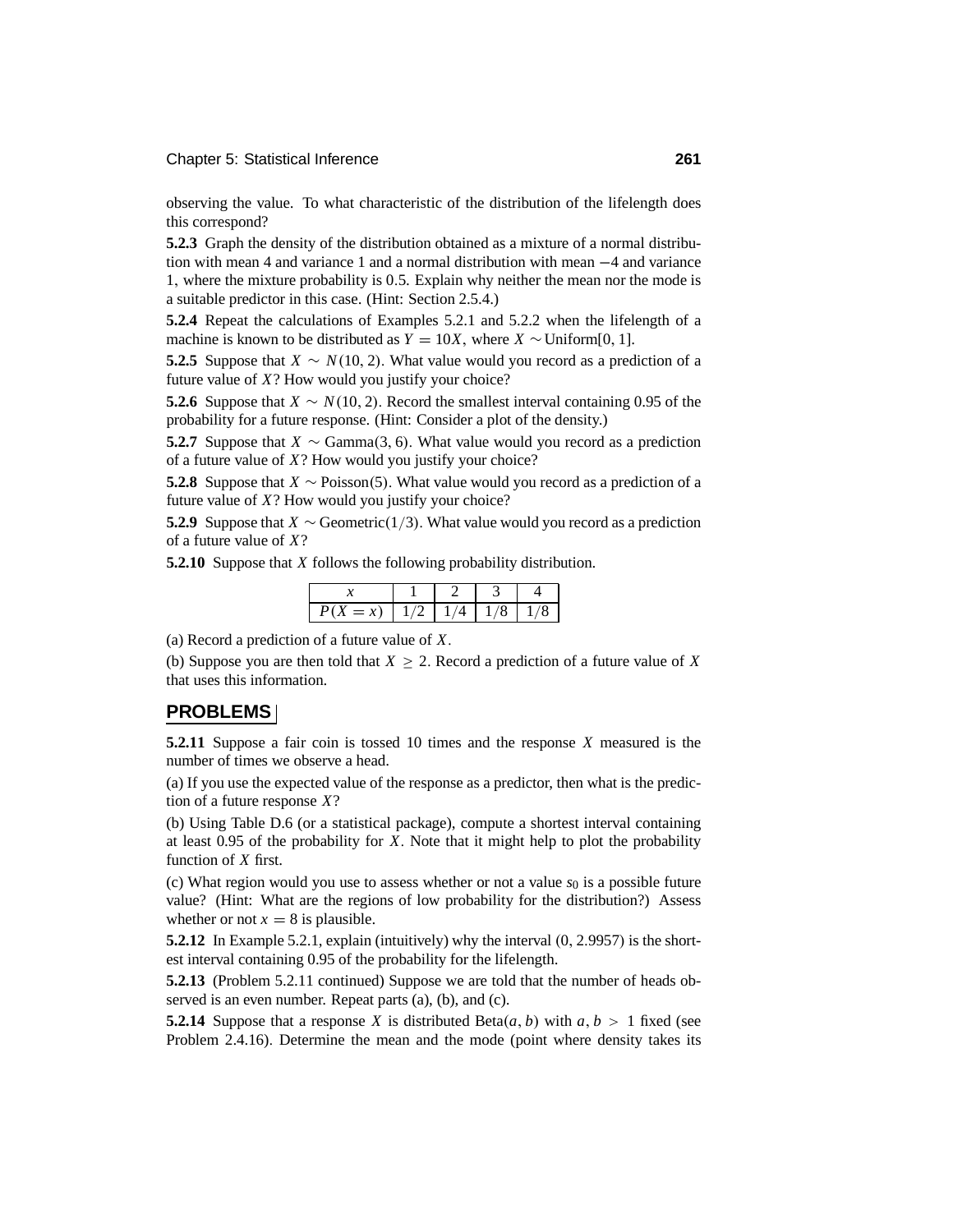maximum) of this distribution and assess which is the most accurate predictor of a future *X* when using mean-squared error, i.e., the expected squared distance between *X* and the prediction.

**5.2.15** Suppose that a response *X* is distributed *N*(0, 1) and that we have decided to predict a future value using the mean of the distribution.

(a) Determine the prediction for a future *X*.

(b) Determine the prediction for a future  $Y = X^2$ .

(c) Comment on the relationship (or lack thereof) between the answers in parts (a) and (b).

**5.2.16** Suppose that *X* ∼ Geometric(1/3). Determine the shortest interval containing 0.95 of the probability for a future *X*. (Hint: Plot the probability function and record the distribution function.)

**5.2.17** Suppose that *X* ∼ Geometric( $1/3$ ) and we are told that *X* > 5. What value would you record as a prediction of a future value of *X*? Determine the shortest interval containing 0.95 of the probability for a future *X*. (Hint: Plot the probability function and record the distribution function.)

#### **DISCUSSION TOPICS**

**5.2.18** Do you think it is realistic for a practitioner to proceed as if he knows the true probability distribution for a response in a problem?

## **5.3 Statistical Models**

In a statistical problem, we are faced with uncertainty of a different character than that arising in Section 5.2. In a statistical context, we observe the *data s*, but we are uncertain about *P*. In such a situation, we want to construct inferences about *P* based on *s*. This is the inverse of the situation discussed in Section 5.2.

How we should go about making these *statistical inferences* is probably not at all obvious. In fact, there are several possible approaches that we will discuss in subsequent chapters. In this chapter, we will develop the basic ingredients of all the approaches.

Common to virtually all approaches to statistical inference is the concept of the *statistical model* for the data *s*. This takes the form of a set { $P_{\theta}$  :  $\theta \in \Omega$ } of probability measures, one of which corresponds to the true unknown probability measure *P* that produced the data *s*. In other words, we are asserting that there *is* a random mechanism generating *s*, and we *know* that the corresponding probability measure *P* is one of the probability measures in  $\{P_{\theta} : \theta \in \Omega\}$ .

The statistical model  $\{P_{\theta} : \theta \in \Omega\}$  corresponds to the information a statistician brings to the application about what the true probability measure is, or at least what one is willing to assume about it. The variable  $\theta$  is called the *parameter* of the model, and the set  $\Omega$  is called the *parameter space*. Typically, we use models where  $\theta \in \Omega$ indexes the probability measures in the model, i.e.,  $P_{\theta_1} = P_{\theta_2}$  if and only if  $\theta_1 = \theta_2$ . If the probability measures  $P_{\theta}$  can all be presented via probability functions or density functions  $f_{\theta}$  (for convenience we will not distinguish between the discrete and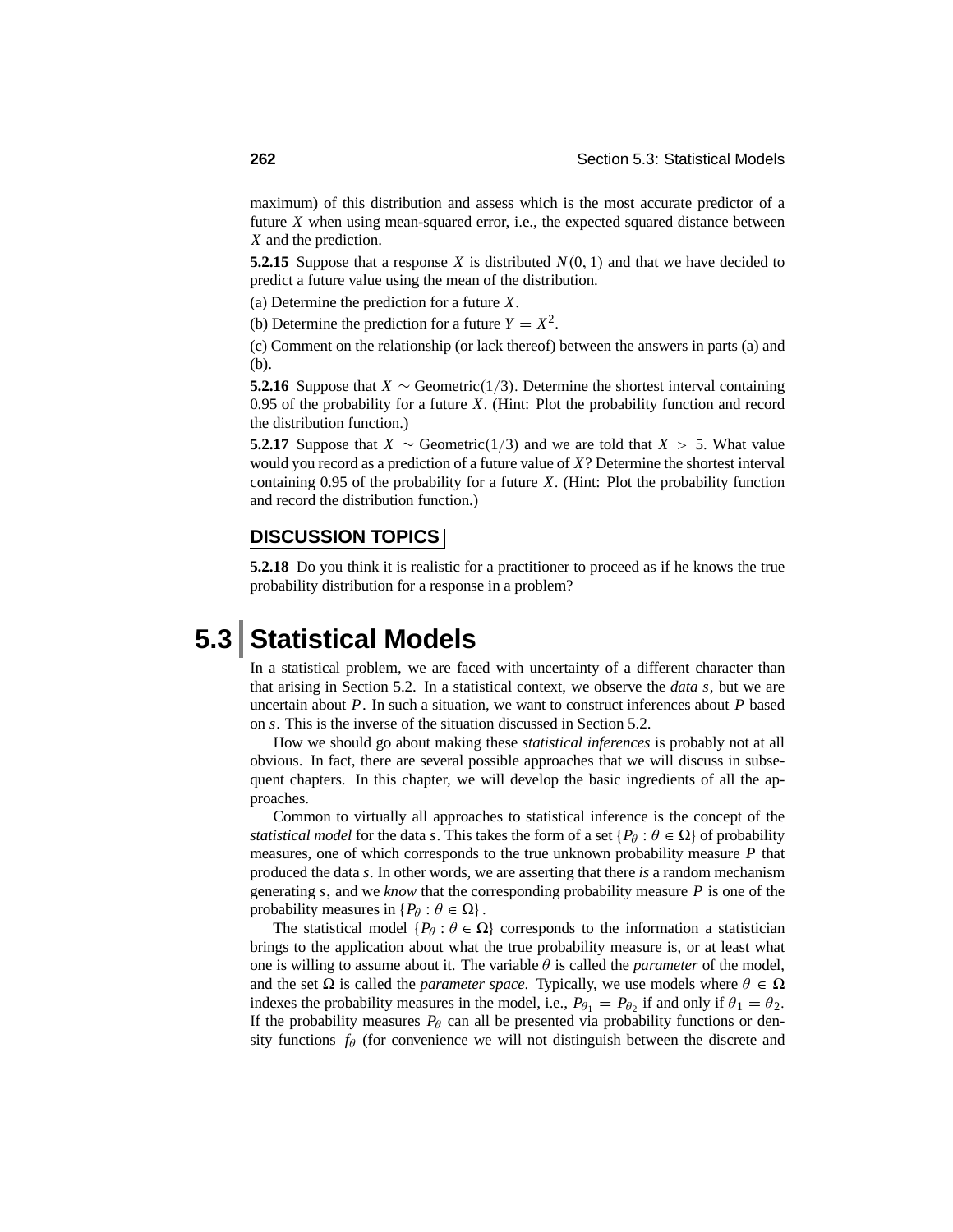continuous case in the notation), then it is common to write the statistical model as  ${f_{\theta}: \theta \in \Omega}.$ 

From the definition of a statistical model, we see that there is a unique value  $\theta \in$  $\Omega$ , such that  $P_{\theta}$  is the true probability measure. We refer to this value as the *true parameter value*. It is obviously equivalent to talk about making inferences about the true parameter value rather than the true probability measure, i.e., an inference about the true value of  $\theta$  is at once an inference about the true probability distribution. So, for example, we may wish to estimate the true value of  $\theta$ , construct small regions in  $\Omega$  that are likely to contain the true value, or assess whether or not the data are in agreement with some particular value  $\theta_0$ , suggested as being the true value. These are types of inferences, just like those we discussed in Section 5.2, but the situation here is quite different.

#### **EXAMPLE 5.3.1**

Suppose we have an urn containing 100 chips, each colored either black *B* or white *W*. Suppose further that we are told there are either 50 or 60 black chips in the urn. The chips are thoroughly mixed, and then two chips are withdrawn without replacement. The goal is to make an inference about the true number of black chips in the urn, having observed the data  $s = (s_1, s_2)$ , where  $s_i$  is the color of the *i*th chip drawn.

In this case, we can take the statistical model to be  $\{P_{\theta} : \theta \in \Omega\}$ , where  $\theta$  is the number of black chips in the urn, so that  $\Omega = \{50, 60\}$ , and  $P_{\theta}$  is the probability measure on

$$
S = \{ (B, B), (B, W), (W, B), (W, W) \}
$$

corresponding to  $\theta$ . Therefore,  $P_{50}$  assigns the probability  $50 \cdot 49 / (100 \cdot 99)$  to each of the sequences  $(B, B)$  and  $(W, W)$  and the probability  $50 \cdot 50 / (100 \cdot 99)$  to each of the sequences  $(B, W)$  and  $(W, B)$ , and  $P_{60}$  assigns the probability  $60 \cdot 59 / (100 \cdot 99)$  to the sequence  $(B, B)$ , the probability  $40 \cdot 39 / (100 \cdot 99)$  to the sequence  $(W, W)$ , and the probability  $60 \cdot 40 / (100 \cdot 99)$  to each of the sequences  $(B, W)$  and  $(W, B)$ .

The choice of the parameter is somewhat arbitrary, as we could have easily labelled the possible probability measures as  $P_1$  and  $P_2$ , respectively. The parameter is in essence only a label that allows us to distinguish amongst the possible candidates for the true probability measure. It is typical, however, to choose this label conveniently so that it means something in the problem under discussion.

We note some additional terminology in common usage. If a single observed value for a response *X* has the statistical model { $f_{\theta}: \theta \in \Omega$ }, then a sample  $(X_1, \ldots, X_n)$ (recall that sample here means that the  $X_i$  are independent and identically distributed — see Definition 2.8.6) has joint density given by  $f_{\theta}(x_1) f_{\theta}(x_2) \cdots f_{\theta}(x_n)$  for some  $\theta \in \Omega$ . This specifies the statistical model for the response  $(X_1, \ldots, X_n)$ . We refer to this as the *statistical model for a sample*. Of course, the true value of  $\theta$  for the statistical model for a sample is the same as that for a single observation. Sometimes, rather than referring to the statistical model for a sample, we speak of a sample from the statistical model { $f_{\theta}$  :  $\theta \in \Omega$  }.

Note that, wherever possible, we will use uppercase letters to denote an unobserved value of a random variable *X* and lowercase letters to denote the observed value. So an observed sample  $(X_1, \ldots, X_n)$  will be denoted  $(x_1, \ldots, x_n)$ .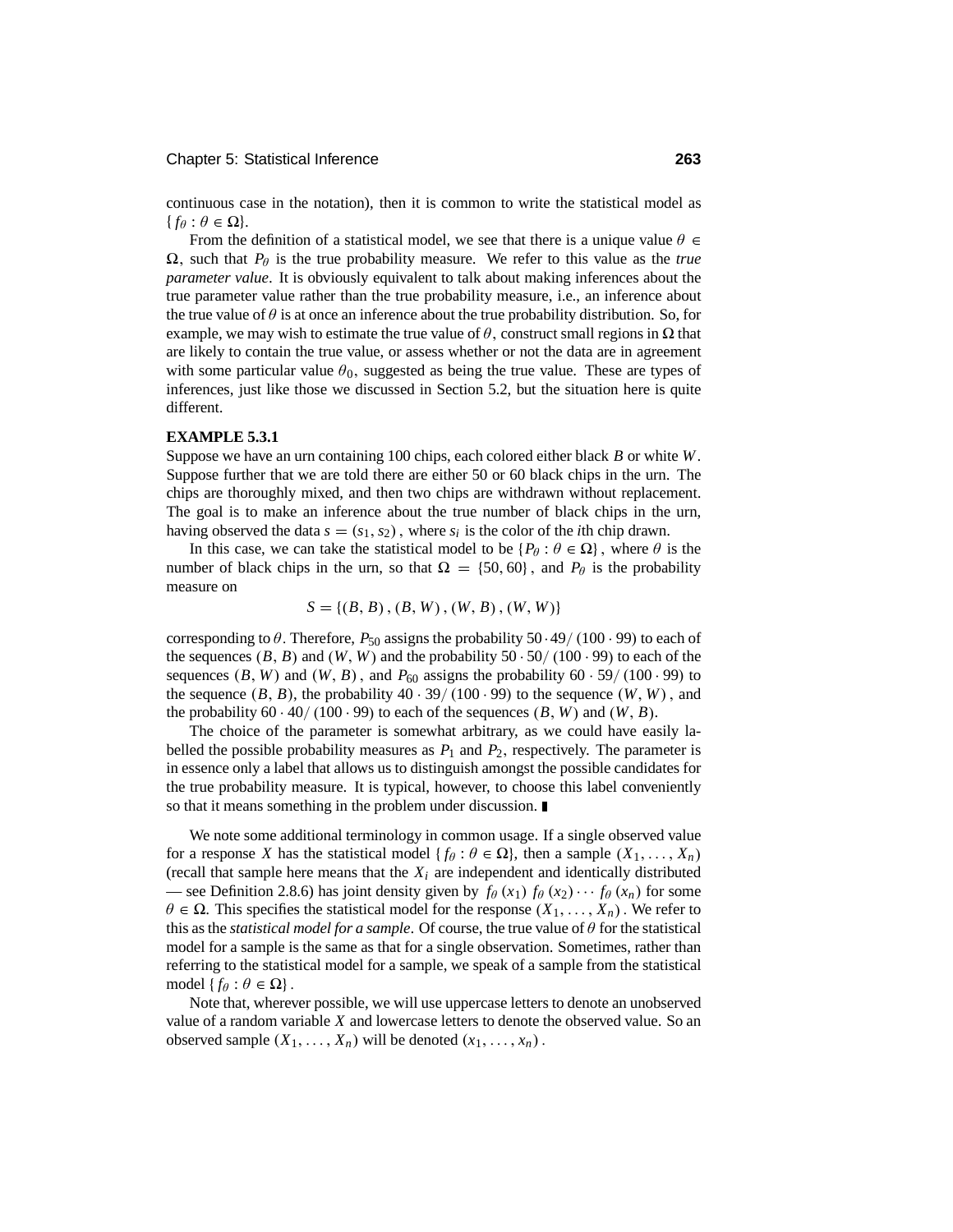#### **EXAMPLE 5.3.2**

Suppose there are two manufacturing plants for machines. It is known that machines built by the first plant have lifelengths distributed Exponential(1), while machines manufactured by the second plant have lifelengths distributed Exponential $(1.5)$ . The densities of these distributions are depicted in Figure 5.3.1.



Figure 5.3.1: Plot of the Exponential(1) (solid line) and Exponential(1.5) (dashed line) densities.

You have purchased five of these machines knowing that all five came from the same plant, but you do not know which plant. Subsequently, you observe the lifelengths of these machines, obtaining the sample  $(x_1, \ldots, x_5)$ , and want to make inferences about the true *P*.

In this case, the statistical model for a single observation comprises two probability measures  $\{P_1, P_2\}$ , where  $P_1$  is the Exponential(1) probability measure and  $P_2$  is the Exponential(1.5) probability measure. Here we take the parameter to be  $\theta \in \Omega =$ {1, <sup>2</sup>}.

Clearly, longer observed lifelengths favor  $\theta = 2$ . For example, if

$$
(x_1,\ldots,x_5)=(5.0,3.5,3.3,4.1,2.8),
$$

then intuitively we are more certain that  $\theta = 2$  than if

$$
(x_1, \ldots, x_5) = (2.0, 2.5, 3.0, 3.1, 1.8).
$$

The subject of statistical inference is concerned with making statements like this more precise and quantifying our uncertainty concerning the validity of such assertions.

We note again that the quantity  $\theta$  serves only as a label for the distributions in the model. The value of  $\theta$  has no interpretation other than as a label and we could just as easily have used different values for the labels. In many applications, however, the parameter  $\theta$  is taken to be some characteristic of the distribution that takes a unique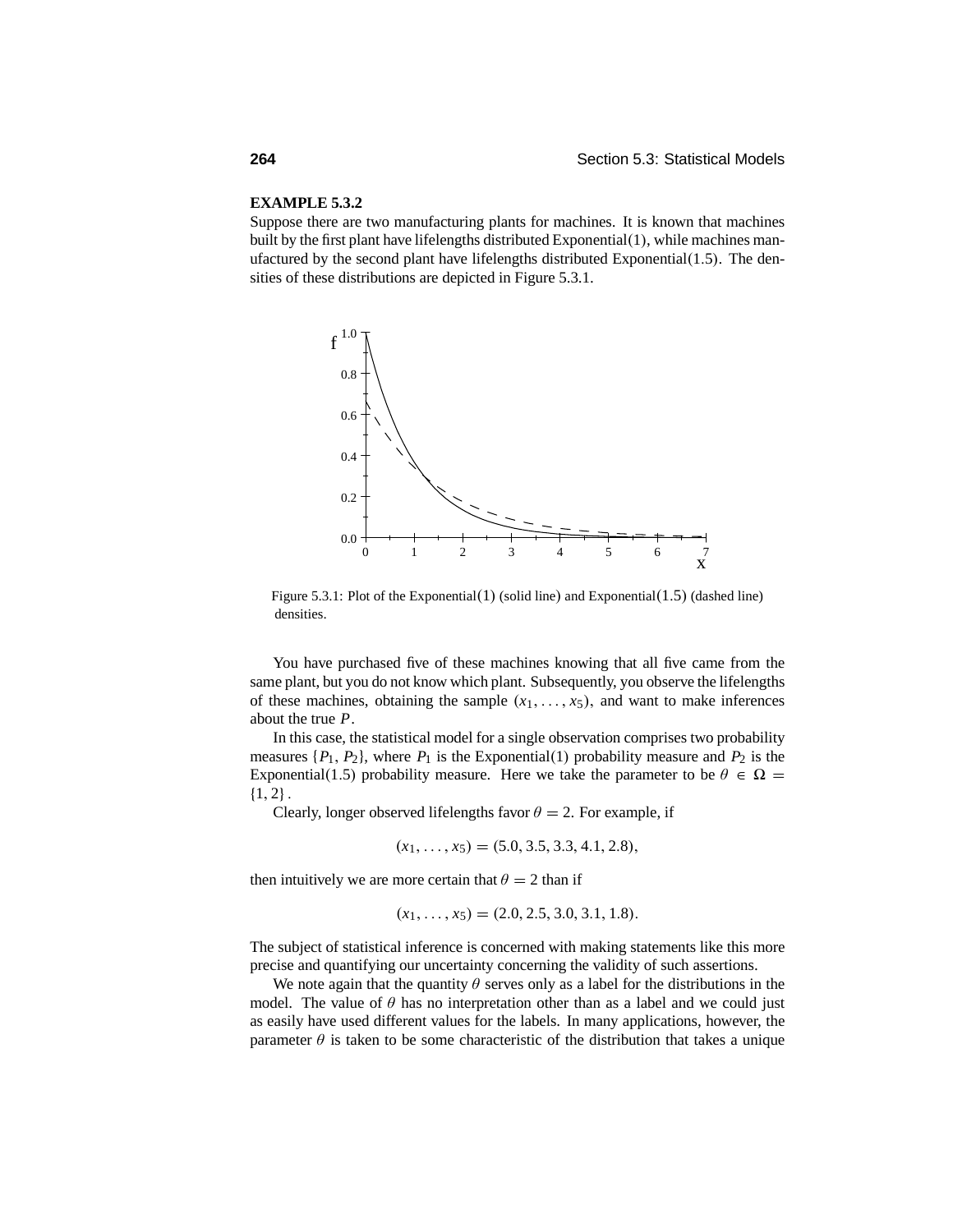value for each distribution in the model. Here, we could have taken  $\theta$  to be the mean and then the parameter space would be  $\Omega = \{1, 1.5\}$ . Notice that we could just as well have used the first quartile, or for that matter any other quantile, to have labelled the distributions, provided that each distribution in the family yields a unique value for the characteristic chosen. Generally, any 1–1 transformation of a parameter is acceptable as a parameterization of a statistical model. When we relabel, we refer to this as a *reparameterization* of the statistical model.

We now consider two important examples of statistical models. These are important because they commonly arise in applications.

#### **EXAMPLE 5.3.3** *Bernoulli Model*

Suppose that  $(x_1, \ldots, x_n)$  is a sample from a Bernoulli $(\theta)$  distribution with  $\theta \in [0, 1]$ unknown. We could be observing the results of tossing a coin and recording  $X_i$  equal to 1 whenever a head is observed on the *i*th toss and equal to 0 otherwise. Alternatively, we could be observing items produced in an industrial process and recording *Xi* equal to 1 whenever the *i*th item is defective and 0 otherwise. In a biomedical application, the response  $X_i = 1$  might indicate that a treatment on a patient has been successful, whereas  $X_i = 0$  indicates a failure. In all these cases, we want to know the true value of  $\theta$ , as this tells us something important about the coin we are tossing, the industrial process, or the medical treatment, respectively.

Now suppose we have no information whatsoever about the true probability  $\theta$ . Accordingly, we take the parameter space to be  $\Omega = [0, 1]$ , the set of all possible values for  $\theta$ . The probability function for the *i*th sample item is given by

$$
f_{\theta}\left(x_i\right) = \theta^{x_i}\left(1-\theta\right)^{1-x_i},
$$

and the probability function for the sample is given by

$$
\prod_{i=1}^{n} f_{\theta}(x_i) = \prod_{i=1}^{n} \theta^{x_i} (1-\theta)^{1-x_i} = \theta^{n\bar{x}} (1-\theta)^{n(1-\bar{x})}.
$$

This specifies the model for a sample.

Note that we could parameterize this model by any 1–1 function of  $\theta$ . For example,  $\alpha = \theta^2$  would work (as it is 1–1 on  $\Omega$ ), as would  $\psi = \ln {\theta/(1 - \theta)}$ .

#### **EXAMPLE 5.3.4** *Location-Scale Normal Model*

Suppose that  $(x_1, \ldots, x_n)$  is a sample from an  $N(\mu, \sigma^2)$  distribution with  $\theta = (\mu, \sigma^2) \in$  $R^1 \times R^+$  unknown, where  $R^+ = (0, \infty)$ . For example, we may have observations of heights in centimeters of individuals in a population and feel that it is reasonable to assume that the distribution of heights in the population is normal with some unknown mean and standard deviation.

The density for the sample is then given by

$$
\prod_{i=1}^{n} f_{(\mu,\sigma^2)}(x_i) = (2\pi \sigma^2)^{-n/2} \exp \left\{-\frac{1}{2\sigma^2} \sum_{i=1}^{n} (x_i - \mu)^2\right\}
$$

$$
= (2\pi \sigma^2)^{-n/2} \exp \left\{-\frac{n}{2\sigma^2} (\bar{x} - \mu)^2 - \frac{n-1}{2\sigma^2} s^2\right\},
$$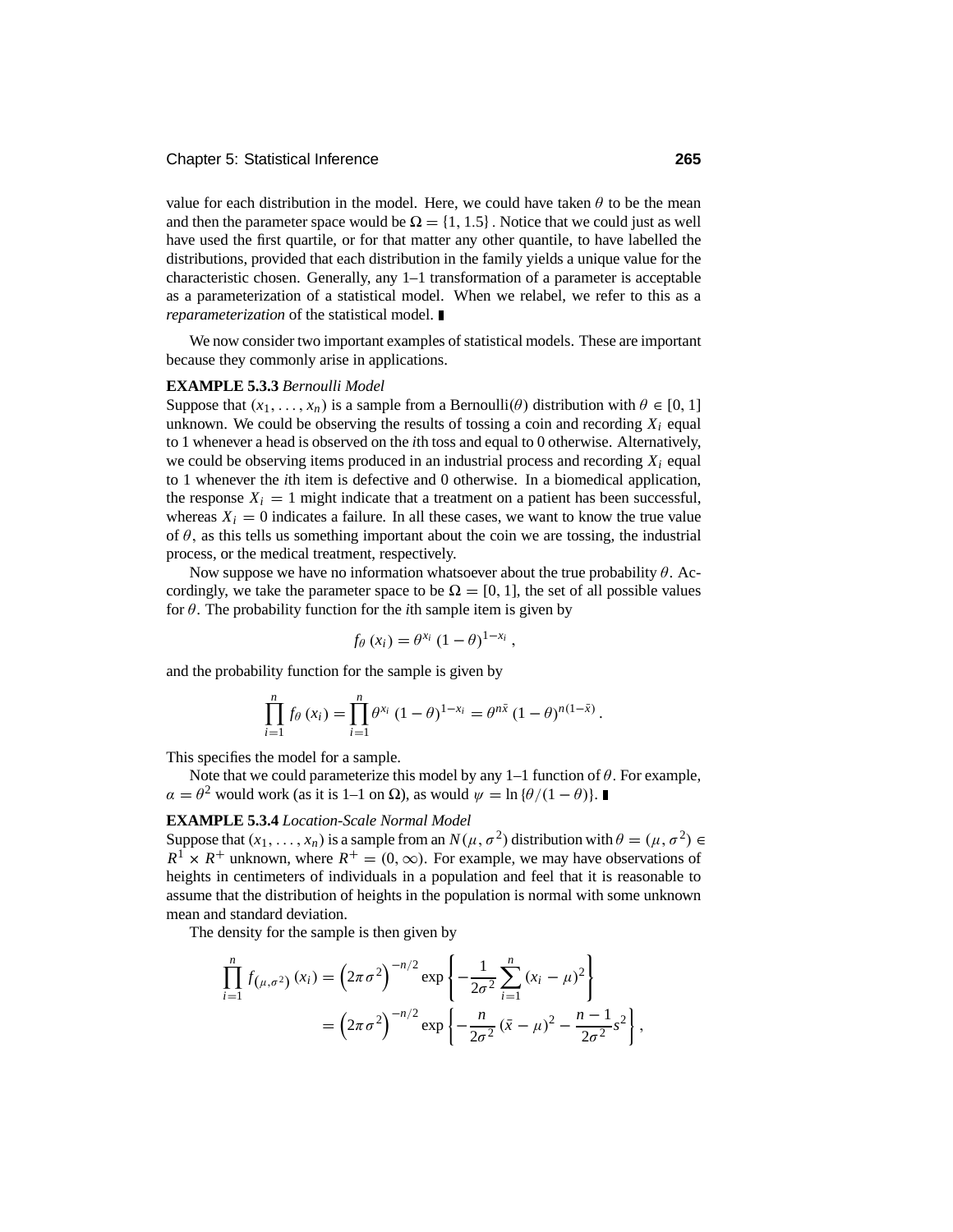because (Problem 5.3.13)

$$
\sum_{i=1}^{n} (x_i - \mu)^2 = n(\bar{x} - \mu)^2 + \sum_{i=1}^{n} (x_i - \bar{x})^2,
$$
 (5.3.1)

where

$$
\bar{x} = \frac{1}{n} \sum_{i=1}^{n} x_i
$$

is the *sample mean*, and

$$
s^{2} = \frac{1}{n-1} \sum_{i=1}^{n} (x_{i} - \bar{x})^{2}
$$

is the *sample variance*.

Alternative parameterizations for this model are commonly used. For example, rather than using  $(\mu, \sigma^2)$ , sometimes  $(\mu, \sigma^{-2})$  or  $(\mu, \sigma)$  or  $(\mu, \ln \sigma)$  are convenient choices. Note that  $\ln \sigma$  ranges in  $R^1$  as  $\sigma$  varies in  $R^+$ .

Actually, we might wonder how appropriate the model of Example 5.3.4 is for the distribution of heights in a population, for in any finite population the true distribution is discrete (there are only finitely many students). Of course, a normal distribution may provide a good approximation to a discrete distribution, as in Example 4.4.9. So, in Example 5.3.4, we are also assuming that a continuous probability distribution can provide a close approximation to the true discrete distribution. As it turns out, such approximations can lead to great simplifications in the derivation of inferences, so we use them whenever feasible. Such an approximation is, of course, not applicable in Example 5.3.3.

Also note that heights will always be expressed in some specific unit, e.g., centimeters; based on this, we know that the population mean must be in a certain range of values, e.g.,  $\mu \in (0, 300)$ , but the statistical model allows for any value for  $\mu$ . So we often do have additional information about the true value of the parameter for a model, but it is somewhat imprecise, e.g., we also probably have  $\mu \in (100, 300)$ . In Chapter 7, we will discuss ways of incorporating such information into our analysis.

Where does the model information  $\{P_{\theta} : \theta \in \Omega\}$  come from in an application? For example, how could we know that heights are approximately normally distributed in Example 5.3.4? Sometimes there is such information based upon previous experience with related applications, but often it is an *assumption* that requires checking before inference procedures can be used. Procedures designed to check such assumptions are referred to as *model-checking* procedures, which will be discussed in Chapter 9. In practice, model-checking procedures are required, or else inferences drawn from the data and statistical model can be erroneous if the model is wrong.

#### **Summary of Section 5.3**

• In a statistical application, we do not know the distribution of a response, but we know (or are willing to assume) that the true probability distribution is one of a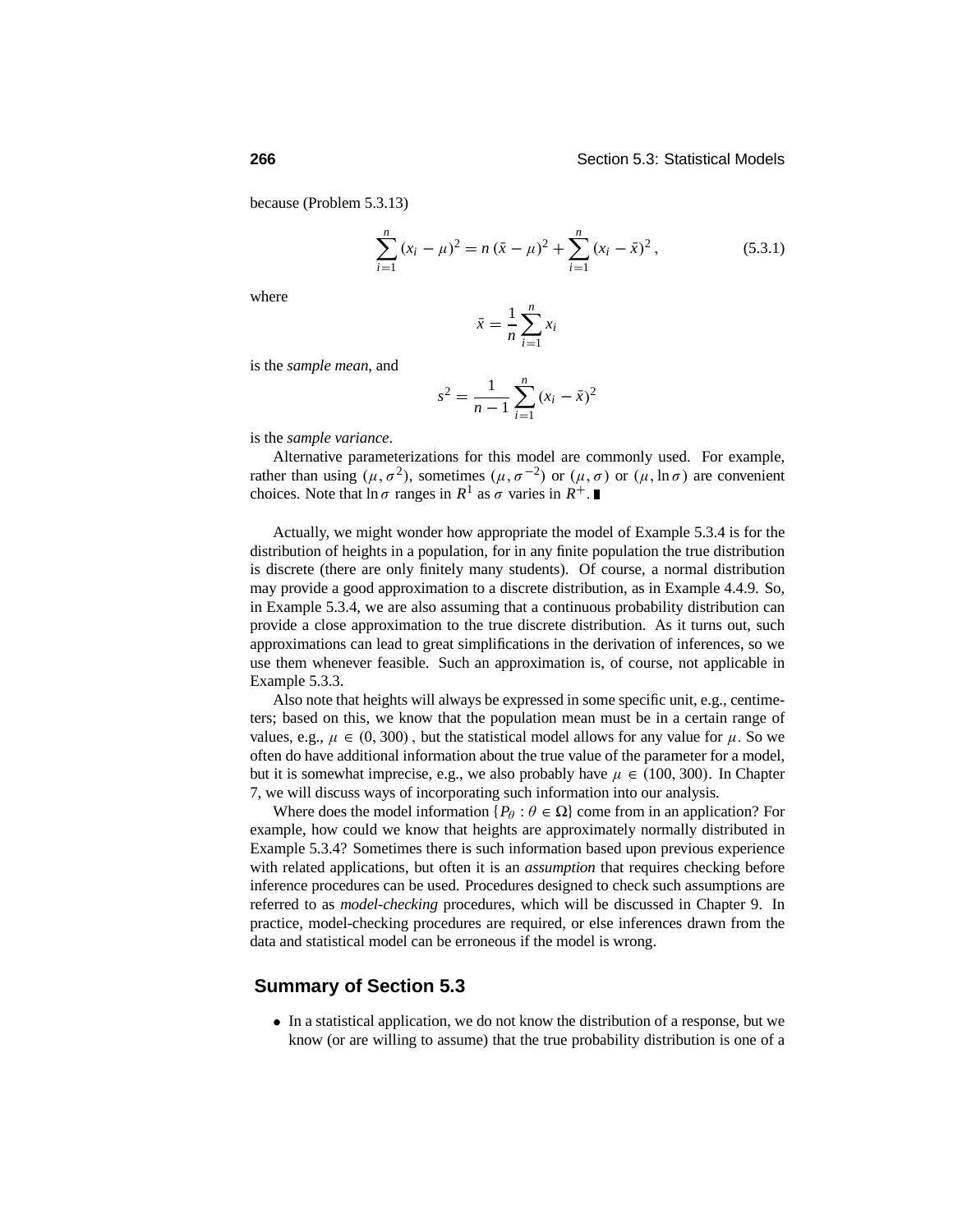set of possible distributions { $f_{\theta}$  :  $\theta \in \Omega$ }, where  $f_{\theta}$  is the density or probability function (whichever is relevant) for the response. The set of possible distributions is called the *statistical model*.

• The set  $\Omega$  is called the *parameter space*, and the variable  $\theta$  is called the *parameter* of the model. Because each value of  $\theta$  corresponds to a distinct probability distribution in the model, we can talk about the *true value* of  $\theta$ , as this gives the true distribution via  $f_{\theta}$ .

### **EXERCISES**

**5.3.1** Suppose there are three coins — one is known to be fair, one has probability  $1/3$ of yielding a head on a single toss, and one has probability 2/3 for head on a single toss. A coin is selected (not randomly) and then tossed five times. The goal is to make an inference about which of the coins is being tossed, based on the sample. Fully describe a statistical model for a single response and for the sample.

**5.3.2** Suppose that one face of a symmetrical six-sided die is duplicated but we do not know which one. We do know that if 1 is duplicated, then 2 does not appear; otherwise, 1 does not appear. Describe the statistical model for a single roll.

**5.3.3** Suppose we have two populations (I and II) and that variable *X* is known to be distributed  $N(10, 2)$  on population I and distributed  $N(8, 3)$  on population II. A sample  $(X_1, \ldots, X_n)$  is generated from one of the populations; you are not told which population the sample came from, but you are required to draw inferences about the true distribution based on the sample. Describe the statistical model for this problem. Could you parameterize this model by the population mean, by the population variance? Sometimes problems like this are called *classification problems* because making inferences about the true distribution is equivalent to classifying the sample as belonging to one of the populations.

**5.3.4** Suppose the situation is as described in Exercise 5.3.3, but now the distribution for population I is  $N(10, 2)$  and the distribution for population II is  $N(10, 3)$ . Could you parameterize the model by the population mean? By the population variance? Justify your answer.

**5.3.5** Suppose that a manufacturing process produces batteries whose lifelengths are known to be exponentially distributed but with the mean of the distribution completely unknown. Describe the statistical model for a single observation. Is it possible to parameterize this model by the mean? Is it possible to parameterize this model by the variance? Is it possible to parameterize this model by the *coefficient of variation* (the coefficient of variation of a distribution equals the standard deviation divided by the mean)?

**5.3.6** Suppose it is known that a response *X* is distributed Uniform[0,  $\beta$ ], where  $\beta$  > 0 is unknown. Is it possible to parameterize this model by the first quartile of the distribution? (The first quartile of the distribution of a random variable *X* is the point *c* satisfying  $P(X \le c) = 0.25$ .) Explain why or why not.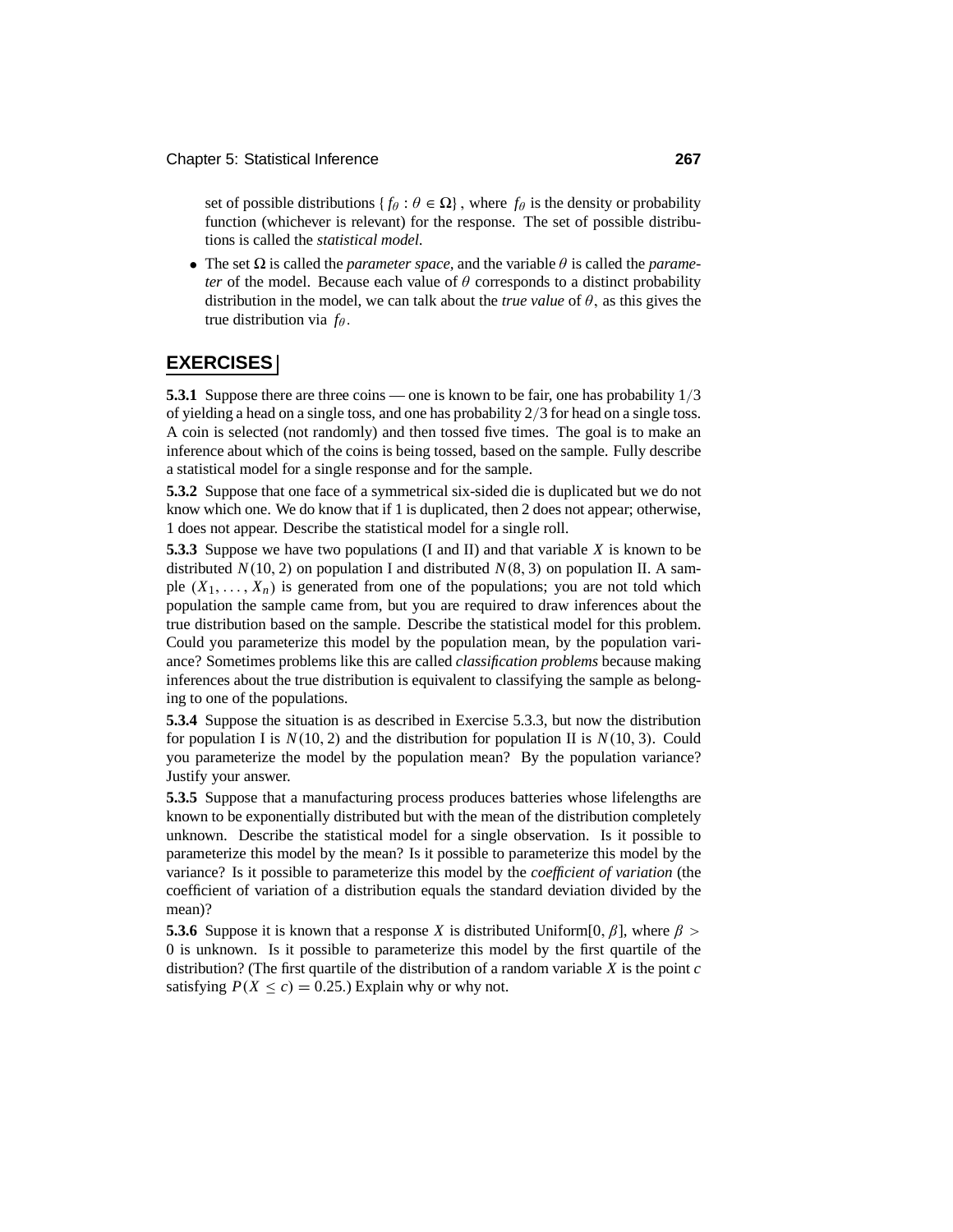**5.3.7** Suppose it is known that a random variable *X* follows one of the following distributions.

| $P_{\theta}(X=1)$ | $P_{\theta}(X=2)$   $P_{\theta}(\overline{X=3})$ |  |
|-------------------|--------------------------------------------------|--|
|                   |                                                  |  |
|                   |                                                  |  |

(a) What is the parameter space  $\Omega$ ?

(b) Suppose we observe a value  $X = 1$ . What is the true value of the parameter? What is the true distribution of *X*?

(c) What could you say about the true value of the parameter if you had observed  $X = 2?$ 

**5.3.8** Suppose we have a statistical model  $\{P_1, P_2\}$ , where  $P_1$  and  $P_2$  are probability measures on a sample space *S*. Further suppose there is a subset  $C \subset S$  such that  $P_1(C) = 1$  while  $P_2(C^c) = 1$ . Discuss how you would make an inference about the true distribution of a response *s* after you have observed a single observation.

**5.3.9** Suppose you know that the probability distribution of a variable *X* is either *P*<sup>1</sup> or  $P_2$ . If you observe  $X = 1$  and  $P_1(X = 1) = 0.75$  while  $P_2(X = 1) = 0.001$ , then what would you guess as the true distribution of *X*? Give your reasoning for this conclusion.

**5.3.10** Suppose you are told that class #1 has 35 males and 65 females while class #2 has 45 males and 55 females. You are told that a particular student from one of these classes is female, but you are not told which class she came from.

(a) Construct a statistical model for this problem, identifying the parameter, the parameter space, and the family of distributions. Also identify the data.

(b) Based on the data, do you think a reliable inference is feasible about the true parameter value? Explain why or why not.

(c) If you had to make a guess about which distribution the data came from, what choice would you make? Explain why.

### **PROBLEMS**

**5.3.11** Suppose in Example 5.3.3 we parameterize the model by  $\psi = \ln {\theta/(1 - \theta)}$ . Record the statistical model using this parameterization, i.e., record the probability function using  $\psi$  as the parameter and record the relevant parameter space.

**5.3.12** Suppose in Example 5.3.4 we parameterize the model by  $(\mu, \ln \sigma) = (\mu, \psi)$ . Record the statistical model using this parameterization, i.e., record the density function using  $(\mu, \psi)$  as the parameter and record the relevant parameter space.

**5.3.13** Establish the identity (5.3.1).

**5.3.14** A sample  $(X_1, \ldots, X_n)$  is generated from a Bernoulli $(\theta)$  distribution with  $\theta \in$ [0, 1] unknown, but only  $T = \sum_{i=1}^{n} X_i$  is observed by the statistician. Describe the statistical model for the observed data.

**5.3.15** Suppose it is known that a response *X* is distributed  $N(\mu, \sigma^2)$ , where  $\theta =$  $(\mu, \sigma^2) \in R^1 \times R^+$  and  $\theta$  is completely unknown. Show how to calculate the first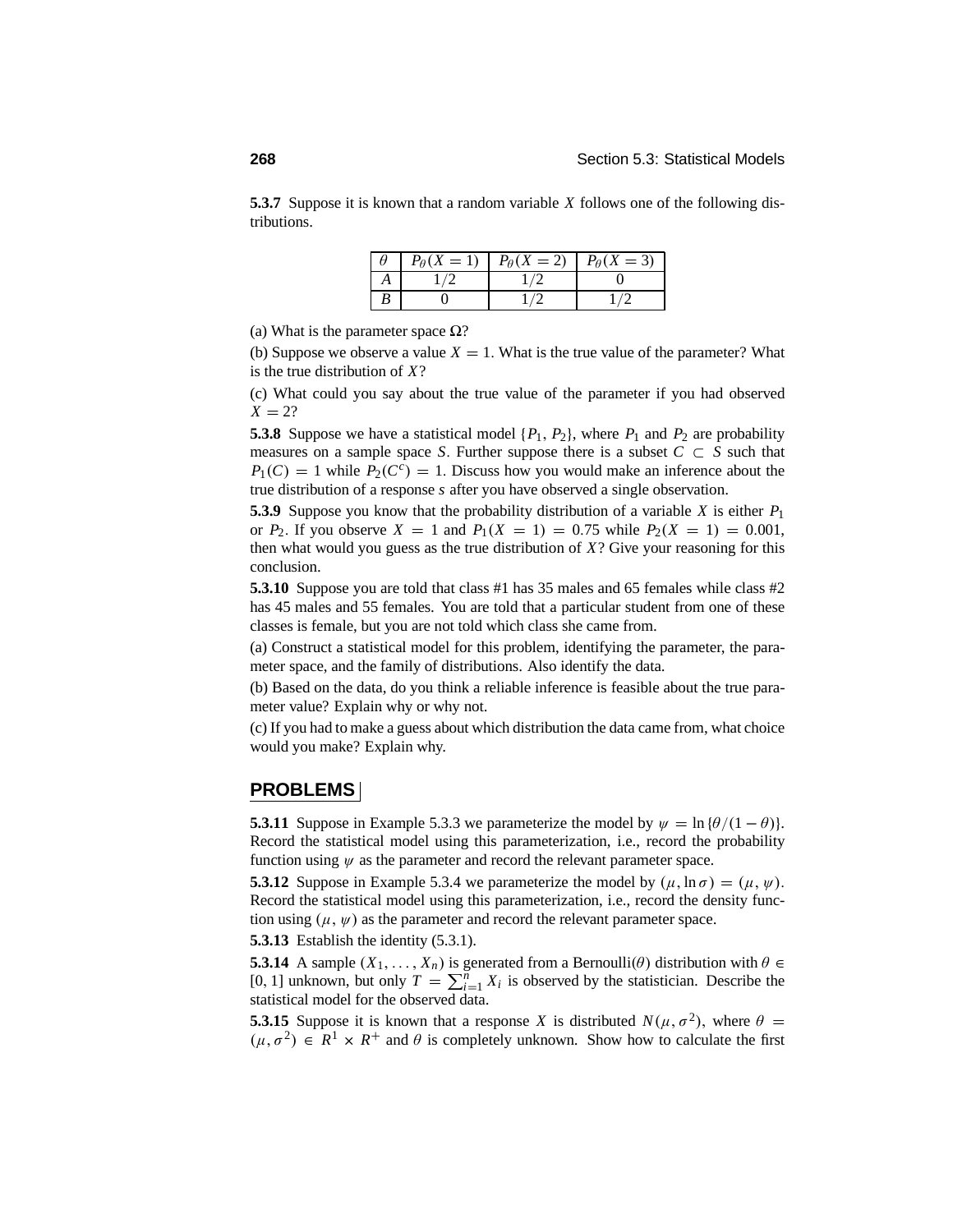quartile of each distribution in this model from the values  $(\mu, \sigma^2)$ . Is it possible to parameterize the model by the first quartile? Explain your answer.

**5.3.16** Suppose response *X* is known to be distributed  $N(Y, \sigma^2)$ , where  $Y \sim N(0, \delta^2)$ and  $\sigma^2$ ,  $\delta^2 > 0$  are completely unknown. Describe the statistical model for an observation (*X*, *Y*). If *Y* is not observed, describe the statistical model for *X*.

**5.3.17** Suppose we have a statistical model  $\{P_1, P_2\}$ , where  $P_1$  is an  $N(10, 1)$  distribution while  $P_2$  is an  $N(0, 1)$  distribution.

(a) Is it possible to make any kind of reliable inference about the true distribution based on a single observation? Why or why not?

(b) Repeat part (a) but now suppose that  $P_1$  is a  $N(1, 1)$  distribution.

**5.3.18** Suppose we have a statistical model  $\{P_1, P_2\}$ , where  $P_1$  is an  $N(1, 1)$  distribution while  $P_2$  is an  $N(0, 1)$  distribution. Further suppose that we had a sample  $x_1, \ldots, x_{100}$  from the true distribution. Discuss how you might go about making an inference about the true distribution based on the sample.

### **DISCUSSION TOPICS**

**5.3.19** Explain why you think it is important that statisticians state very clearly what they are assuming any time they carry out a statistical analysis.

**5.3.20** Consider the statistical model given by the collection of  $N(\mu, \sigma_0^2)$  distributions where  $\mu \in R^1$  is considered completely unknown, but  $\sigma_0^2$  is assumed known. Do you think this is a reasonable model to use in an application? Give your reasons why or why not.

## **5.4 Data Collection**

The developments of Sections 5.2 and 5.3 are based on the observed response *s* being a realization from a probability measure *P*. In fact, in many applications, this is an assumption. We are often presented with data that could have been produced in this way, but we cannot always be sure.

When we cannot be sure that the data were produced by a random mechanism, then the statistical analysis of the data is known as an *observational study.* In an observational study, the statistician merely observes the data rather than intervening directly in generating the data, to ensure that the randomness assumption holds. For example, suppose a professor collects data from his students for a study that examines the relationship between grades and part-time employment. Is it reasonable to regard the data collected as having come from a probability distribution? If so, how would we justify this?

It is important for a statistician to distinguish carefully between situations that are observational studies and those that are not. As the following discussion illustrates, there are qualifications that must be applied to the analysis of an observational study. While statistical analyses of observational studies are valid and indeed important, we must be aware of their limitations when interpreting their results.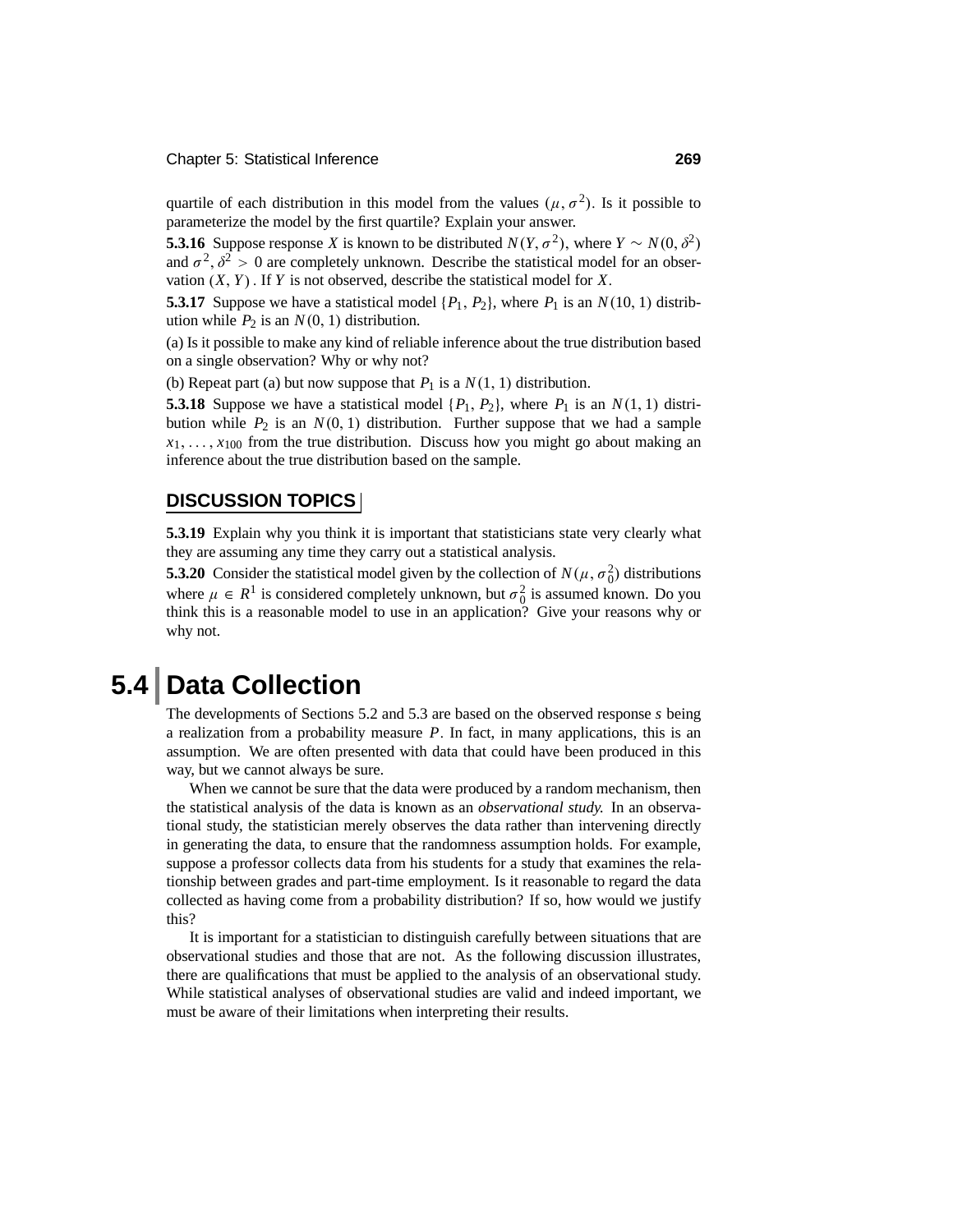### **5.4.1 Finite Populations**

Suppose we have a finite set 1 of objects, called the *population*, and a real-valued function *X* (sometimes called a *measurement*) defined on  $\Pi$ . So for each  $\pi \in \Pi$ , we have a real-valued quantity  $X(\pi)$  that measures some aspect or feature of  $\pi$ .

For example,  $\Pi$  could be the set of all students currently enrolled full-time at a particular university, with  $X(\pi)$  the height of student  $\pi$  in centimeters. Or, for the same  $\Pi$ , we could take  $X(\pi)$  to be the gender of student  $\pi$ , where  $X(\pi) = 1$  denotes female and  $X(\pi) = 2$  denotes male. Here, height is a *quantitative variable*, because its values mean something on a numerical scale, and we can perform arithmetic on these values, e.g., calculate a mean. On the other hand, gender is an example of a *categorical variable* because its values serve only to classify, and any other choice of unique real numbers would have served as well as the ones we chose. The first step in a statistical analysis is to determine the types of variables we are working with because the relevant statistical analysis techniques depend on this.

The population and the measurement together produce a *population distribution* over the population. This is specified by the *population cumulative distribution function*  $F_X: R^1 \to [0, 1]$ , where

$$
F_X(x) = \frac{|\{\pi : X(\pi) \le x\}|}{N},
$$

with |*A*| being the number of elements in the set *A*, and  $N = |\Pi|$ . Therefore,  $F_X(x)$ is the proportion of elements in  $\Pi$  with their measurement less than or equal to *x*.

Consider the following simple example where we can calculate  $F_X$  exactly.

#### **EXAMPLE 5.4.1**

Suppose that  $\Pi$  is a population of  $N = 20$  plots of land of the same size. Further suppose that  $X(\pi)$  is a measure of the fertility of plot  $\pi$  on a 10-point scale and that the following measurements were obtained.

| 4 8 6 7 8 3 7 5 4 6 |  |  |  |                     |  |
|---------------------|--|--|--|---------------------|--|
|                     |  |  |  | 9 5 7 5 8 3 4 7 8 3 |  |

Then we have

because, for example, 6 out of the 20 plots have fertility measurements less than or equal to 4.  $\blacksquare$ 

The goal of a statistician in this context is to know the function  $F_X$  as precisely as possible. If we know  $F_X$  exactly, then we have identified the distribution of  $X$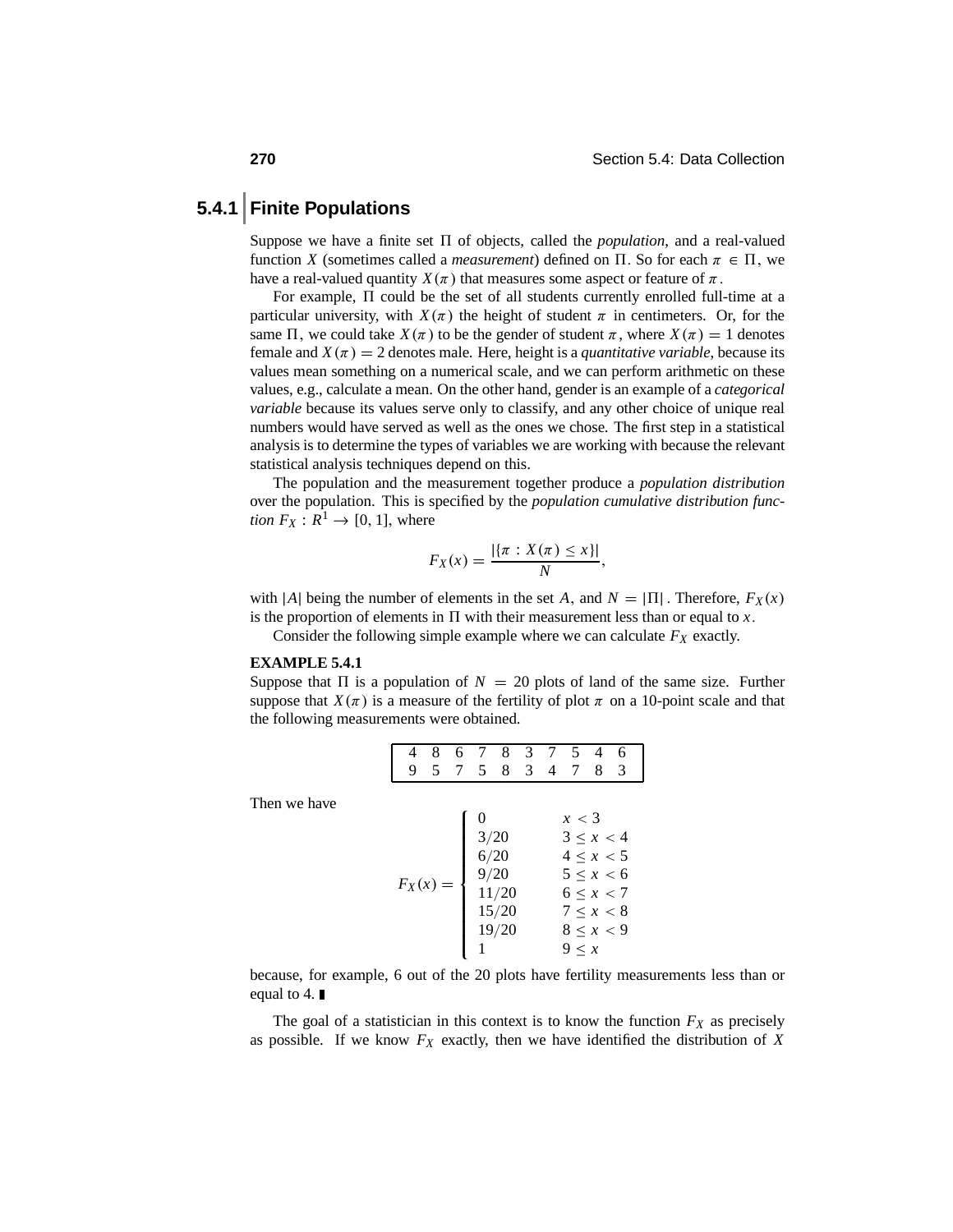over 1. One way of knowing the distribution exactly is to conduct a *census*, wherein, the statistician goes out and observes  $X(\pi)$  for every  $\pi \in \Pi$  and then calculates  $F_X$ . Sometimes this is feasible, but often it is not possible or even desirable, due to the costs involved in the accurate accumulation of all the measurements — think of how difficult it might be to collect the heights of all the students at your school.

While sometimes a census is necessary, even mandated by law, often a very accurate approximation to  $F_X$  can be obtained by selecting a subset

$$
\{\pi_1,\ldots,\pi_n\}\subset\Pi
$$

for some  $n < N$ . We then approximate  $F_X(x)$  by the *empirical distribution function* defined by

$$
\hat{F}_X(x) = \frac{|\{\pi_i : X(\pi_i) \le x, i = 1, ..., n\}|}{n}
$$
\n
$$
= \frac{1}{n} \sum_{i=1}^n I_{(-\infty, x]}(X(\pi_i)).
$$

We could also measure more than one aspect of  $\pi$  to produce a *multivariate measurement*  $X : \Pi \to \mathbb{R}^k$  for some k. For example, if  $\Pi$  is again the population of students, we might have  $X(\pi) = (X_1(\pi), X_2(\pi))$ , where  $X_1(\pi)$  is the height in centimeters of student  $\pi$  and  $X_2(\pi)$  is the weight of student  $\pi$  in kilograms. We will discuss multivariate measurements in Chapter 10, where our concern is the relationships amongst variables, but we focus on univariate measurements here.

There are two questions we need to answer now — namely, how should we select the subset  $\{\pi_1, \ldots, \pi_n\}$  and how large should *n* be?

### **5.4.2 Simple Random Sampling**

We will first address the issue of selecting  $\{\pi_1, \ldots, \pi_n\}$ . Suppose we select this subset according to some given rule based on the unique label that each  $\pi \in \Pi$  possesses. For example, if the label is a number, we might order the numbers and then take the *n* elements with the smallest labels. Or we could order the numbers and take every other element until we have a subset of *n*, etc.

There are many such rules we could apply, and there is a basic problem with all of them. If we want  $F_X$  to approximate  $F_X$  for the full population, then, when we employ a rule, we run the risk of only selecting  $\{\pi_1, \ldots, \pi_n\}$  from a subpopulation. For example, if we use student numbers to identify each element of a population of students, and more senior students have lower student numbers, then, when *n* is much smaller than *N* and we select the students with smallest student numbers,  $F_X$  is really only approximating the distribution of *X* in the population of senior students at best. This distribution could be very different from  $F_X$ . Similarly, for any other rule we employ, even if we cannot imagine what the subpopulation could be, there may be such a *selection effect,* or *bias*, induced that renders the estimate invalid.

This is the qualification we need to apply when analyzing the results of observational studies. In an observational study, the data are generated by some rule, typically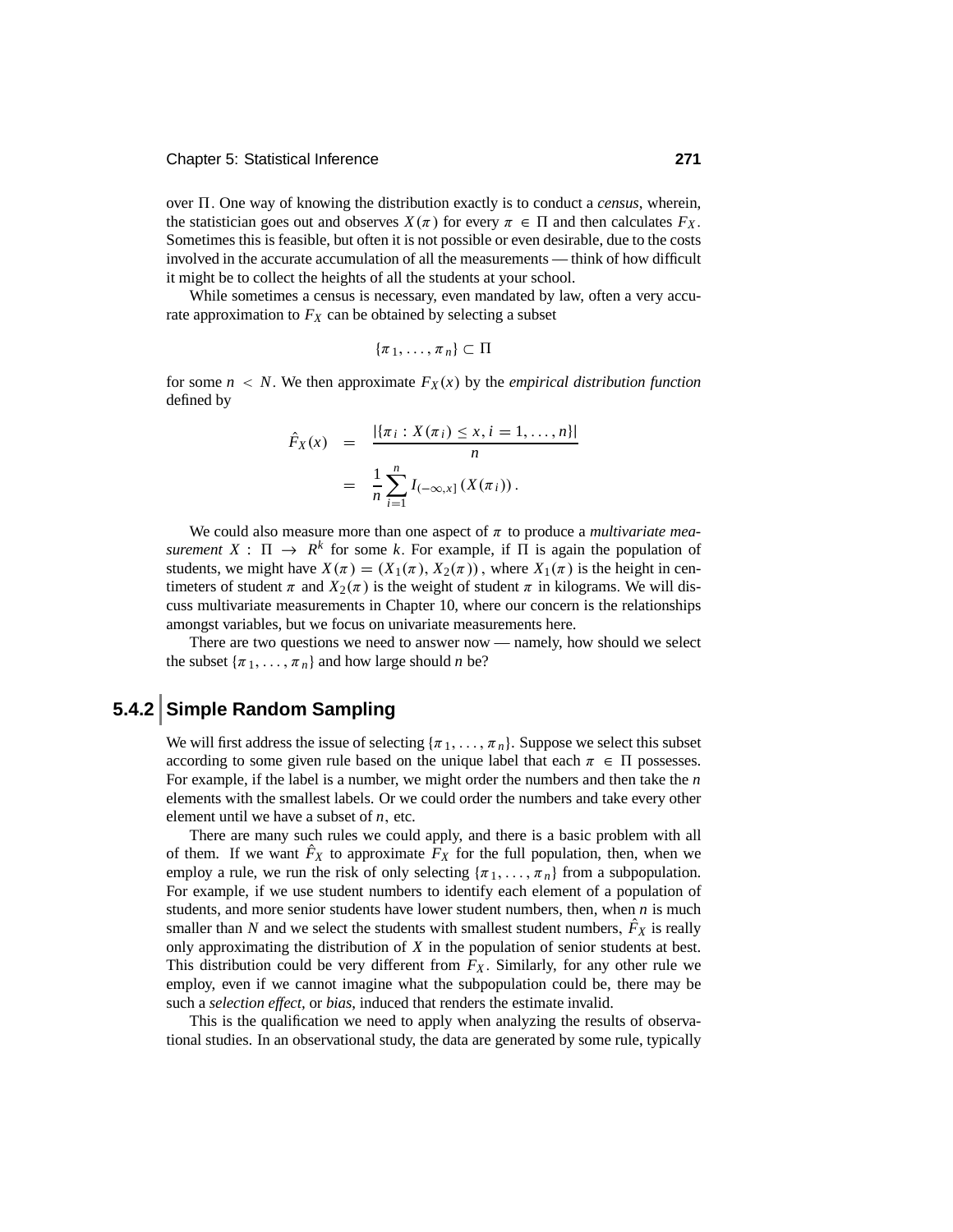unknown to the statistician; this means that any conclusions drawn based on the data  $X(\pi_1), \ldots, X(\pi_n)$  may not be valid for the full population.

There seems to be only one way to guarantee that selection effects are avoided, namely, the set  $\{\pi_1, \ldots, \pi_n\}$  must be selected using randomness. For *simple random sampling*, this means that a random mechanism is used to select the  $\pi_i$  in such a way that each subset of *n* has probability  $1/{N \choose n}$  of being chosen. For example, we might place *N* chips in a bowl, each with a unique label corresponding to a population element, and then randomly draw *n* chips from the bowl without replacement. The labels on the drawn chips identify the individuals that have been selected from  $\Pi$ . Alternatively, for the randomization, we might use a table of random numbers, such as Table D.1 in Appendix D (see Table D.1 for a description of how it is used) or generate random values using a computer algorithm (see Section 2.10).

Note that with simple random sampling  $(X(\pi_1), \ldots, X(\pi_n))$  is random. In particular, when  $n = 1$ , we then have

$$
P(X(\pi_1) \leq x) = F_X(x),
$$

namely, the probability distribution of the random variable  $X(\pi_1)$  is the same as the population distribution.

#### **EXAMPLE 5.4.2**

Consider the context of Example 5.4.1. When we randomly select the first plot from  $\Pi$ , it is clear that each plot has probability  $1/20$  of being selected. Then we have

$$
P(X(\pi_1) \le x) = \frac{|\{\pi : X(\pi) \le x\}|}{20} = F_X(x)
$$

for every  $x \in R^1$ .

Prior to observing the sample, we also have  $P(X(\pi_2) \le x) = F_X(x)$ . Consider, however, the distribution of  $X(\pi_2)$  given that  $X(\pi_1) = x_1$ . Because we have removed one population member, with measurement value  $x_1$ , then  $N F_X(x) - 1$  is the number of individuals left in  $\Pi$  with  $X(\pi) \leq x_1$ . Therefore,

$$
P(X(\pi_2) \le x \mid X(\pi_1) = x_1) = \begin{cases} \frac{N F_X(x) - 1}{N - 1} & x \ge x_1 \\ \frac{N F_X(x)}{N - 1} & x < x_1. \end{cases}
$$

Note that this is not equal to  $F_X(x)$ .

So with simple random sampling,  $X(\pi_1)$  and  $X(\pi_2)$  are not independent. Observe, however, that when *N* is large, then

$$
P(X(\pi_2) \leq x \mid X(\pi_1) = x_1) \approx F_X(x),
$$

so that  $X(\pi_1)$  and  $X(\pi_2)$  are approximately independent and identically distributed (i.i.d.). Similar calculations lead to the conclusion that, when *N* is large and *n* is small relative to *N*, then with simple random sampling from the population, the random variables

$$
X(\pi_1),\ldots,X(\pi_n)
$$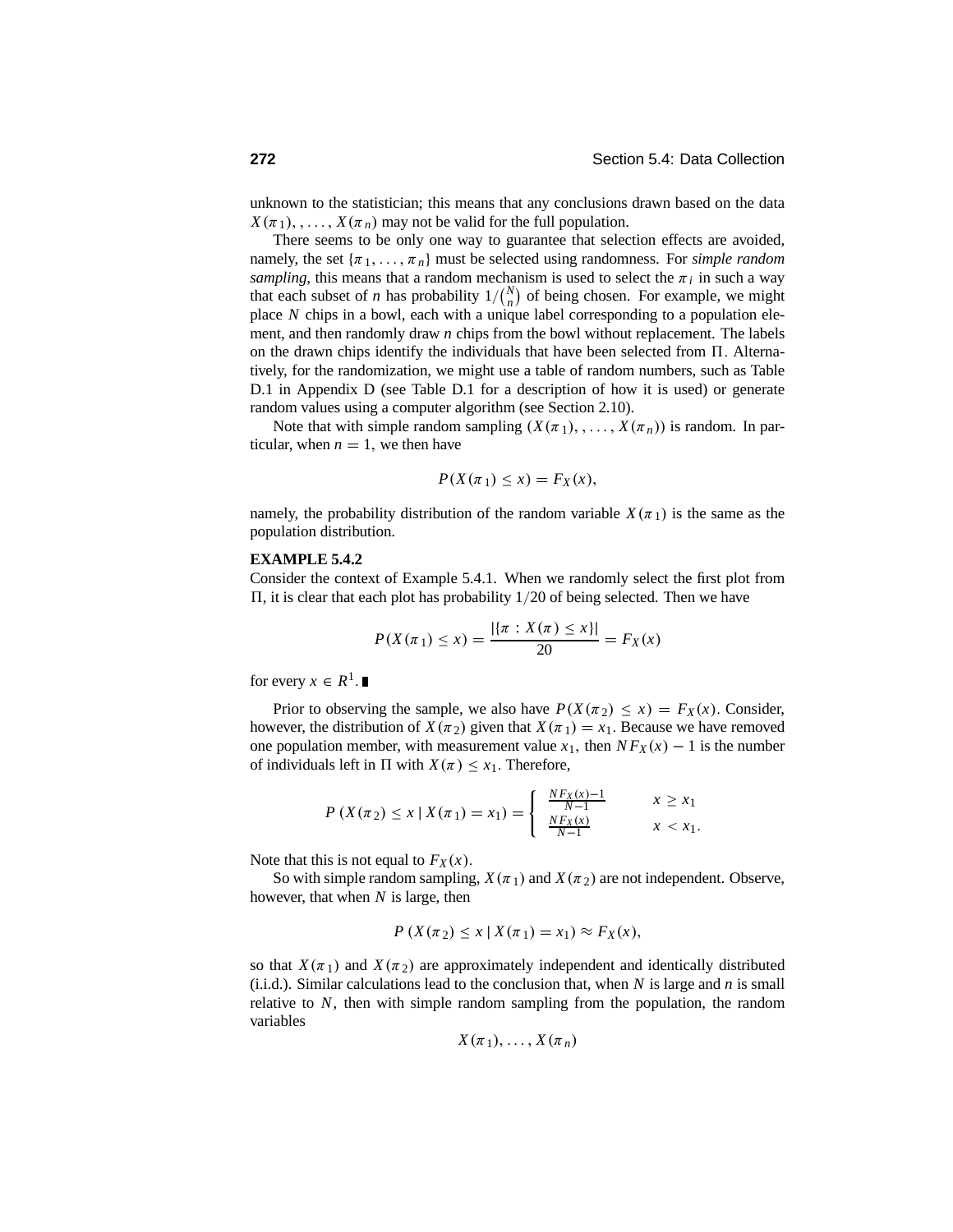are approximately i.i.d. and with distribution given by  $F_X$ . So we will treat the observed values  $(x_1, \ldots, x_n)$  of  $(X(\pi_1), \ldots, X(\pi_n))$  as a sample (in the sense of Definition 2.8.6) from  $F_X$ . In this text, unless we indicate otherwise, we will always assume that *n* is small relative to *N* so that this approximation makes sense.

Under the i.i.d. assumption, the weak law of large numbers (Theorem 4.2.1) implies that the empirical distribution function  $F_X$  satisfies

$$
\hat{F}_X(x) = \frac{1}{n} \sum_{i=1}^n I_{(-\infty, x]}(X(\pi_i)) \stackrel{P}{\to} F_X(x)
$$

as  $n \to \infty$ . So we see that  $\hat{F}_X$  can be considered as an estimate of the population cumulative distribution function (cdf) *FX* .

Whenever the data have been collected using simple random sampling, we will refer to the statistical investigation as a *sampling study*. It is a basic principle of good statistical practice that sampling studies are always preferred over observational studies, whenever they are feasible. This is because we can be sure that, with a sampling study, any conclusions we draw based on the sample  $\pi_1, \ldots, \pi_n$  will apply to the population  $\Pi$  of interest. With observational studies, we can never be sure that the sample data have not actually been selected from some proper subset of  $\Pi$ . For example, if you were asked to make inferences about the distribution of student heights at your school but selected some of your friends as your sample, then it is clear that the estimated cdf may be very unlike the true cdf (possibly more of your friends are of one gender than the other).

Often, however, we have no choice but to use observational data for a statistical analysis. Sampling directly from the population of interest may be extremely difficult or even impossible. We can still treat the results of such analyses as a form of evidence, but we must be wary about possible selection effects and acknowledge this possibility. Sampling studies constitute a higher level of statistical evidence than observational studies, as they avoid the possibility of selection effects.

In Chapter 10, we will discuss *experiments* that constitute the highest level of statistical evidence. Experiments are appropriate when we are investigating the possibility of cause–effect relationships existing amongst variables defined on populations.

The second question we need to address concerns the choice of the sample size *n*. It seems natural that we would like to choose this as large as possible. On the other hand, there are always costs associated with sampling, and sometimes each sample value is very expensive to obtain. Furthermore, it is often the case that the more data we collect, the more difficulty we have in making sure that the data are not corrupted by various errors that can arise in the collection process. So our answer, concerning how large *n* need be, is that we want it chosen large enough so that we obtain the accuracy necessary but no larger. Accordingly, the statistician must specify what accuracy is required, and then *n* is determined.

We will see in the subsequent chapters that there are various methods for specifying the required accuracy in a problem and then determining an appropriate value for *n*. Determining *n* is a key component in the implementation of a sampling study and is often referred to as a *sample-size calculation*.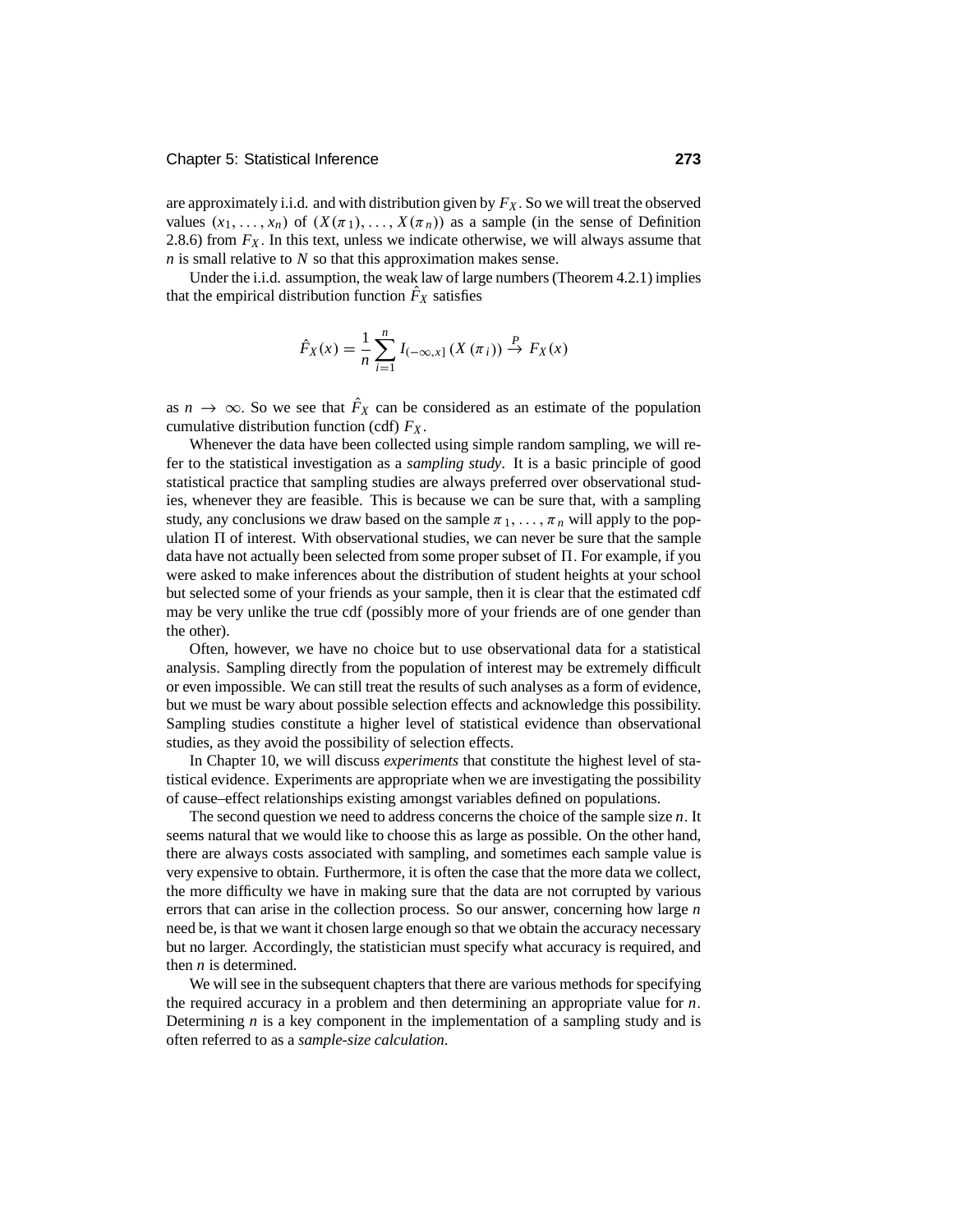If we define

$$
f_X(x) = \frac{|\{\pi : X(\pi) = x\}|}{N} = \frac{1}{N} \sum_{\pi \in \Pi} I_{\{x\}}(X(\pi)),
$$

namely,  $f_X(x)$  is the proportion of population members satisfying  $X(\pi) = x$ , then we see that  $f_X$  plays the role of the probability function because

$$
F_X(x) = \sum_{z \le x} f_X(z).
$$

We refer to  $f_X$  as the *population relative frequency function*. Now,  $f_X(x)$  may be estimated, based on the sample  $\{\pi_1, \ldots, \pi_n\}$ , by

$$
\hat{f}_X(x) = \frac{|\{\pi_i: X(\pi_i) = x, i = 1, ..., n\}|}{n} = \frac{1}{n} \sum_{i=1}^n I_{\{x\}}(X(\pi_i)),
$$

namely, the proportion of sample members  $\pi$  satisfying  $X(\pi) = x$ .

With categorical variables,  $f_X(x)$  estimates the population proportion  $f_X(x)$  in the category specified by *x*. With some quantitative variables, however,  $f_X$  is not an appropriate quantity to estimate, and an alternative function must be considered.

### **5.4.3 Histograms**

Quantitative variables can be further classified as either discrete or continuous variables. Continuous variables are those that we can measure to an arbitrary precision as we increase the accuracy of a measuring instrument. For example, the height of an individual could be considered a continuous variable, whereas the number of years of education an individual possesses would be considered a discrete quantitative variable. For discrete quantitative variables,  $f_X$  is an appropriate quantity to describe a population distribution, but we proceed differently with continuous quantitative variables.

Suppose that *X* is a continuous quantitative variable. In this case, it makes more sense to *group* values into intervals, given by

$$
(h_1, h_2], (h_2, h_3], \ldots, (h_{m-1}, h_m],
$$

where the  $h_i$  are chosen to satisfy  $h_1 < h_2 < \cdots < h_m$  with  $(h_1, h_m)$  effectively covering the range of possible values for *X*. Then we define

$$
h_X(x) = \begin{cases} \frac{|\{\pi : X(\pi) \in (h_i, h_{i+1}]\}|}{N(h_{i+1} - h_i)} & x \in (h_i, h_{i+1}]\\ 0 & \text{otherwise} \end{cases}
$$

and refer to  $h_X$  as a *density histogram function*. Here,  $h_X(x)$  is the proportion of population elements  $\pi$  that have their measurement  $X(\pi)$  in the interval  $(h_i, h_{i+1}]$ containing *x*, divided by the length of the interval.

In Figure 5.4.1, we have plotted a density histogram based on a sample of 10,000 from an  $N(0, 1)$  distribution (we are treating this sample as the full population) and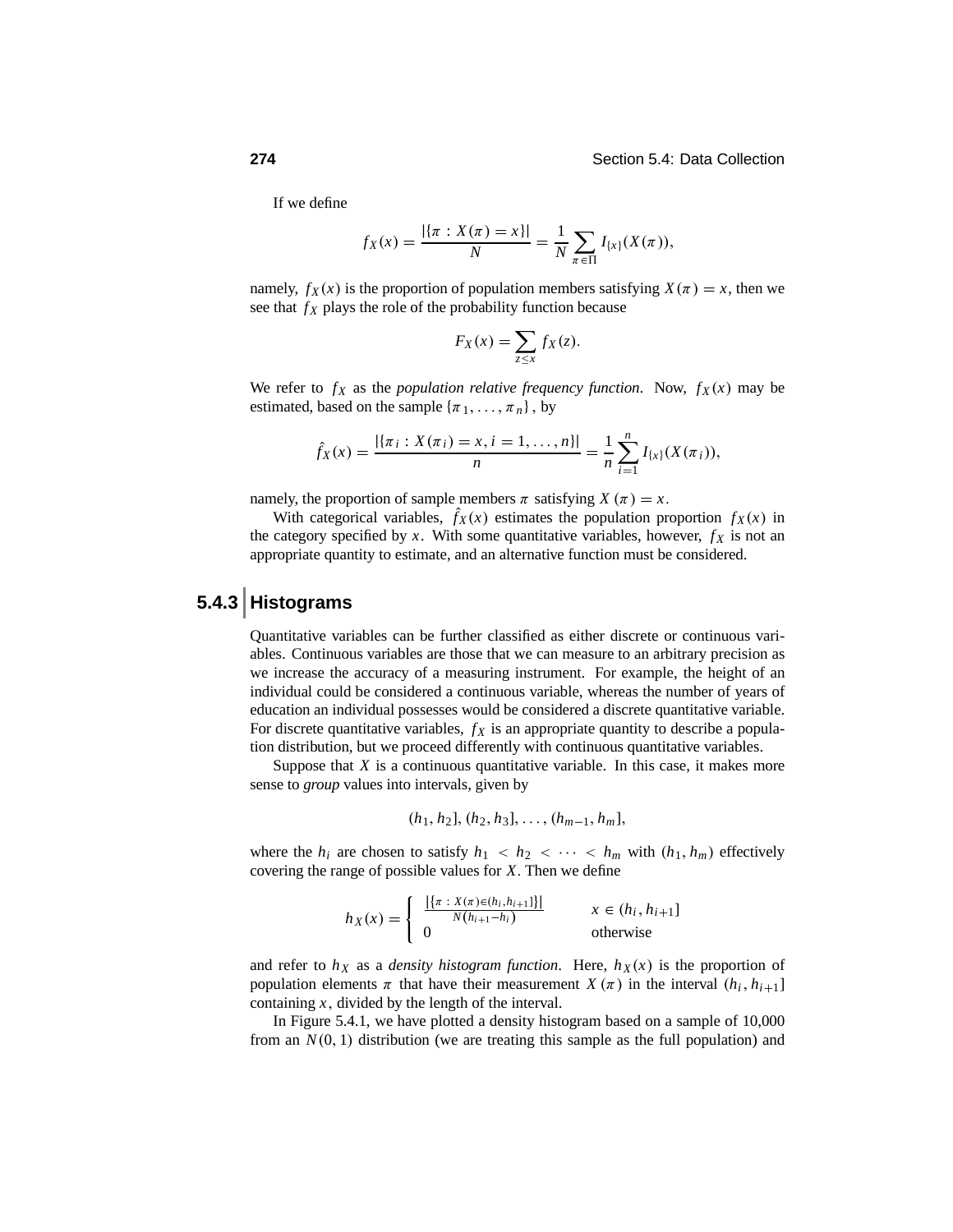using the values  $h_1 = -5$ ,  $h_2 = -4$ , ...,  $h_{11} = 5$ . Note that the vertical lines are only artifacts of the plotting software and do not represent values of  $h<sub>X</sub>$ , as these are given by the horizontal lines.



Figure 5.4.1: Density histogram function for a sample of 10,000 from an *N*(0, 1) distribution using the values  $h_1 = -5$ ,  $h_2 = -4$ , ...,  $h_{11} = 5$ .

If *x* ∈ ( $h_i$ ,  $h_{i+1}$ ), then  $h_X(x)$  ( $h_{i+1} - h_i$ ) gives the proportion of individuals in the population that have their measurement *X* ( $\pi$ ) in ( $h_i$ ,  $h_{i+1}$ ]. Furthermore, we have

$$
F_X(h_j) = \int_{-\infty}^{h_j} h_X(x) \, dx
$$

for each interval endpoint and

$$
F_X(h_j) - F_X(h_i) = \int_{h_i}^{h_j} h_X(x) dx
$$

when  $h_i \leq h_j$ . If the intervals  $(h_i, h_{i+1}]$  are small, then we expect that

$$
F_X(b) - F_X(a) \approx \int_a^b h_X(x) \, dx
$$

for any choice of  $a < b$ .

Now suppose that the lengths  $h_{i+1} - h_i$  are small and *N* is very large. Then it makes sense to imagine a smooth, continuous function  $f_X$ , e.g., perhaps a normal or gamma density function, that approximates  $h_X$  in the sense that

$$
\int_a^b f_X(x) \, dx \approx \int_a^b h_X(x) \, dx
$$

for every  $a < b$ . Then we will also have

$$
\int_a^b f_X(x) \, dx \approx F_X(b) - F_X(a)
$$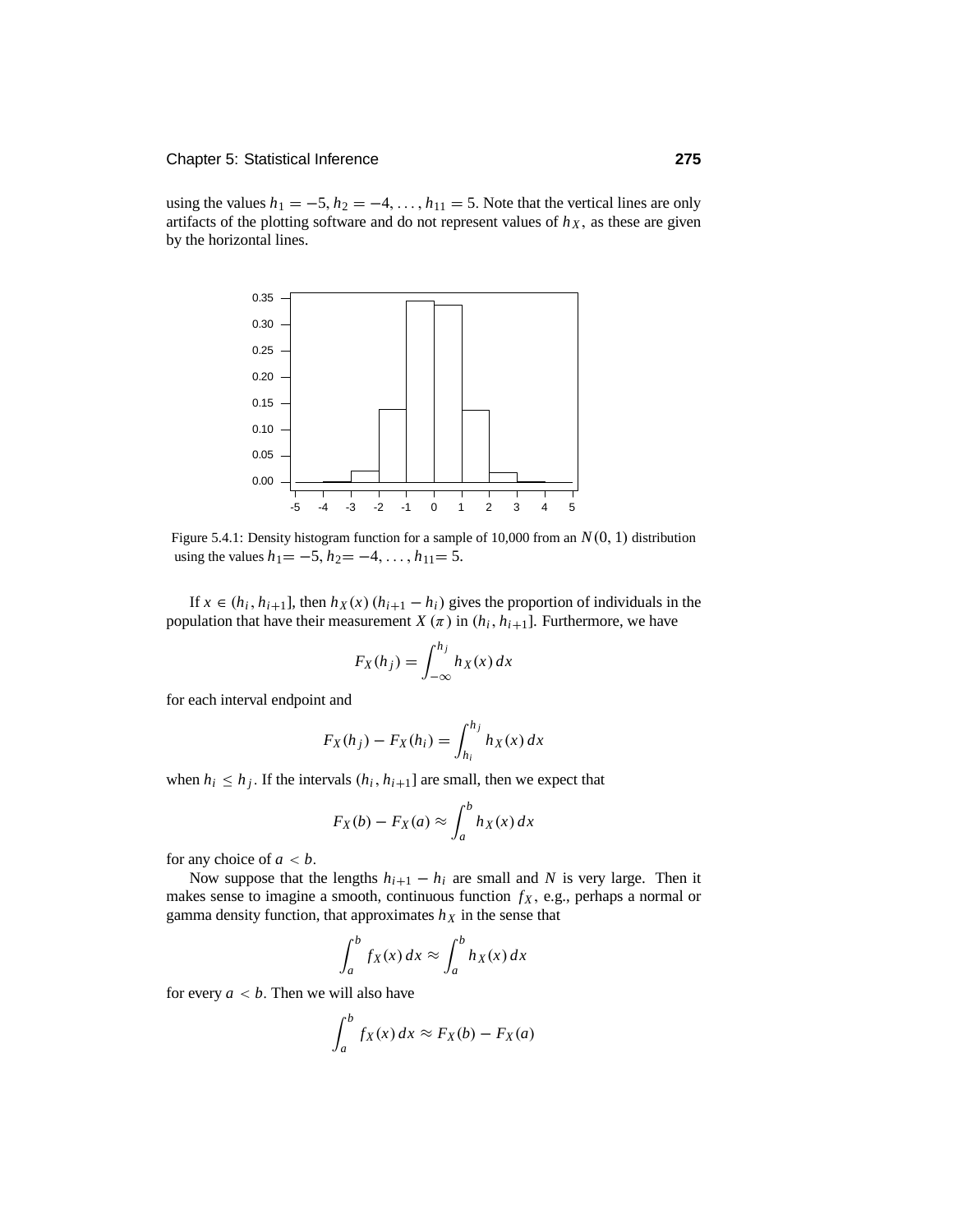for every  $a < b$ . We will refer to such an  $f_X$  as a density function for the population distribution.

In essence, this is how many continuous distributions arise in practice. In Figure 5.4.2, we have plotted a density histogram for the same values used in Figure 5.4.1, but this time we used the interval endpoints  $h_1 = -5$ ,  $h_2 = -4.75$ , ...,  $h_{41} = 5$ . We note that Figure 5.4.2 looks much more like a continuous function than does Figure 5.4.1.



Figure 5.4.2: Density histogram function for a sample of 10,000 from an *N*(0, 1) distribution using the values  $h_1 = -5$ ,  $h_2 = -4.75$ , ...,  $h_{41} = 5$ .

### **5.4.4 Survey Sampling**

Finite population sampling provides the formulation for a very important application of statistics, namely, *survey sampling* or *polling*. Typically, a survey consists of a set of questions that are asked of a sample  $\{\pi_1, \ldots, \pi_n\}$  from a population  $\Pi$ . Each question corresponds to a measurement, so if there are *m* questions, the response from a respondent  $\pi$  is the *m*-dimensional vector  $(X_1(\pi), X_2(\pi), \ldots, X_m(\pi))$ . A very important example of survey sampling is the pre-election polling that is undertaken to predict the outcome of a vote. Also, many consumer product companies engage in extensive market surveys to try to learn what consumers want and so gain information that can lead to improved sales.

Typically, the analysis of the results will be concerned not only with the population distributions of the individual  $X_i$  over the population but also the joint population distributions. For example, the joint cumulative distribution function of  $(X_1, X_2)$  is given by

$$
F_{(X_1,X_2)}(x_1,x_2)=\frac{|\{\pi:X_1(\pi)\leq x_1,X_2(\pi)\leq x_2\}|}{N},
$$

namely,  $F_{(X_1, X_2)}(x_1, x_2)$  is the proportion of the individuals in the population whose  $X_1$  measurement is no greater than  $x_1$  and whose  $X_2$  measurement is no greater than *x*2. Of course, we can also define the joint distributions of three or more measurements.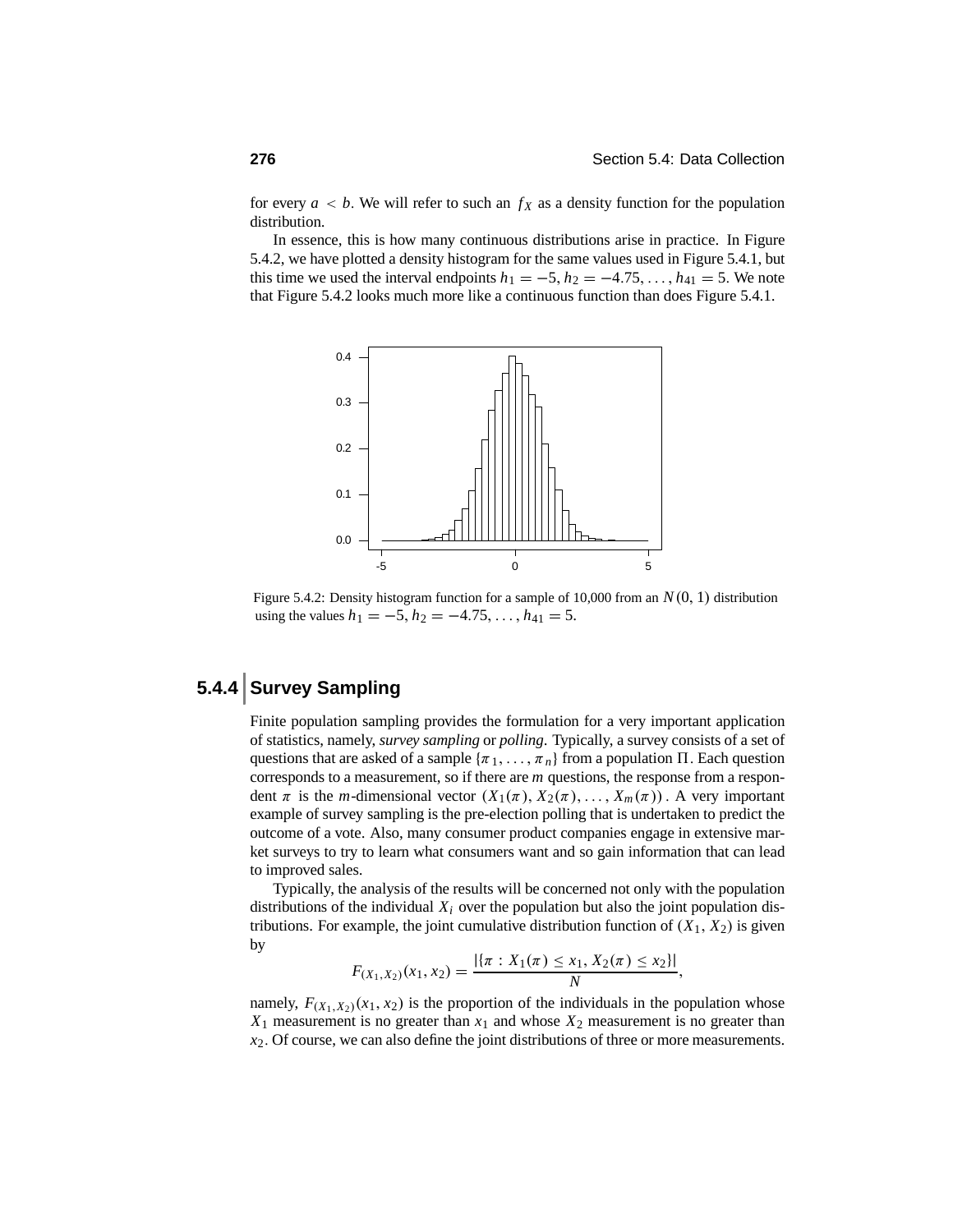These joint distributions are what we use to answer questions like, is there a relationship between  $X_1$  and  $X_2$ , and if so, what form does it take? This topic will be extensively discussed in Chapter 10. We can also define  $f(x_1, x_2)$  for the joint distribution, and joint density histograms are again useful when  $X_1$  and  $X_2$  are both continuous quantitative variables.

#### **EXAMPLE 5.4.3**

Suppose there are four candidates running for mayor in a particular city. A random sample of 1000 voters is selected; they are each asked if they will vote and, if so, which of the four candidates they will vote for. Additionally, the respondents are asked their age. We denote the answer to the question of whether or not they will vote by *X*1, with  $X_1(\pi) = 1$  meaning yes and  $X_1(\pi) = 0$  meaning no. For those voting, we denote by  $X_2$  the response concerning which candidate they will vote for, with  $X_2(\pi) = i$ indicating candidate *i*. Finally, the age in years of the respondent is denoted by *X*3. In addition to the distributions of  $X_1$  and  $X_2$ , the pollster is also interested in the joint distributions of  $(X_1, X_3)$  and  $(X_2, X_3)$ , as these tell us about the relationship between voter participation and age in the first case and candidate choice and age in the second case.

There are many interesting and important aspects to survey sampling that go well beyond this book. For example, it is often the case with human populations that a randomly selected person will not respond to a survey. This is called *nonresponse error*, and it is a serious selection effect. The sampler must design the study carefully to try to mitigate the effects of nonresponse error. Furthermore, there are variants of simple random sampling (see Challenge 5.4.20) that can be preferable in certain contexts, as these increase the accuracy of the results. The design of the actual questionnaire used is also very important, as we must ensure that responses address the issues intended without biasing the results.

#### **Summary of Section 5.4**

- Simple random sampling from a population  $\Pi$  means that we randomly select a subset of size *n* from  $\Pi$  in such a way that each subset of *n* has the same probability — namely,  $1/{\binom{|\Pi|}{n}}$  — of being selected.
- Data that arise from a sampling study are generated from the distribution of the measurement of interest *X* over the whole population  $\Pi$  rather than some subpopulation. This is why sampling studies are preferred to observational studies.
- When the sample size *n* is small relative to  $\Pi$ , we can treat the observed values of *X* as a sample from the distribution of *X* over the population.

### **EXERCISES**

**5.4.1** Suppose we have a population  $\Pi = {\pi_1, \ldots, \pi_{10}}$  and quantitative measurement *X* given by:

| $\mid X(\pi_i)\rangle$ |  |  |  |  |  |
|------------------------|--|--|--|--|--|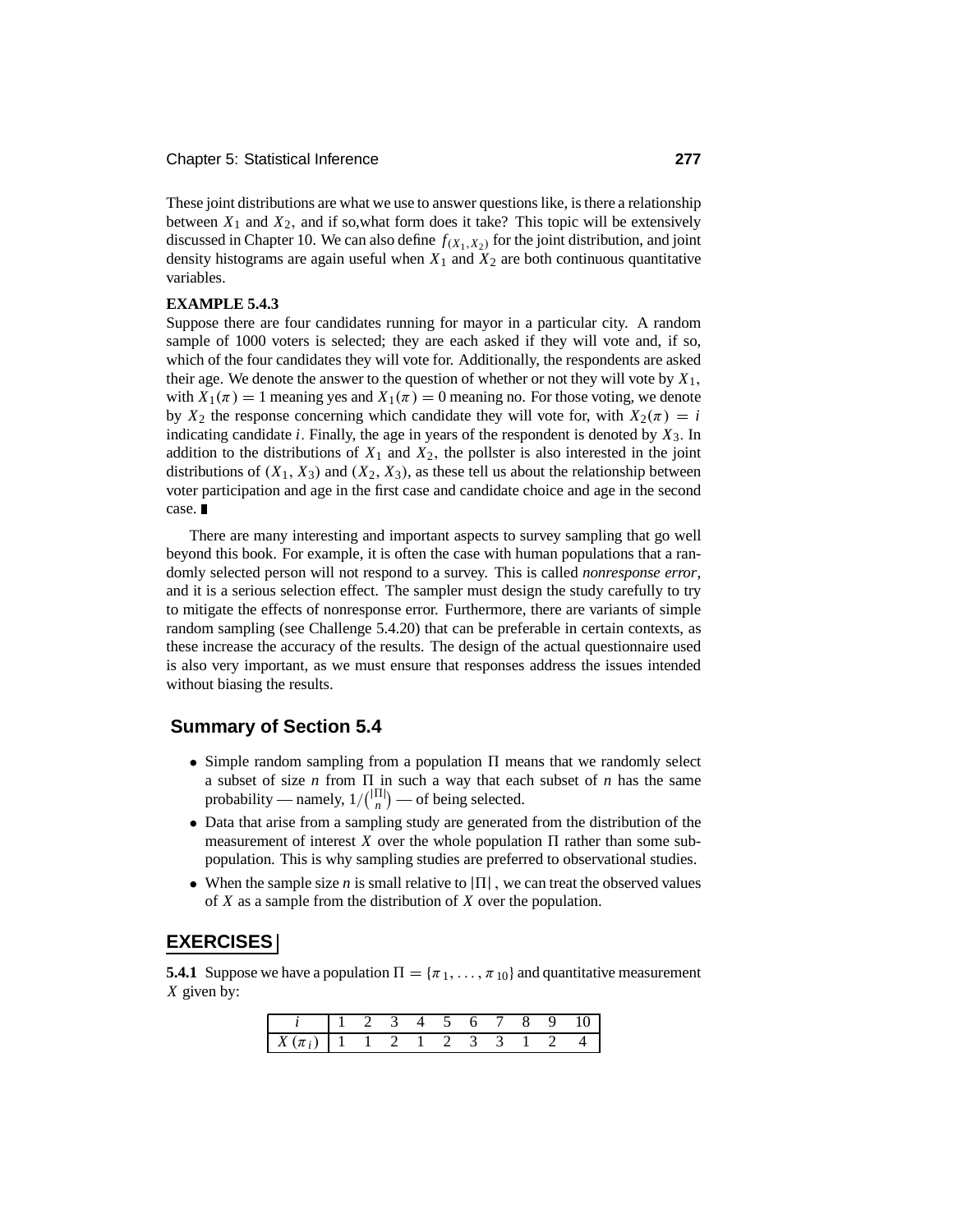Calculate  $F_X$ ,  $f_X$ ,  $\mu_X$ , and  $\sigma_X^2$ .

**5.4.2** Suppose you take a sample of  $n = 3$  (without replacement) from the population in Exercise 5.4.1.

(a) Can you consider this as an approximate i.i.d. sample from the population distribution? Why or why not?

(b) Explain how you would actually physically carry out the sampling from the population in this case. (Hint: Table D.1.)

(c) Using the method you outlined in part (b), generate three samples of size  $n = 3$  and calculate *X* for each sample.

**5.4.3** Suppose you take a sample of  $n = 4$  (with replacement) from the population in Exercise 5.4.1.

(a) Can you consider this as an approximate i.i.d. sample from the population distribution? Why or why not?

(b) Explain how you would actually physically carry out the sampling in this case.

(c) Using the method you outlined in part (b), generate three samples of size  $n = 3$  and calculate  $\overline{X}$  for each sample.

**5.4.4** Suppose we have a finite population  $\Pi$  and a measurement  $X : \Pi \rightarrow \{0, 1\}$ where  $|\Pi| = N$  and  $|\{\pi : X(\pi) = 0\}| = a$ .

(a) Determine  $f_X(0)$  and  $f_X(1)$ . Can you identify this population distribution?

(b) For a simple random sample of size *n*, determine the probability that  $n \hat{f}_X(0) = x$ .

(c) Under the assumption of i.i.d. sampling, determine the probability that  $n \hat{f}_X(0) = x$ .

**5.4.5** Suppose the following sample of size of  $n = 20$  is obtained from an industrial process.

|  |  |  | $\begin{array}{ccccccccc} 3.9 & 7.2 & 6.9 & 4.5 & 5.8 & 3.7 & 4.4 & 4.5 & 5.6 & 2.5 \end{array}$ |  |  |
|--|--|--|--------------------------------------------------------------------------------------------------|--|--|
|  |  |  | 4.8 8.5 4.3 1.2 2.3 3.1 3.4 4.8 1.8 3.7                                                          |  |  |

(a) Construct a density histogram for this data set using the intervals  $(1, 4.5]$ ,  $(4.5, 5.5]$ ,  $(5.5, 6.5]$  $(6.5, 10]$ .

(b) Construct a density histogram for this data set using the intervals(1, 3.5], (3.5, 4.5], (4.5, 6.5], (6.5, 10].

(c) Based on the results of parts (a) and (b), what do you conclude about histograms?

**5.4.6** Suppose it is known that in a population of 1000 students, 350 students will vote for party *A*, 550 students will vote for party *B*, and the remaining students will vote for party *C*.

(a) Explain how such information can be obtained.

(b) If we let  $X : \Pi \to \{A, B, C\}$  be such that  $X(\pi)$  is the party that  $\pi$  will vote for, then explain why we cannot represent the population distribution of  $X$  by  $F_X$ .

(c) Compute  $f_X$ .

(d) Explain how one might go about estimating  $f_X$  prior to the election.

(e) What is unrealistic about the population distribution specified via  $f_X$ ? (Hint: Does it seem realistic, based on what you know about voting behavior?)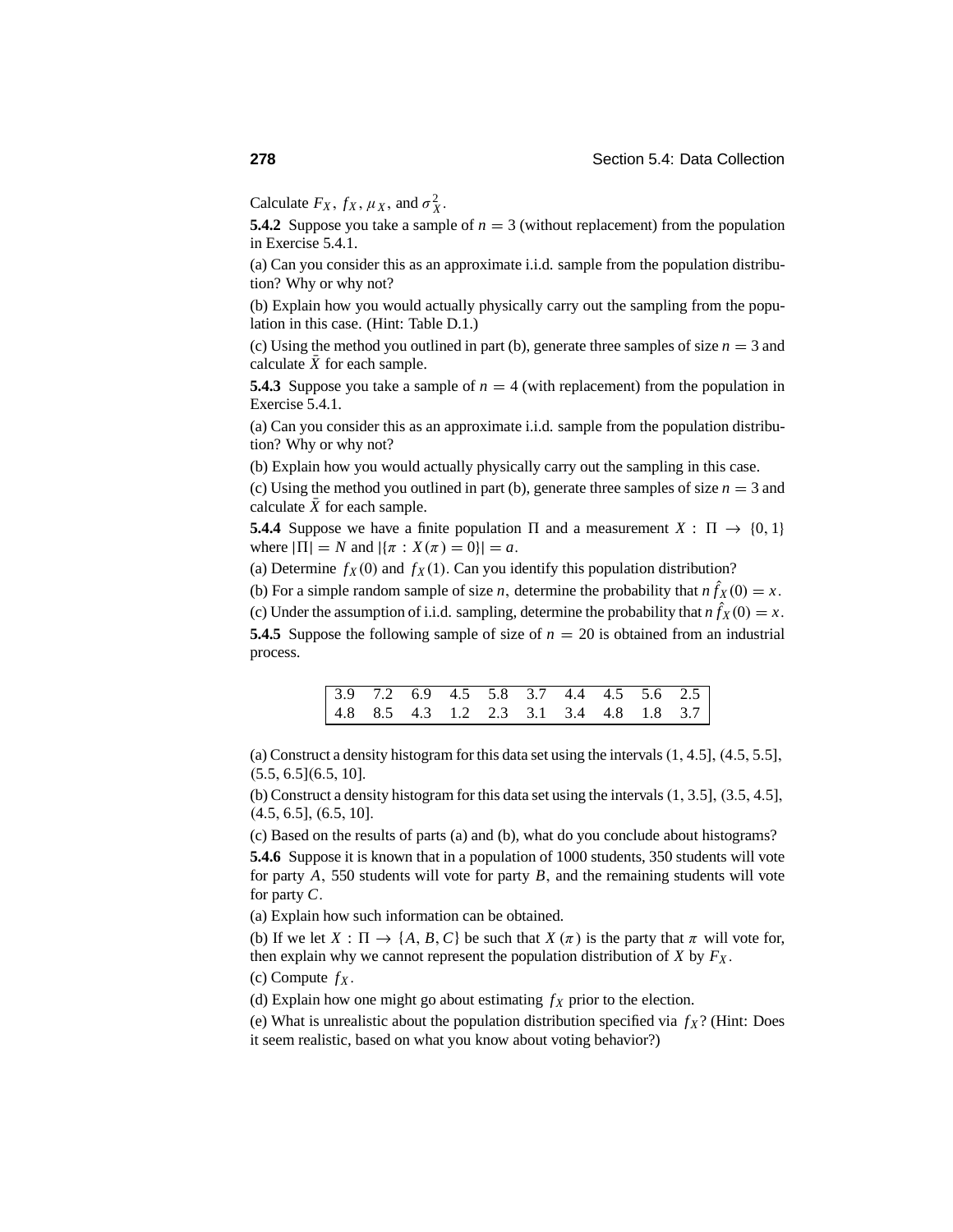**5.4.7** Consider the population  $\Pi$  to be files stored on a computer at a particular time. Suppose that  $X(\pi)$  is the type of file as indicated by its extension, e.g., .mp3. Is *X* a categorical or quantitative variable?

**5.4.8** Suppose that you are asked to estimate the proportion of students in a college of 15, 000 students who intend to work during the summer.

(a) Identify the population  $\Pi$ , the variable *X*, and  $f_X$ . What kind of variable is *X*?

(b) How could you determine  $f_X$  exactly?

(c) Why might you not be able to determine  $f_X$  exactly? Propose a procedure for estimating  $f_X$  in such a situation.

(d) Suppose you were also asked to estimate the proportion of students who intended to work but could not find a job. Repeat parts (a), (b), and (c) for this situation.

**5.4.9** Sometimes participants in a poll do not respond truthfully to a question. For example, students who are asked "Have you ever illegally downloaded music?" may not respond truthfully even if they are assured that their responses are confidential. Suppose a simple random sample of students was chosen from a college and students were asked this question.

(a) If students were asked this question by a person, comment on how you think the results of the sampling study would be affected.

(b) If students were allowed to respond anonymously, perhaps by mailing in a questionnaire, comment on how you think the results would be affected.

(c) One technique for dealing with the respondent bias induced by such questions is to have students respond truthfully only when a certain random event occurs. For example, we might ask a student to toss a fair coin three times and lie whenever they obtain two heads. What is the probability that a student tells the truth? Once you have completed the study and have recorded the proportion of students who said they did cheat, what proportion would you record as your estimate of the proportion of students who actually did cheat?

**5.4.10** A market research company is asked to determine how satisfied owners are with their purchase of a new car in the last 6 months. Satisfaction is to be measured by respondents choosing a point on a seven-point scale  $\{1, 2, 3, 4, 5, 6, 7\}$ , where 1 denotes completely dissatisfied and 7 denotes completely satisfied (such a scale is commonly called a *Likert scale*).

(a) Identify  $\Pi$ , the variable *X*, and  $f_X$ .

(b) It is common to treat a variable such as *X* as a quantitative variable. Do you think this is correct? Would it be correct to treat *X* as a categorical variable?

(c) A common criticism of using such a scale is that the interpretation of a statement such as  $3 = "I'm$  somewhat dissatisfied" varies from one person to another. Comment on how this affects the validity of the study.

#### **COMPUTER EXERCISES**

**5.4.11** Generate a sample of 1000 from an *N*(3, 2) distribution. (a) Calculate  $\hat{F}_X$  for this sample.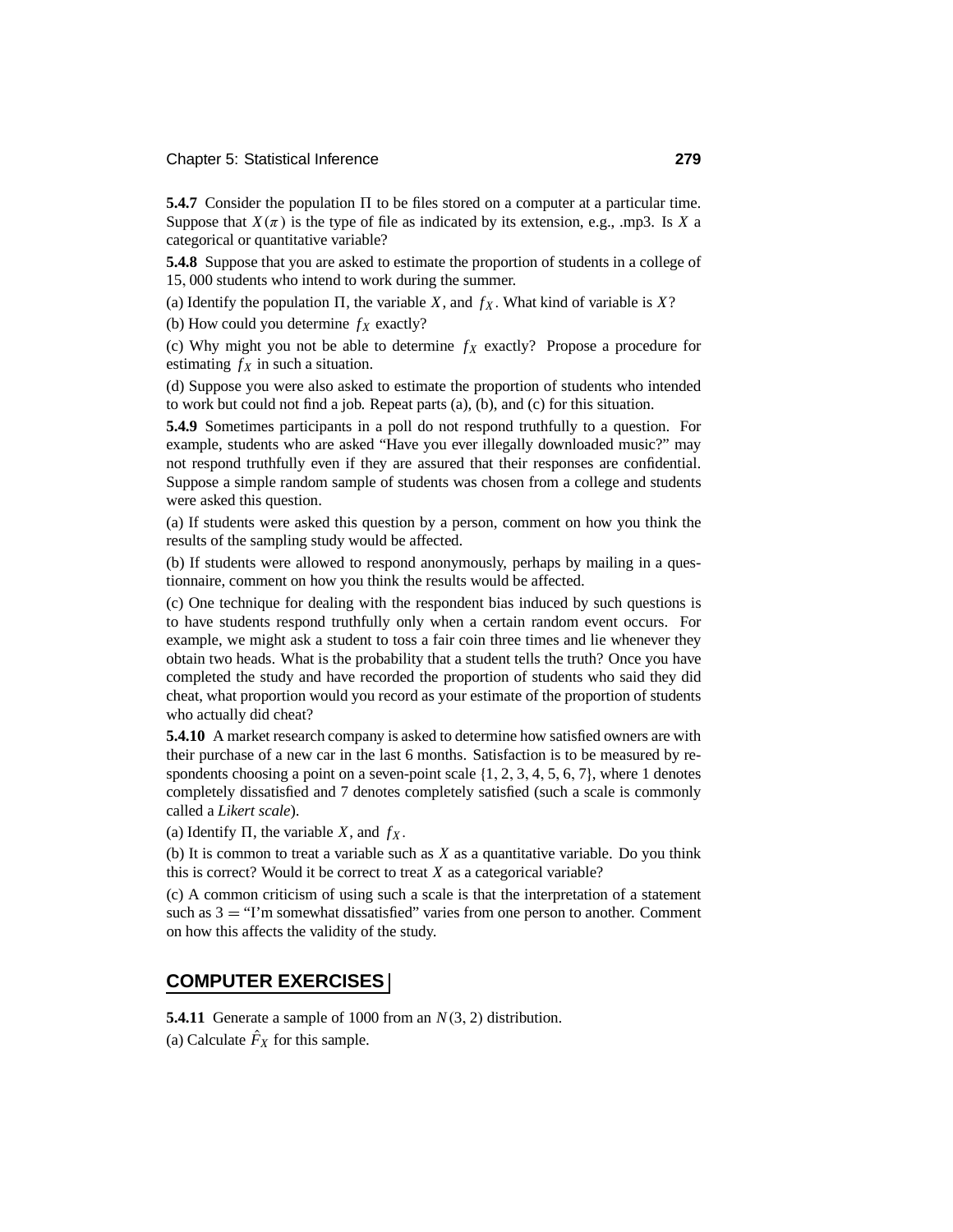(b) Plot a density histogram based on these data using the intervals of length 1 over the range  $(-5, 10)$ .

(c) Plot a density histogram based on these data using the intervals of length 0.1 over the range  $(-5, 10)$ .

(d) Comment on the difference in the look of the histograms in parts (b) and (c). To what do you attribute this?

(e) What limits the size of the intervals we use to group observations when we are plotting histograms?

**5.4.12** Suppose we have a population of 10,000 elements, each with a unique label from the set  $\{1, 2, 3, \ldots, 10, 000\}.$ 

(a) Generate a sample of 500 labels from this population using simple random sampling.

(b) Generate a sample of 500 labels from this population using i.i.d. sampling.

#### **PROBLEMS**

**5.4.13** Suppose we have a finite population  $\Pi$  and a measurement  $X : \Pi \rightarrow \{0, 1, 2\}$ , where  $|\Pi| = N$  and  $|\{\pi : X(\pi) = 0\}| = a$  and  $|\{\pi : X(\pi) = 1\}| = b$ . This problem generalizes Exercise 5.4.4.

(a) Determine  $f_X(0)$ ,  $f_X(1)$ , and  $f_X(2)$ .

(b) For a simple random sample of size *n*, determine the probability that  $\hat{f}_X(0)$  =  $f_0$ ,  $\hat{f}_X(1) = f_1$ , and  $\hat{f}_X(2) = f_2$ .

(c) Under the assumption of i.i.d. sampling, determine the probability that  $\hat{f}_X(0)$  =  $f_0$ ,  $\hat{f}_X(1) = f_1$ , and  $\hat{f}_X(2) = f_2$ .

**5.4.14** Suppose *X* is a quantitative measurement defined on a finite population.

(a) Prove that the population mean equals  $\mu_X = \sum_x x f_X(x)$ , i.e., the average of *X* ( $\pi$ ) over all population elements  $\pi$  equals  $\mu_X$ .

(b) Prove that the population variance is given by  $\sigma_X^2 = \sum_x (x - \mu_X)^2 f_X(x)$ , i.e., the average of  $(X(\pi) - \mu_X)^2$  over all population elements  $\pi$  equals  $\sigma_X^2$ .

**5.4.15** Suppose we have the situation described in Exercise 5.4.4, and we take a simple random sample of size *n* from  $\Pi$  where  $|\Pi| = N$ .

(a) Prove that the mean of  $\hat{f}_X(0)$  is given by  $f_X(0)$ . (Hint: Note that we can write  $\hat{f}_X(0) = n^{-1} \sum_{i=1}^n I_{\{0\}}(X(\pi_i))$  and  $I_{\{0\}}(X(\pi_i)) \sim \text{Bernoulli}(f_X(0)).$ 

(b) Prove that the variance of  $\hat{f}_X(0)$  is given by

$$
\frac{f_X(0) (1 - f_X(0))}{n} \frac{N - n}{N - 1}.
$$
\n(5.4.1)

(Hint: Use the hint in part (a), but note that the  $I_{\{0\}}(X(\pi_i))$  are not independent. Use Theorem 3.3.4(b) and evaluate  $Cov(I_{\{0\}}(X(\pi_i)), I_{\{0\}}(X(\pi_i)))$  in terms of  $f_X(0)$ .)

(c) Repeat the calculations in parts (a) and (b), but this time assume that you take a sample of *n* with replacement. (Hint: Use Exercise 5.4.4(c).)

(d) Explain why the factor  $(N - n)/(N - 1)$  in (5.4.1) is called the *finite sample correction factor*.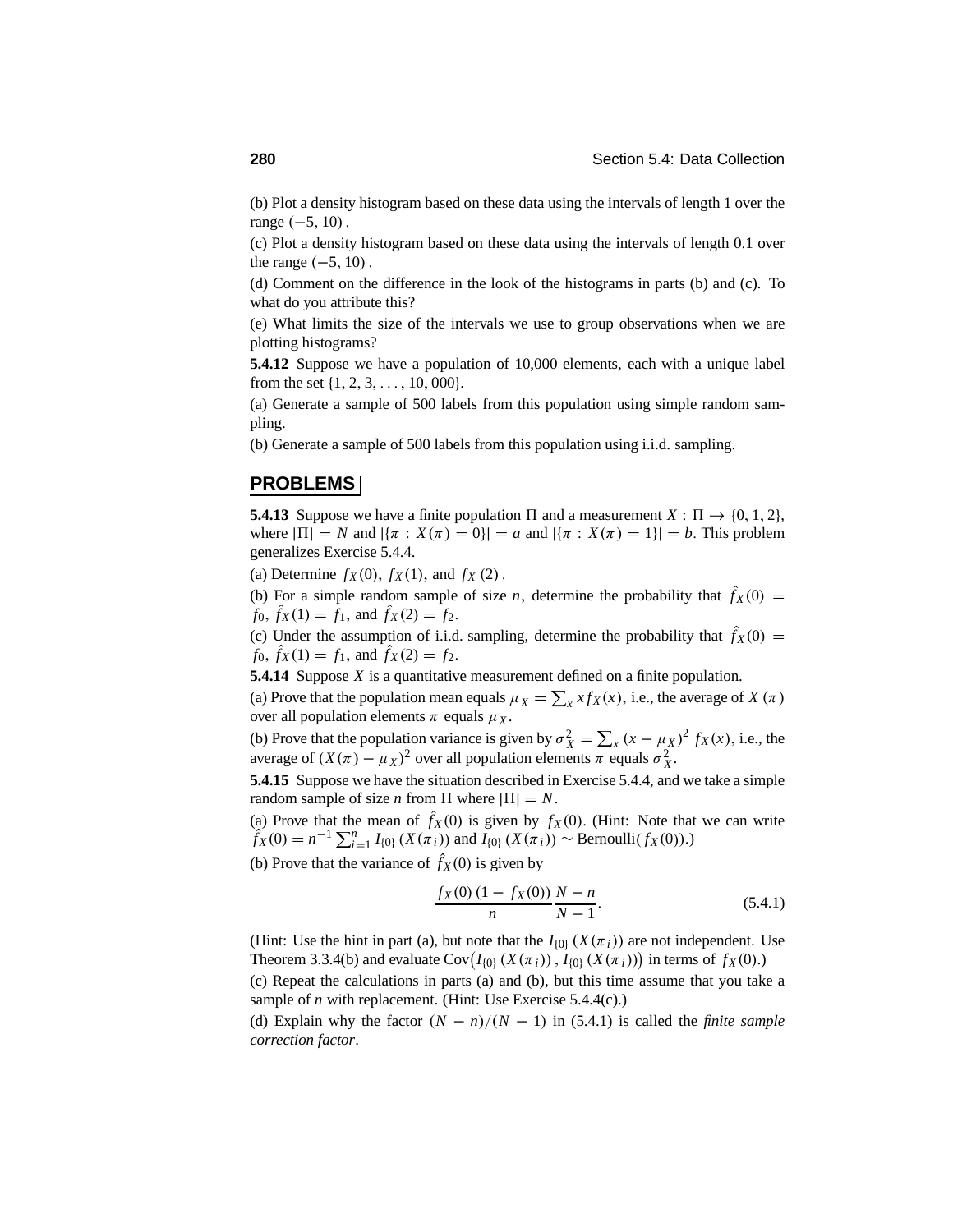**5.4.16** Suppose we have a finite population  $\Pi$  and we do not know  $|\Pi| = N$ . In addition, suppose we have a measurement variable  $X : \Pi \to \{0, 1\}$  and we know that  $N f_X(0) = a$  where *a* is known. Based on a simple random sample of *n* from  $\Pi$ , determine an estimator of *N*. (Hint: Use a function of  $\hat{f}_X(0)$ .)

**5.4.17** Suppose that *X* is a quantitative variable defined on a population  $\Pi$  and that we take a simple random sample of size  $n$  from  $\Pi$ .

(a) If we estimate the population mean  $\mu_X$  by the sample mean  $\bar{X} = \frac{1}{n} \sum_{i=1}^n X(\pi_i)$ , prove that  $E(\bar{X}) = \mu_X$  where  $\mu_X$  is defined in Problem 5.4.14(a). (Hint: What is the distribution of each  $X(\pi_i)$ ?)

(b) Under the assumption that i.i.d. sampling makes sense, show that the variance of *X*¯ equals  $\sigma_X^2/n$ , where  $\sigma_X^2$  is defined in Problem 5.4.14(b).

**5.4.18** Suppose we have a finite population  $\Pi$  and we do not know  $|\Pi| = N$ . In addition, suppose we have a measurement variable  $X : \Pi \to R^1$  and we know  $T =$  $\sum_{\pi} X(\pi)$ . Based on a simple random sample of *n* from  $\Pi$ , determine an estimator of *N*. (Hint: Use a function of  $\bar{X}$ .)

**5.4.19** Under i.i.d. sampling, prove that  $\hat{f}_X(x) \stackrel{D}{\rightarrow} f_X(x)$  as  $n \rightarrow \infty$ . (Hint:  $\hat{f}_X(x) =$  $n^{-1}$   $\sum_{i=1}^{n} I_{\{x\}}(X(\pi_i)).$ 

### **CHALLENGES**

**5.4.20** (*Stratified sampling*) Suppose that *X* is a quantitative variable defined on a population  $\Pi$  and that we can partition  $\Pi$  into two subpopulations  $\Pi_1$  and  $\Pi_2$ , such that a proportion *p* of the full population is in  $\Pi_1$ . Let  $f_{iX}$  denote the conditional population distribution of *X* on  $\Pi_i$ .

(a) Prove that  $f_X(x) = pf_{1X}(x) + (1 - p) f_{2X}(x)$ .

- (b) Establish that  $\mu_X = p\mu_{1X} + (1 p)\mu_{2X}$ , where  $\mu_{iX}$  is the mean of *X* on  $\Pi_i$ .
- (c) Establish that  $\sigma_X^2 = p\sigma_{1X}^2 + (1-p)\sigma_{2X}^2 + p(1-p)(\mu_{1X} \mu_{2X})^2$ .

(d) Suppose that it makes sense to assume i.i.d. sampling whenever we take a sample from either the full population or either of the subpopulations, i.e., whenever the sample sizes we are considering are small relative to the sizes of these populations. We implement stratified sampling by taking a simple random sample of size  $n_i$  from subpopulation  $\Pi_i$ . We then estimate  $\mu_X$  by  $pX_1 + (1 - p)X_2$ , where  $X_i$  is the sample mean based on the sample from  $\Pi_i$ . Prove that  $E(p\overline{X}_1 + (1-p)\overline{X}_2) = \mu_X$  and

$$
\text{Var}\left(p\bar{X}_1 + (1-p)\bar{X}_2\right) = p^2 \frac{\sigma_{1X}^2}{n_1} + (1-p)^2 \frac{\sigma_{2X}^2}{n_2}.
$$

(e) Under the assumptions of part (d), prove that

$$
\text{Var}\left(p\,\bar{X}_1 + (1-p)\,\bar{X}_2\right) \leq \text{Var}\left(\bar{X}\right)
$$

when  $\overline{X}$  is based on a simple random sample of size *n* from the full population and  $n_1 = pn, n_2 = (1 - p)n$ . This is called *proportional stratified sampling*. (f) Under what conditions is there no benefit to proportional stratified sampling? What do you conclude about situations in which stratified sampling will be most beneficial?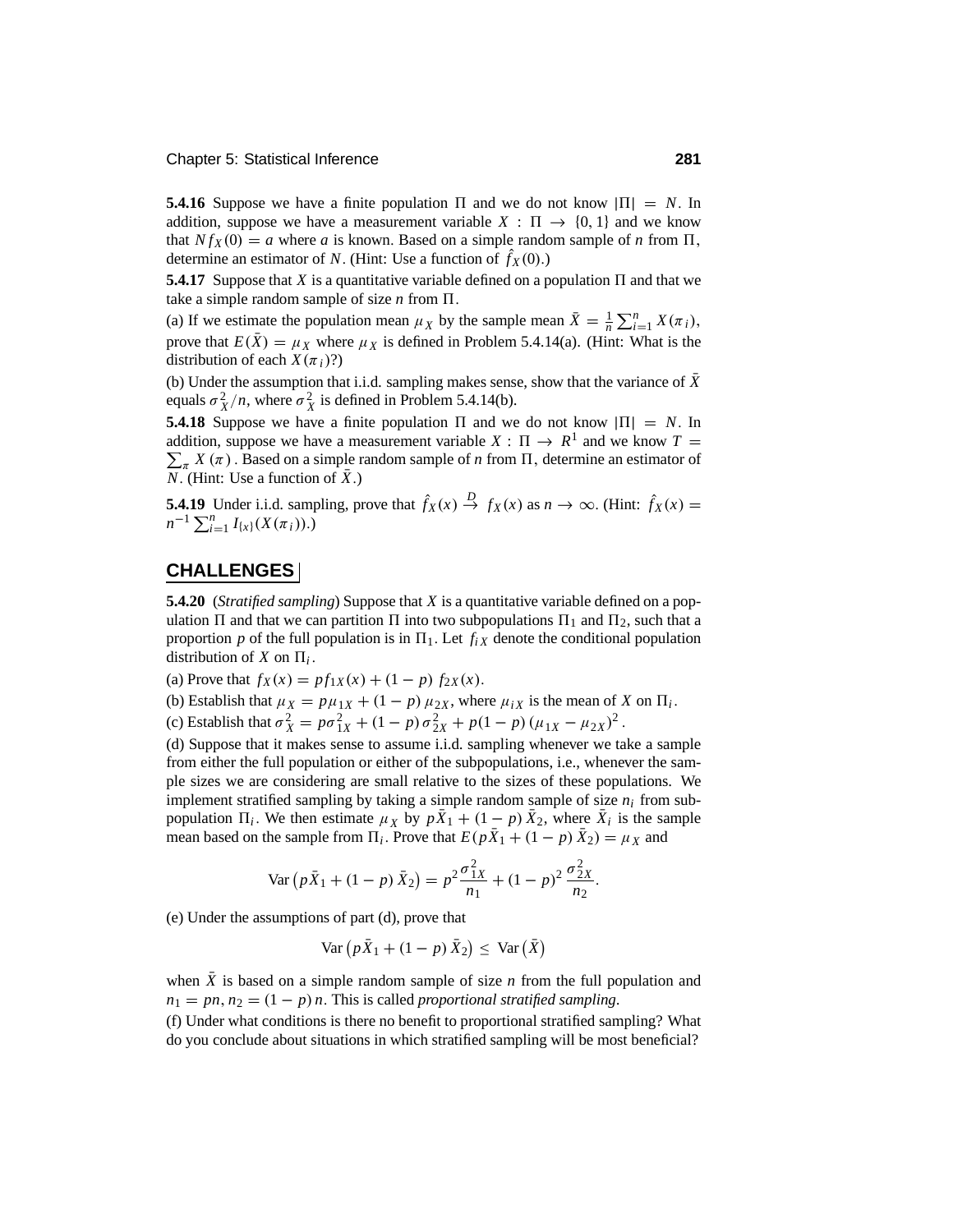#### **DISCUSSION TOPICS**

**5.4.21** Sometimes it is argued that it is possible for a skilled practitioner to pick a more accurate representative sample of a population deterministically rather than by employing simple random sampling. This argument is based in part on the argument that it is always possible with simple random sampling that we could get a very unrepresentative sample through pure chance and that this can be avoided by an expert. Comment on this assertion.

**5.4.22** Suppose it is claimed that a quantitative measurement *X* defined on a finite population  $\Pi$  is approximately distributed according to a normal distribution with unknown mean and unknown variance. Explain fully what this claim means.

## **5.5 Some Basic Inferences**

Now suppose we are in a situation involving a measurement *X*, whose distribution is unknown, and we have obtained the data  $(x_1, x_2, \ldots, x_n)$ , i.e., observed *n* values of *X*. Hopefully, these data were the result of simple random sampling, but perhaps they were collected as part of an observational study. Denote the associated unknown population relative frequency function, or an approximating density, by  $f_X$  and the population distribution function by  $F_X$ .

What we do now with the data depends on two things. First, we have to determine what we want to know about the underlying population distribution. Typically, our interest is in only a few characteristics of this distribution — the mean and variance. Second, we have to use statistical theory to combine the data with the statistical model to make inferences about the characteristics of interest.

We now discuss some typical characteristics of interest and present some informal estimation methods for these characteristics, known as *descriptive statistics*. These are often used as a preliminary step before more formal inferences are drawn and are justified on simple intuitive grounds. They are called descriptive because they are estimating quantities that *describe* features of the underlying distribution.

### **5.5.1 Descriptive Statistics**

Statisticians often focus on various characteristics of distributions. We present some of these in the following examples.

#### **EXAMPLE 5.5.1** *Estimating Proportions and Cumulative Proportions*

Often we want to make inferences about the value  $f_X(x)$  or the value  $F_X(x)$  for a specific *x*. Recall that  $f_X(x)$  is the proportion of population members whose *X* measurement equals *x*. In general,  $F_X(x)$  is the proportion of population members whose *X* measurement is less than or equal to *x*.

Now suppose we have a sample  $(x_1, x_2, \ldots, x_n)$  from  $f_X$ . A natural estimate of  $f_X(x)$  is given by  $\hat{f}_X(x)$ , the proportion of sample values equal to *x*. A natural estimate of  $F_X(x)$  is given by  $\hat{F}_X(x) = n^{-1} \sum_{i=1}^n I_{(-\infty, x]}(x_i)$ , the proportion of sample values less than or equal to *x*, otherwise known as the empirical distribution function evaluated at *x*.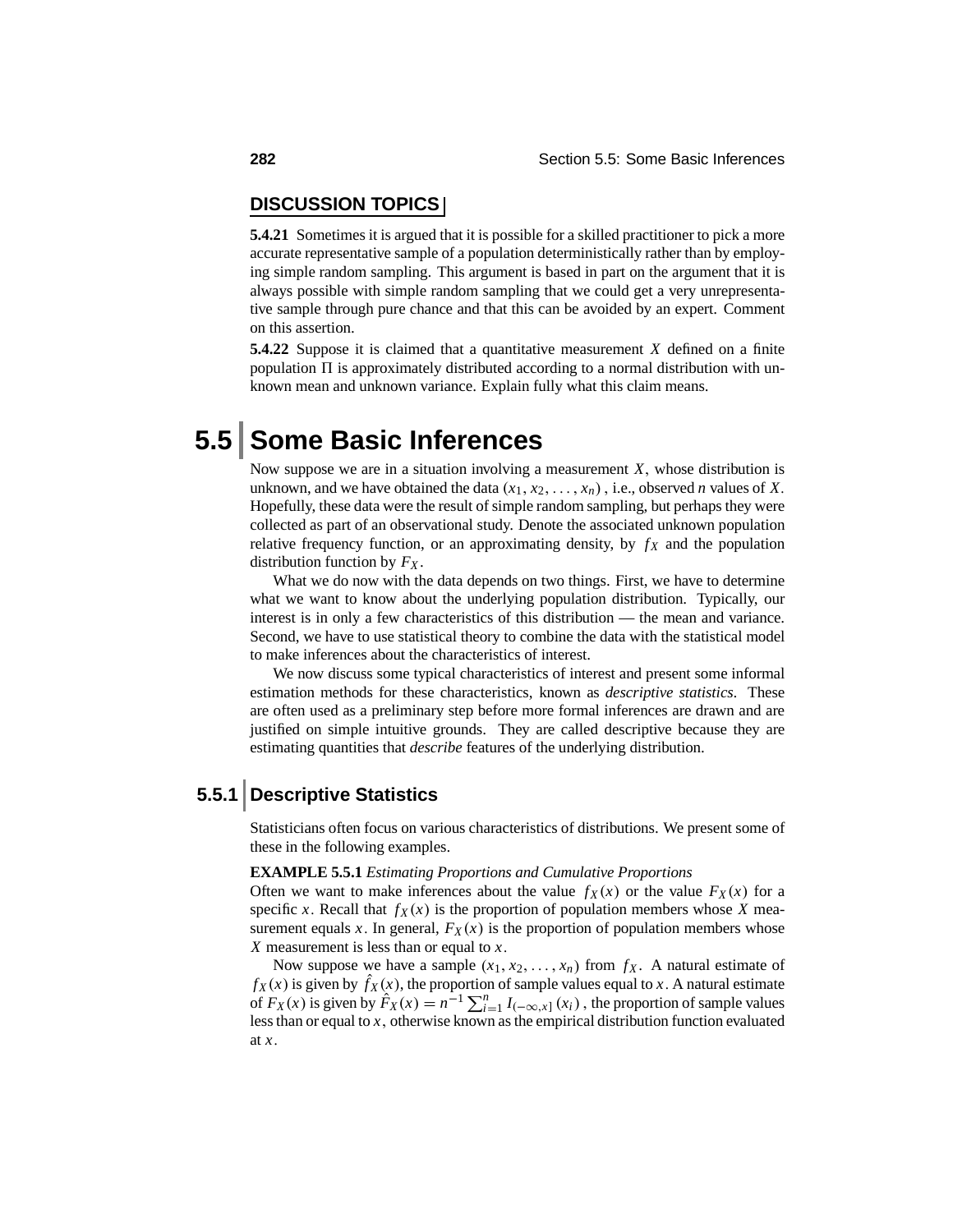Chapter 5: Statistical Inference **283**

Suppose we obtained the following sample of  $n = 10$  data values.

|--|

In this case,  $\hat{f}_X(x) = 0.1$  whenever *x* is a data value and is 0 otherwise. To compute  $\hat{F}_X(x)$ , we simply count how many sample values are less than or equal to *x* and divide by  $n = 10$ . For example,  $\hat{F}_X(-3) = 0/10 = 0$ ,  $\hat{F}_X(0) = 2/10 = 0.2$ , and  $\hat{F}_X(4) = 9/10 = 0.9$ .

An important class of characteristics of the distribution of a quantitative variable *X* is given by the following definition.

**Definition 5.5.1** For  $p \in [0, 1]$ , the *pth quantile* (or 100*pth percentile*)  $x_p$ , for the distribution with cdf  $F_X$ , is defined to be the smallest number  $x_p$  satisfying  $p \leq F_X(x_p).$ 

For example, if your mark on a test placed you at the 90th percentile, then your mark equals *x*0.<sup>9</sup> and 90% of your fellow test takers achieved your mark or lower. Note that by the definition of the inverse cumulative distribution function (Definition 2.10.1), we can write  $x_p = F_X^{-1}(p) = \min \{x : p \le F_X(x)\}.$ 

When  $F_X$  is strictly increasing and continuous, then  $F_X^{-1}(p)$  is the unique value  $x_p$ satisfying

$$
F_X(x_p) = p. \tag{5.5.1}
$$

Figure 5.5.1 illustrates the situation in which there is a unique solution to (5.5.1). When *FX* is not strictly increasing or continuous (as when *X* is discrete), then there may be more than one, or no, solutions to (5.5.1). Figure 5.5.2 illustrates the situation in which there is no solution to (5.5.1).



Figure 5.5.1: The *p*th quantile  $x_p$  when there is a unique solution to (5.5.1).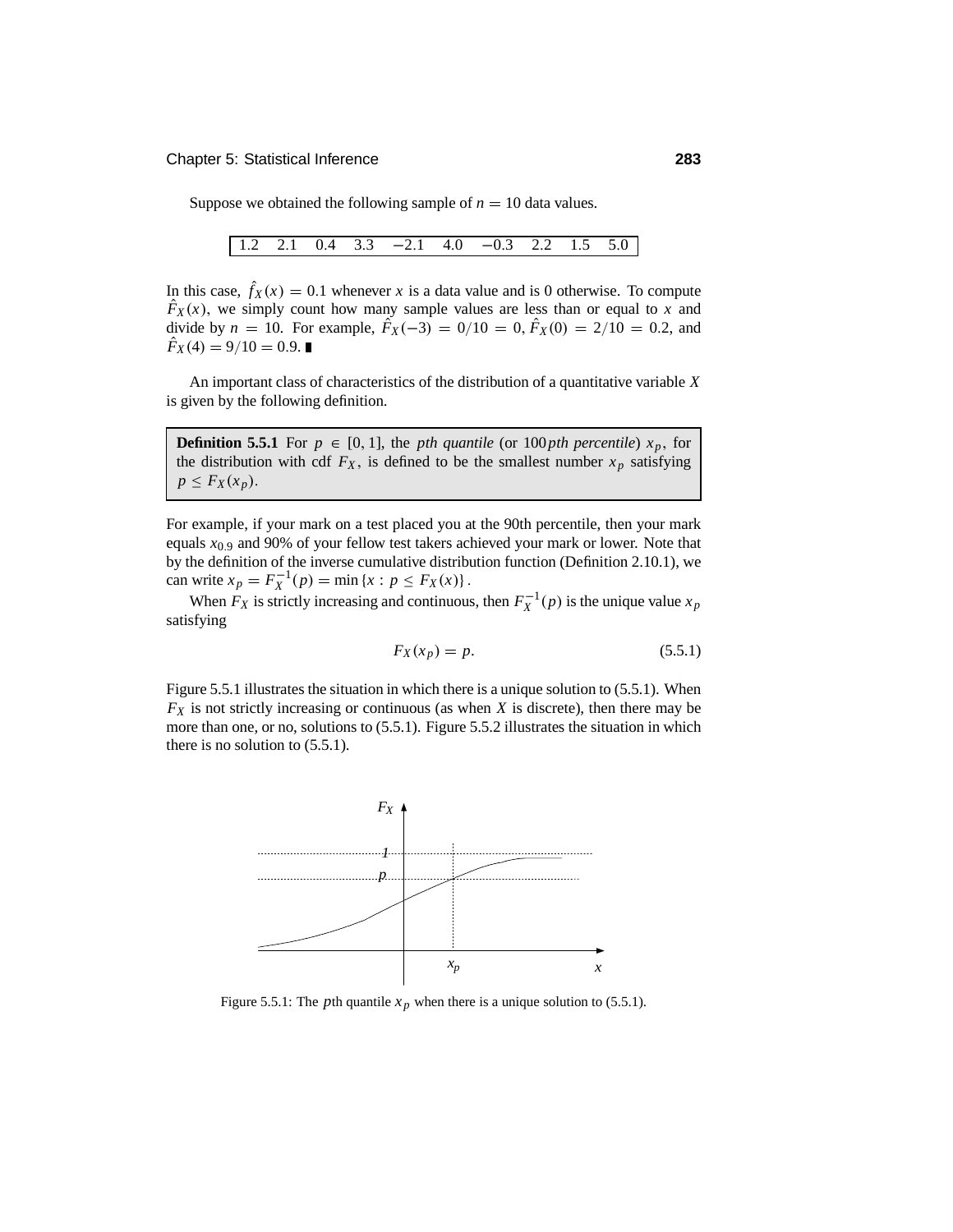

Figure 5.5.2: The *p*th quantile  $x_p$  determined by a cdf  $F_X$  when there is no solution to  $(5.5.1).$ 

So, when  $X$  is a continuous measurement, a proportion  $p$  of the population have their *X* measurement less than or equal to  $x_p$ . As particular cases,  $x_{0.5} = F_X^{-1}(0.5)$ is the *median*, while  $x_{0.25} = F_X^{-1}(0.25)$  and  $x_{0.75} = F_X^{-1}(0.75)$  are the first and third *quartiles*, respectively, of the distribution.

#### **EXAMPLE 5.5.2** *Estimating Quantiles*

A natural estimate of a population quantile  $x_p = F_X^{-1}(p)$  is to use  $\hat{x}_p = \hat{F}_X^{-1}(p)$ . Note, however, that  $\hat{F}_X$  is not continuous, so there may not be a solution to (5.5.1) using  $\hat{F}_X$ .

Applying Definition 5.5.1, however, leads to the following estimate. First, order the observed sample values  $(x_1, \ldots, x_n)$  to obtain the *order statistics*  $x_{(1)} < \cdots < x_{(n)}$  (see Section 2.8.4). Then, note that  $x(i)$  is the  $(i/n)$ -th quantile of the empirical distribution, because

$$
\hat{F}_X(x_{(i)}) = \frac{i}{n}
$$

and  $\hat{F}_X(x) < i/n$  whenever  $x < x(i)$ . In general, we have that the *sample pth quantile* is  $\hat{x}_p = x_{(i)}$  whenever

$$
\frac{i-1}{n} < p \le \frac{i}{n}.\tag{5.5.2}
$$

A number of modifications to this estimate are sometimes used. For example, if we find  $i$  such that  $(5.5.2)$  is satisfied and put

$$
\tilde{x}_p = x_{(i-1)} + n\left(x_{(i)} - x_{(i-1)}\right)\left(p - \frac{i-1}{n}\right),\tag{5.5.3}
$$

then  $\tilde{x}_p$  is the linear interpolation between  $x_{(i-1)}$  and  $x_{(i)}$ . When *n* is even, this definition gives the *sample median* as  $\tilde{x}_{0.5} = x_{(n/2)}$ ; a similar formula holds when *n* is odd (Problem 5.5.21). Also see Problem 5.5.22 for more discussion of (5.5.3).

Quite often the sample median is defined to be

$$
\check{x}_{0.5} = \begin{cases}\n x_{((n+1)/2)} & n \text{ odd} \\
 \frac{1}{2} \left( x_{(n/2)} + x_{(n/2+1)} \right) & n \text{ even,} \n\end{cases}
$$
\n(5.5.4)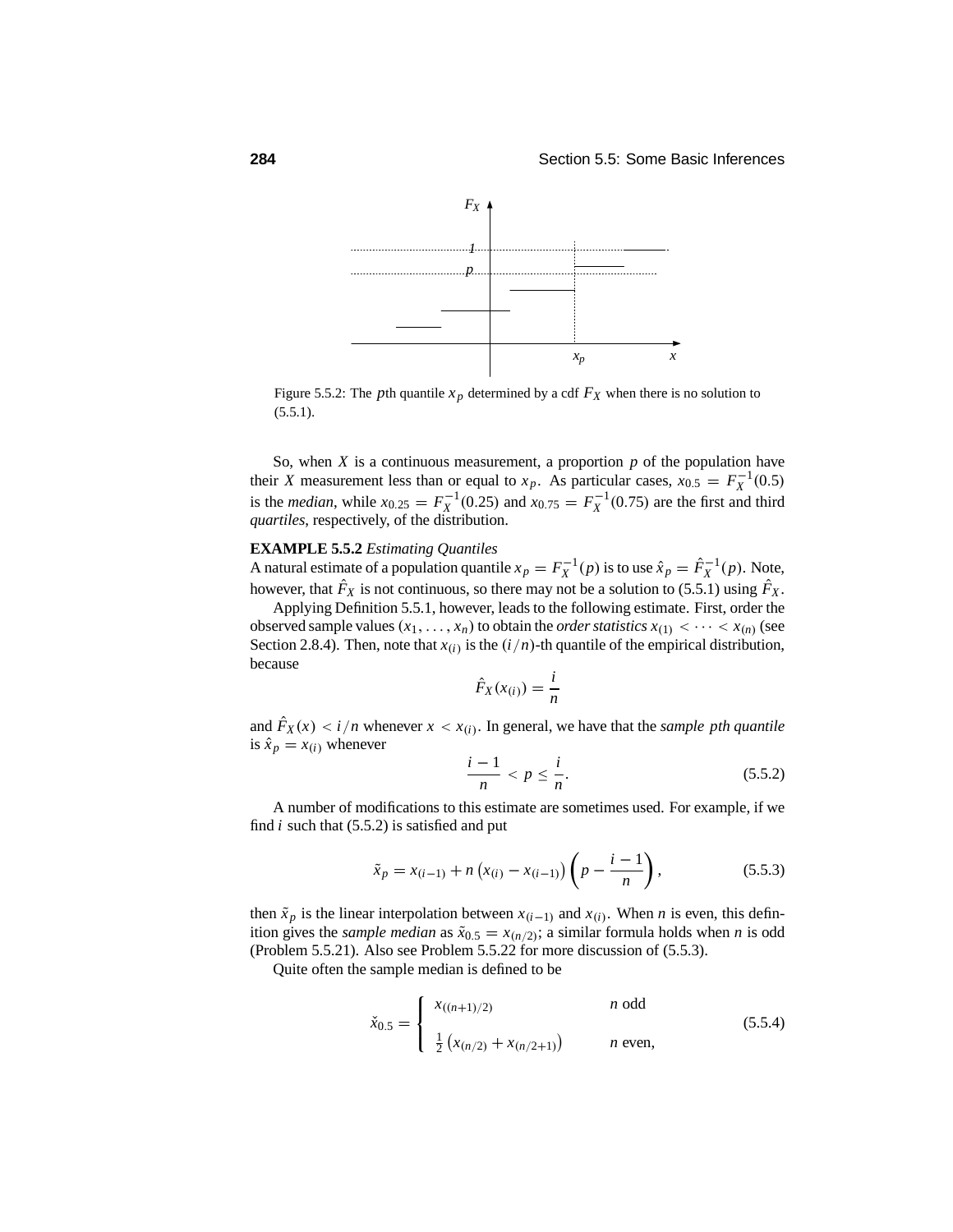namely, the middle value when *n* is odd and the average of the two middle values when *n* is even. For *n* large enough, all these definitions will yield similar answers. The use of any of these is permissible in an application.

Consider the data in Example 5.5.1. Sorting the data from smallest to largest, the order statistics are given by the following table.

| $x_{(1)} = -2.1$ $x_{(2)} = -0.3$ $x_{(3)} = 0.4$ $x_{(4)} = 1.2$ $x_{(5)} = 1.5$<br>$x_{(6)} = 2.1$ $x_{(7)} = 2.2$ $x_{(8)} = 3.3$ $x_{(9)} = 4.0$ $x_{(10)} = 5.0$ |  |  |
|-----------------------------------------------------------------------------------------------------------------------------------------------------------------------|--|--|

Then, using (5.5.3), the sample median is given by  $\tilde{x}_{0.5} = x_{(5)} = 1.5$ , while the sample quartiles are given by

$$
\begin{array}{rcl}\n\tilde{x}_{0.25} & = & x_{(2)} + 10 \left( x_{(3)} - x_{(2)} \right) \left( 0.25 - 0.2 \right) \\
& = & -0.3 + 10 \left( 0.4 - (-0.3) \right) \left( 0.25 - 0.2 \right) = 0.05\n\end{array}
$$

and

$$
\begin{array}{rcl}\n\tilde{x}_{0.75} & = & x_{(7)} + 10 \left( x_{(8)} - x_{(7)} \right) \left( 0.75 - 0.7 \right) \\
& = & 2.2 + 10 \left( 3.3 - 2.2 \right) \left( 0.75 - 0.7 \right) = 2.75.\n\end{array}
$$

So in this case, we estimate that 25% of the population under study has an *X* measurement less than 0.05, etc.

**EXAMPLE 5.5.3** *Measuring Location and Scale of a Population Distribution* Often we are asked to make inferences about the value of the *population mean*

$$
\mu_X = \frac{1}{|\Pi|} \sum_{\pi \in \Pi} X(\pi)
$$

and the *population variance*

$$
\sigma_X^2 = \frac{1}{|\Pi|} \sum_{\pi \in \Pi} (X(\pi) - \mu_X)^2,
$$

where  $\Pi$  is a finite population and  $X$  is a real-valued measurement defined on it. These are measures of the location and spread of the population distribution about the mean, respectively. Note that calculating a mean or variance makes sense only when *X* is a quantitative variable.

When *X* is discrete, we can also write

$$
\mu_X = \sum_x x f_X(x)
$$

because  $|\Pi| f_X(x)$  equals the number of elements  $\pi \in \Pi$  with  $X(\pi) = x$ . In the continuous case, using an approximating density  $f_X$ , we can write

$$
\mu_X \approx \int_{-\infty}^{\infty} x f_X(x) \, dx.
$$

Similar formulas exist for the population variance of *X* (see Problem 5.4.14).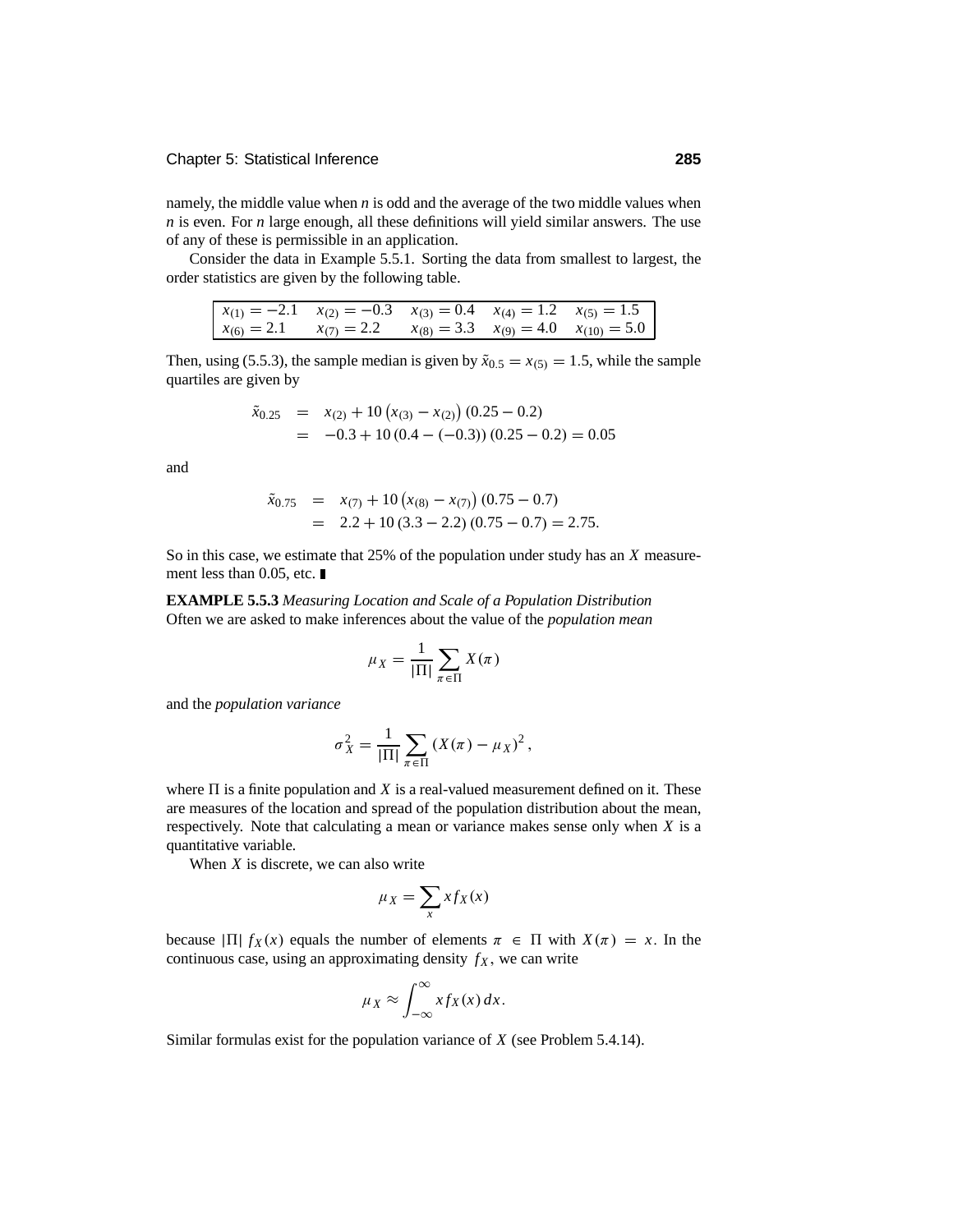It will probably occur to you that a natural estimate of the population mean  $\mu_X$  is given by the sample mean

$$
\bar{x} = \frac{1}{n} \sum_{i=1}^{n} x_i.
$$

Also, a natural estimate of the population variance  $\sigma_X^2$  is given by the *sample variance* 

$$
s^{2} = \frac{1}{n-1} \sum_{i=1}^{n} (x_{i} - \bar{x})^{2}.
$$
 (5.5.5)

Later we will explain why we divided by  $n - 1$  in (5.5.5) rather than *n*. Actually, it makes little difference which we use, for even modest values of *n*. The *sample standard deviation* is given by *s*, the positive square root of  $s^2$ . For the data in Example 5.1.1, we obtain  $\bar{x} = 1.73$  and  $s = 2.097$ .

The population mean  $\mu_X$  and population standard deviation  $\sigma_X$  serve as a pair, in which  $\mu_X$  measures where the distribution is located on the real line and  $\sigma_X$  measures how much spread there is in the distribution about  $\mu_X$ . Clearly, the greater the value of  $\sigma_X$ , the more variability there is in the distribution.

Alternatively, we could use the population median  $x_{0.5}$  as a measure of location of the distribution and the *population interquartile range*  $x_{0.75} - x_{0.25}$  as a measure of the amount of variability in the distribution around the median. The median and interquartile range are the preferred choice to measure these aspects of the distribution whenever the distribution is *skewed*, i.e., not symmetrical. This is because the median is insensitive to very extreme values, while the mean is not. For example, house prices in an area are well known to exhibit a right-skewed distribution. A few houses selling for very high prices will not change the median price but could result in a big change in the mean price.

When we have a symmetric distribution, the mean and median will agree (provided the mean exists). The greater the skewness in a distribution, however, the greater will be the discrepancy between its mean and median. For example, in Figure 5.5.3 we have plotted the density of a  $\chi^2$  (4) distribution. This distribution is skewed to the right, and the mean is 4 while the median is 3.3567.



Figure 5.5.3: The density *f* of a  $\chi^2$  (4) distribution.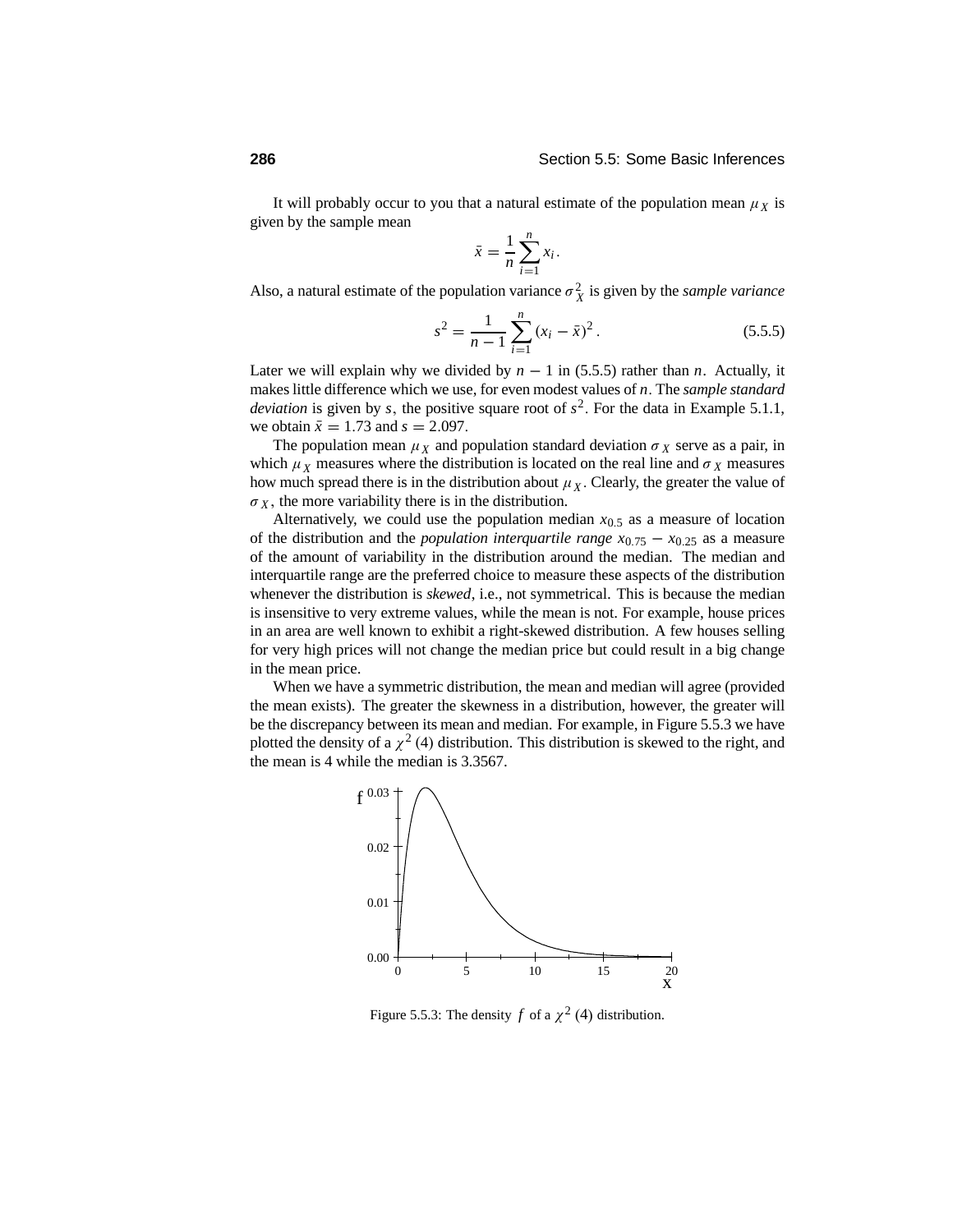We estimate the population interquartile range by the *sample interquartile range* (IQR) given by  $IQR = \tilde{x}_{0.75} - \tilde{x}_{0.25}$ . For the data in Example 5.5.1, we obtain the sample median to be  $\tilde{x}_{0.5} = 1.5$ , while  $IQR = 2.75 - 0.05 = 2.70$ .

If we change the largest value in the sample from  $x_{(10)} = 5.0$  to  $x_{(10)} = 500.0$  the sample median remains  $\tilde{x}_{0.5} = 1.5$ , but note that the sample mean goes from 1.73 to 51.23!

### **5.5.2 Plotting Data**

It is always a good idea to plot the data. For discrete quantitative variables, we can plot  $f_X$ , i.e., plot the sample proportions (relative frequencies). For continuous quantitative variables, we introduced the density histogram in section 5.4.3. These plots give us some idea of the shape of the distribution from which we are sampling. For example, we can see if there is any evidence that the distribution is strongly skewed.

We now consider another very useful plot for quantitative variables.

#### **EXAMPLE 5.5.4** *Boxplots and Outliers*

Another useful plot for quantitative variables is known as a *boxplot*. For example, Figure 5.5.4 gives a boxplot for the data in Example 5.5.1. The line in the center of the box is the median. The line below the median is the first quartile, and the line above the median is the third quartile.

The vertical lines from the quartiles are called *whiskers*, which run from the quartiles to the *adjacent values.* The adjacent values are given by the greatest value less than or equal to the *upper limit* (the third quartile plus 1.5 times the  $I\hat{Q}R$ ) and by the least value greater than or equal to the *lower limit* (the first quartile minus 1.5 times the  $IQR$ ). Values beyond the adjacent values, when these exist, are plotted with a  $*$ ; in this case, there are none. If we changed  $x_{(10)} = 5.0$  to  $x_{(10)} = 15.0$ , however, we see this extreme value plotted as a  $\ast$ , as shown in Figure 5.5.5.



Figure 5.5.4: A boxplot of the data in Example 5.5.1.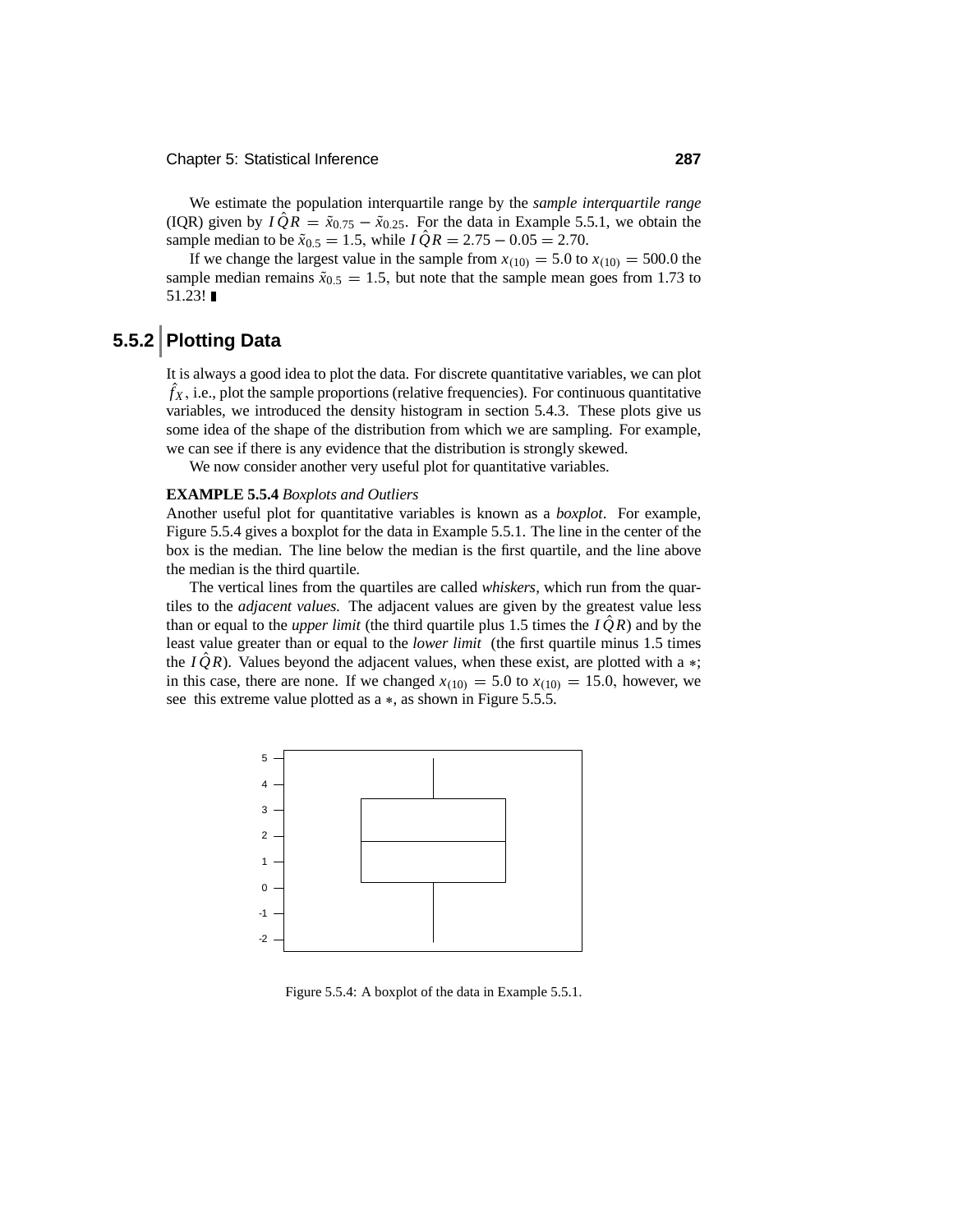

Figure 5.5.5: A boxplot of the data in Example 5.5.1, changing  $x_{(10)} = 5.0$  to  $x_{(10)} = 15.0$ .

Points outside the upper and lower limits, and thus plotted by <sup>∗</sup>, are commonly referred to as *outliers*. An outlier is a value that is extreme with respect to the rest of the observations. Sometimes outliers occur because a mistake has been made in collecting or recording the data, but they also occur simply because we are sampling from a long-tailed distribution. It is often difficult to ascertain which is the case in a particular application, but each such observation should be noted. We have seen in Example 5.5.3 that outliers can have a big impact on statistical analyses. Their effects should be recorded when reporting the results of a statistical analysis.

For categorical variables, it is typical to plot the data in a bar chart, as described in the next example.

#### **EXAMPLE 5.5.5** *Bar Charts*

For categorical variables, we code the values of the variable as equispaced numbers and then plot constant-width rectangles (the bars) over these values so that the height of the rectangle over a value equals the proportion of times that value is assumed. Such a plot is called a *bar chart*. Note that the values along the *x*-axis are only labels and not to be treated as numbers that we can do arithmetic on, etc.

For example, suppose we take a simple random sample of 100 students and record their favorite flavor of ice cream (from amongst four possibilities), obtaining the results given in the following table.

| Flavor              | Count | Proportion |
|---------------------|-------|------------|
| Chocolate           | 42    | 0.42       |
| Vanilla             | 28    | 0.28       |
| <b>Butterscotch</b> | 22    | 0.22       |
| Strawberry          |       | 0.08       |

Coding Chocolate as 1, Vanilla as 2, Butterscotch as 3, and Strawberry as 4, Figure 5.5.6 presents a bar chart of these data. It is typical for the bars in these charts not to touch.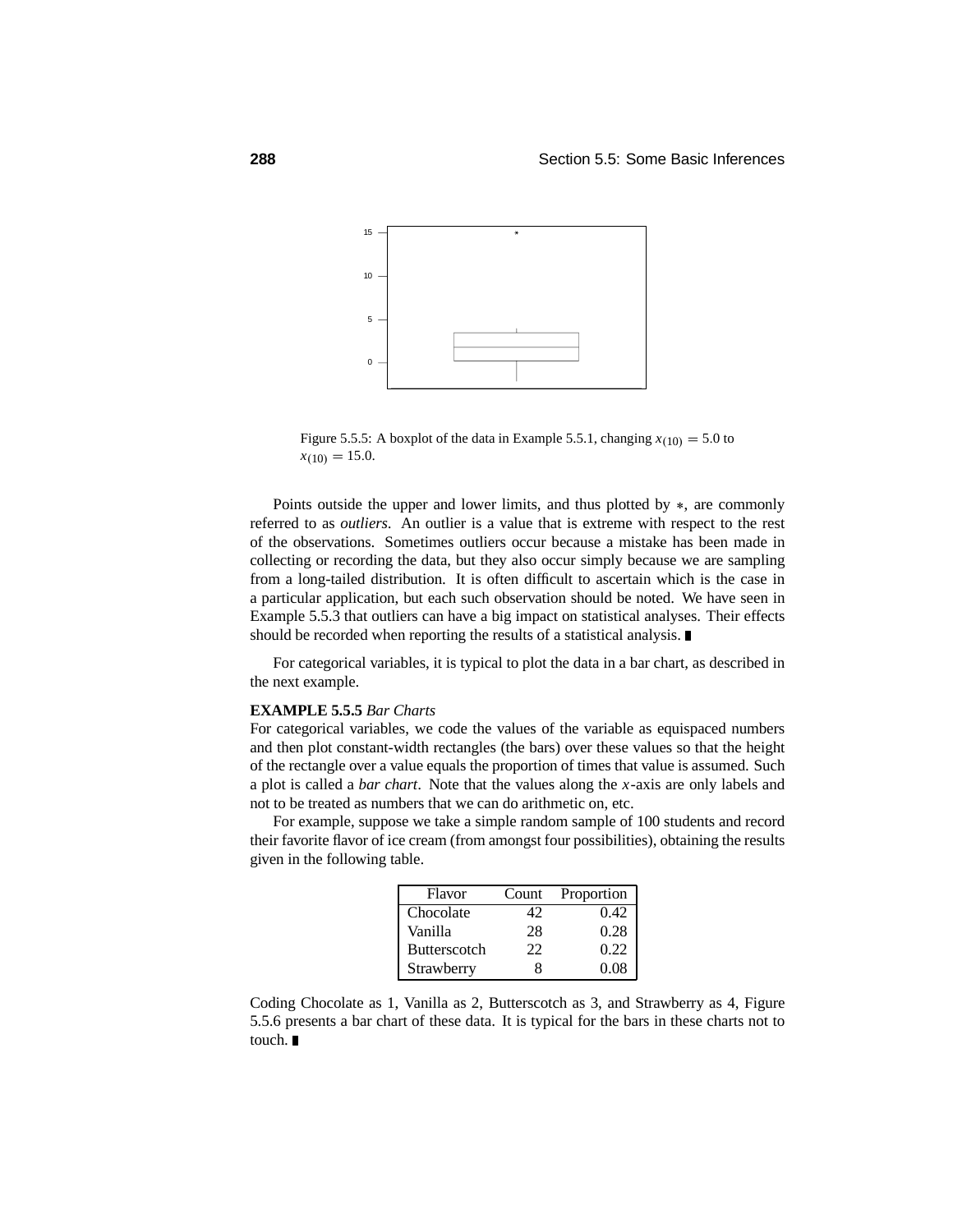

Figure 5.5.6: A bar chart for the data of Example 5.5.5.

### **5.5.3 Types of Inference**

Certainly quoting descriptive statistics and plotting the data are methods used by a statistician to try to learn something about the underlying population distribution. There are difficulties with this approach, however, as we have just chosen these methods based on intuition. Often it is not clear which descriptive statistics we should use. Furthermore, these data summaries make no use of the information we have about the true population distribution as expressed by the statistical model, namely,  $f_X \in \{f_\theta : \theta \in \Omega\}$ . Taking account of this information leads us to develop a theory of statistical inference, i.e., to specify how we should combine the model information together with the data to make inferences about population quantities. We will do this in Chapters 6, 7, and 8, but first we discuss the types of inferences that are commonly used in applications.

In Section 5.2, we discussed three types of inference in the context of a known probability model as specified by some density or probability function *f*. We noted that we might want to do any of the following concerning an unobserved response value *s*.

(i) Predict an unknown response value *s* via a prediction *t*.

(ii) Construct a subset *C* of the sample space *S* that has a high probability of containing an unknown response value *s*.

(iii) Assess whether or not  $s_0 \in S$  is a plausible value from the probability distribution specified by *f*.

We refer to (i), (ii), and (iii) as *inferences* about the unobserved *s*. The examples of Section 5.2 show that these are intuitively reasonable concepts.

In a statistical application, we do not know *f*; we know only that  $f \in \{f_\theta : \theta \in \Omega\}$ , and we observe the data *s*. We are uncertain about which candidate  $f_{\theta}$  is correct, or, equivalently, which of the possible values of  $\theta$  is correct.

As mentioned in Section 5.5.1, our primary goal may be to determine not the true  $f_{\theta}$ , but some characteristic of the true distribution such as its mean, median, or the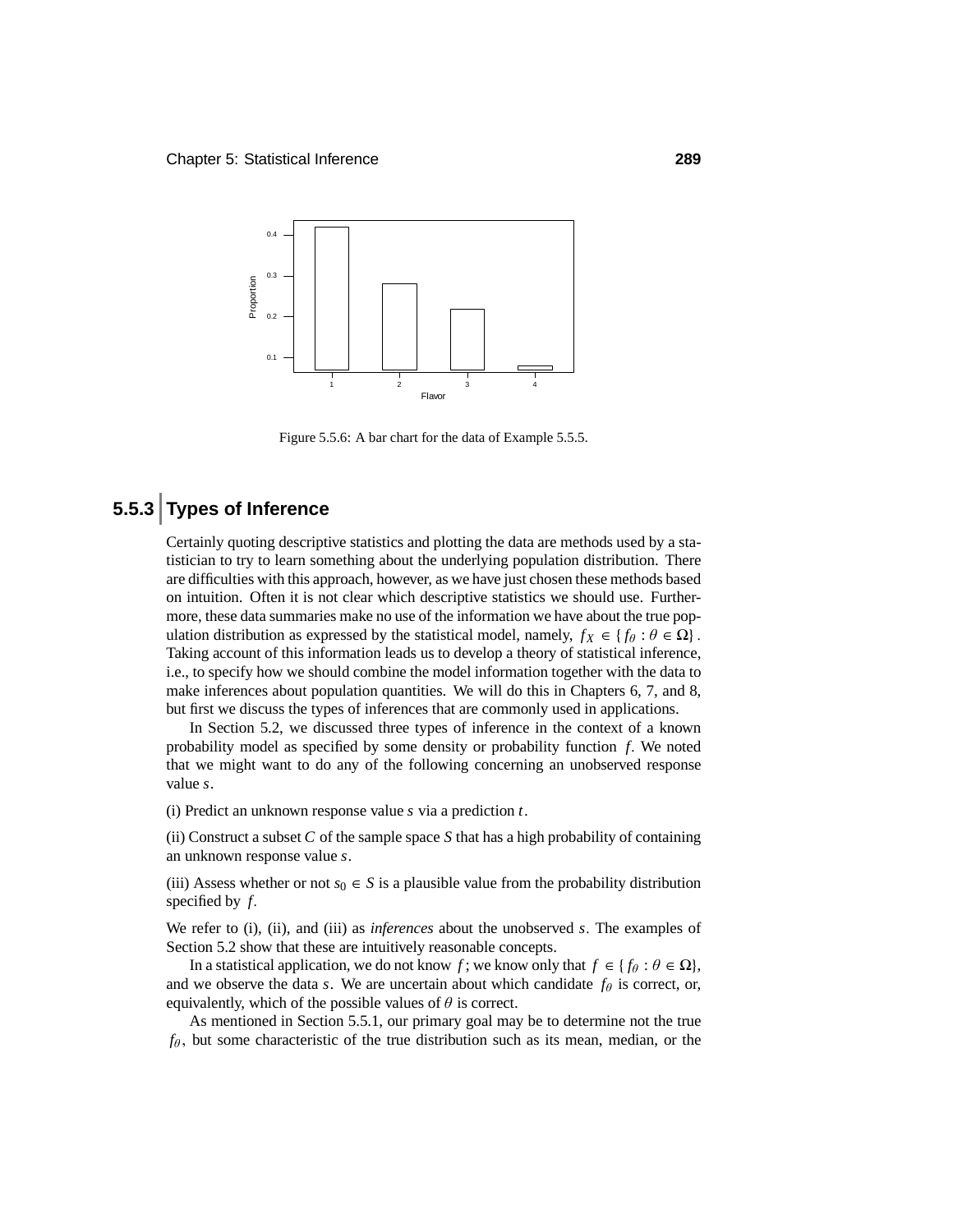value of the true distribution function  $F$  at a specified value. We will denote this characteristic of interest by  $\psi(\theta)$ . For example, when the characteristic of interest is the mean of the true distribution of a continuous random variable, then

$$
\psi(\theta) = \int_{-\infty}^{\infty} x f_{\theta}(x) \, dx.
$$

Alternatively, we might be interested in  $\psi(\theta) = F_{\theta}^{-1}(0.5)$ , the median of the distribution of a random variable with distribution function given by  $F_{\theta}$ .

Different values of  $\theta$  lead to possibly different values for the characteristic  $\psi(\theta)$ . After observing the data *s*, we want to make inferences about what the correct value is. We will consider the three types of inference for  $\psi(\theta)$ .

(i) Choose an estimate  $T(s)$  of  $\psi(\theta)$ , referred to as the *problem of estimation*.

(ii) Construct a subset  $C(s)$  of the set of possible values for  $\psi(\theta)$  that we believe contains the true value, referred to as the problem of *credible region* or *confidence region* construction.

(iii) Assess whether or not  $\psi_0$  is a plausible value for  $\psi(\theta)$  after having observed *s*, referred to as the problem of *hypothesis assessment*.

So estimates, credible or confidence regions, and hypothesis assessment are examples of types of inference. In particular, we want to construct estimates  $T(s)$  of  $\psi(\theta)$ , construct credible or confidence regions  $C(s)$  for  $\psi(\theta)$ , and assess the plausibility of a hypothesized value  $\psi_0$  for  $\psi(\theta)$ .

The *problem of statistical inference* entails determining how we should combine the information in the model { $f_{\theta}$  :  $\theta \in \Omega$ } and the data *s* to carry out these inferences about  $\psi(\theta)$ .

A very important statistical model for applications is the location-scale normal model introduced in Example 5.3.4. We illustrate some of the ideas discussed in this section via that model.

#### **EXAMPLE 5.5.6** *Application of the Location-Scale Normal Model*

Suppose the following simple random sample of the heights (in inches) of 30 students has been collected.

|  | $\begin{array}{ rrrrrrrrrrrrrrrrrrrrrrrrrrrrrrrrrrrrrrrr} \hline 64.9 & 61.4 & 66.3 & 64.3 & 65.1 & 64.4 & 59.8 & 63.6 & 66.5 & 65.0 \\\hline \end{array}$ |  |                                                                                                     |  |  |
|--|------------------------------------------------------------------------------------------------------------------------------------------------------------|--|-----------------------------------------------------------------------------------------------------|--|--|
|  |                                                                                                                                                            |  | $\begin{bmatrix} 64.9 & 64.3 & 62.5 & 63.1 & 65.0 & 65.8 & 63.4 & 61.9 & 66.6 & 60.9 \end{bmatrix}$ |  |  |
|  |                                                                                                                                                            |  |                                                                                                     |  |  |

The statistician believes that the distribution of heights in the population can be well approximated by a normal distribution with some unknown mean and variance, and she is unwilling to make any further assumptions about the true distribution. Accordingly, the statistical model is given by the family of  $N(\mu, \sigma^2)$  distributions, where  $\theta = (\mu, \sigma^2) \in \Omega = R^1 \times R^+$  is unknown.

Does this statistical model make sense, i.e., is the assumption of normality appropriate for this situation? The density histogram (based on 12 equal-length intervals from 59.5 to 71.5) in Figure 5.5.7 looks very roughly normal, but the extreme observation in the right tail might be some grounds for concern. In any case, we proceed as if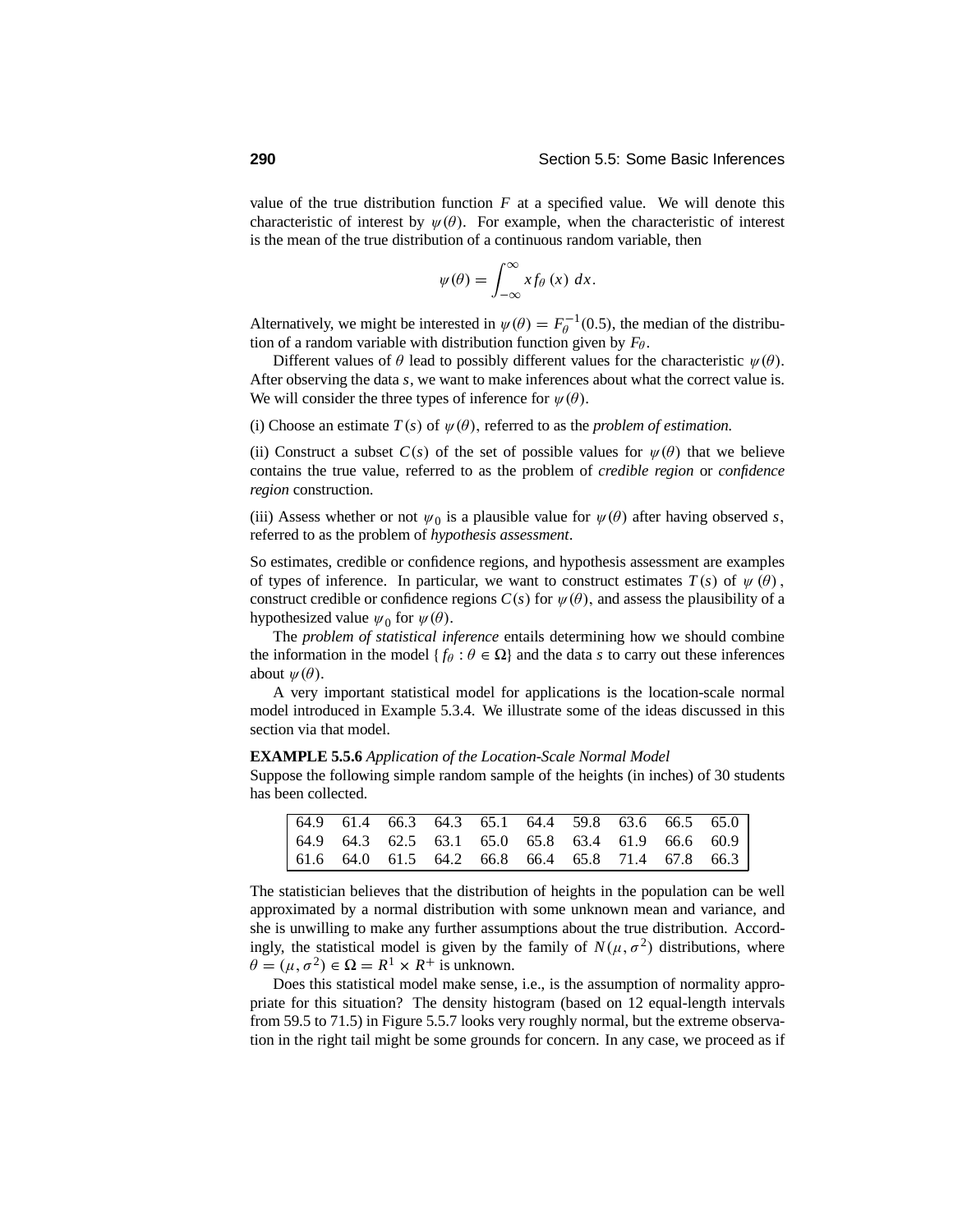this assumption is reasonable. In Chapter 9, we will discuss more refined methods for assessing this assumption.



Figure 5.5.7: Density histogram of heights in Example 5.5.6.

Suppose we are interested in making inferences about the population mean height, namely, the characteristic of interest is  $\psi(\mu, \sigma^2) = \mu$ . Alternatively, we might want to make inferences about the 90th percentile of this distribution, i.e.,  $\psi(\mu, \sigma^2) = x_{0.90} =$  $\mu + \sigma z_{0.90}$ , where  $z_{0.90}$  is the 90th percentile of the *N*(0, 1) distribution (when *X* ∼  $N(\mu, \sigma^2)$ , then  $P(X \le \mu + \sigma z_{0.90}) = P((X - \mu)/\sigma \le z_{0.90}) = \Phi(z_{0.90}) = 0.90$ . So 90% of the population under study have height less than *x*0.90, a value unknown to us because we do not know the value of  $(\mu, \sigma^2)$ . Obviously, there are many other characteristics of the true distribution about which we might want to make inferences.

Just using our intuition,  $T(x_1, \ldots, x_n) = \overline{x}$  seems like a sensible estimate of  $\mu$  and  $T(x_1,...,x_n) = \bar{x} + s z_{0.90}$  seems like a sensible estimate of  $\mu + \sigma z_{0.90}$ . To justify the choice of these estimates, we will need the theories developed in later chapters. In this case, we obtain  $\bar{x} = 64.517$ , and from (5.5.5) we compute  $s = 2.379$ . From Table D.2 we obtain  $z_{0.90} = 1.2816$ , so that

$$
\bar{x} + s z_{0.90} = 64.517 + 2.379 (1.2816) = 67.566.
$$

How accurate is the estimate  $\bar{x}$  of  $\mu$ ? A natural approach to answering this question is to construct a credible interval, based on the estimate, that we believe has a high probability of containing the true value of  $\mu$  and is as short as possible. For example, the theory in Chapter 6 leads to using confidence intervals for  $\mu$ , of the form

$$
[\bar{x} - sc, \bar{x} + sc]
$$

for some choice of the constant *c*. Notice that  $\bar{x}$  is at the center of the interval. The theory in Chapter 6 will show that, in this case, choosing  $c = 0.3734$  leads to what is known as a 0.95-confidence interval for  $\mu$ . We then take the half-length of this interval, namely,

$$
sc = 2.379(0.3734) = 0.888,
$$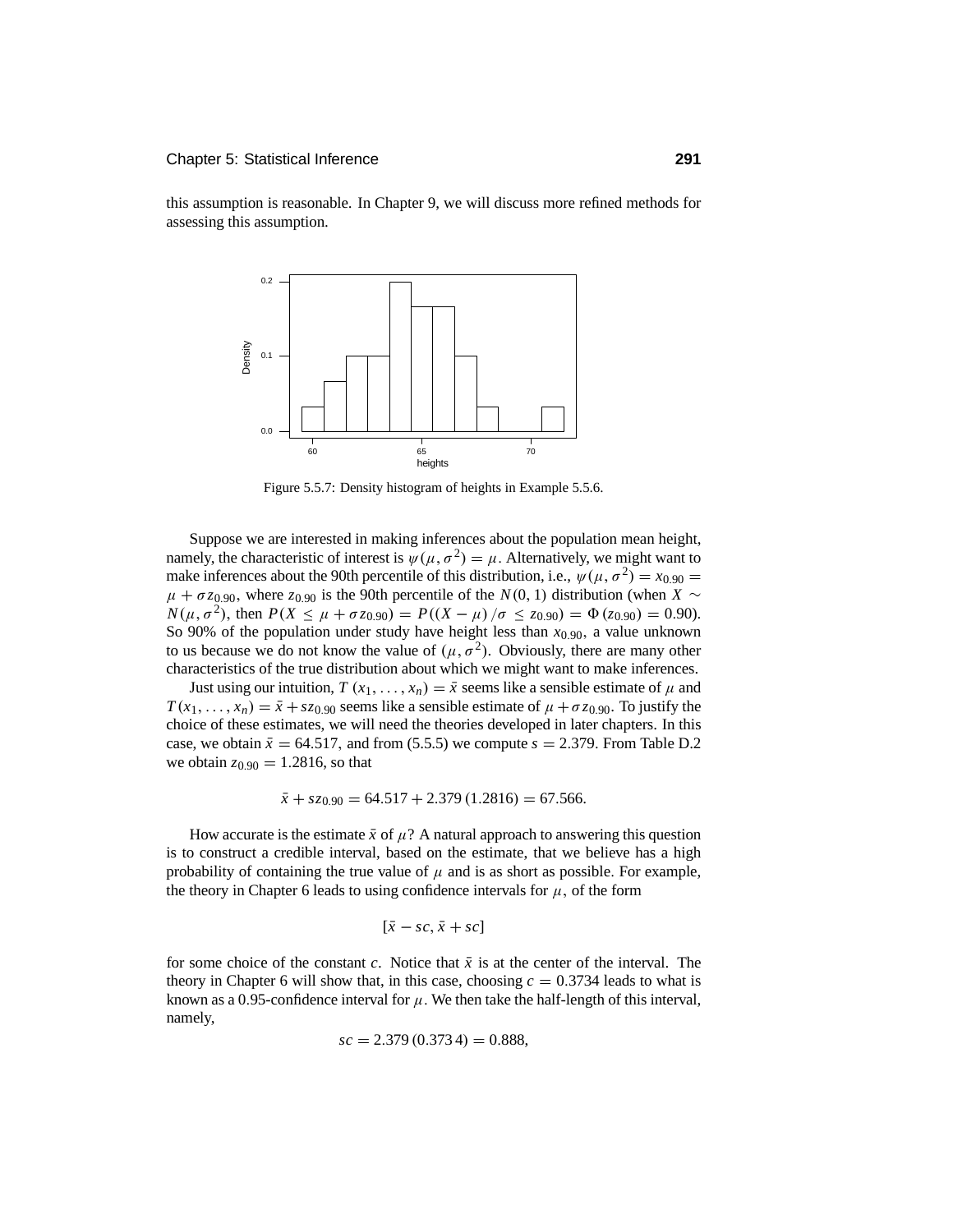as a measure of the accuracy of the estimate  $\bar{x} = 64.517$  of  $\mu$ . In this case, we have enough information to say that we know the true value of  $\mu$  to within one inch, at least with "confidence" equal to 0.95.

Finally, suppose we have a hypothesized value  $\mu_0$  for the population mean height. For example, we may believe that the mean height of the population of individuals under study is the same as the mean height of another population for which this quantity is known to equal  $\mu_0 = 65$ . Then, based on the observed sample of heights, we want to assess whether or not the value  $\mu_0 = 65$  makes sense. If the sample mean height  $\bar{x}$  is far from  $\mu_0$ , this would seem to be evidence against the hypothesized value. In Chapter 6, we will show that we can base our assessment on the value of

$$
t = \frac{\bar{x} - \mu_0}{s / \sqrt{n}} = \frac{64.517 - 65}{2.379 / \sqrt{30}} = -1.112.
$$

If the value of  $|t|$  is very large, then we will conclude that we have evidence against the hypothesized value  $\mu_0 = 65$ . We have to prescribe what we mean by *large* here, and we will do this in Chapter 6. It turns out that  $t = -1.112$  is a plausible value for *t*, when the true value of  $\mu$  equals 65, so we have no evidence against the hypothesis.

#### **Summary of Section 5.5**

- Descriptive statistics represent informal statistical methods that are used to make inferences about the distribution of a variable *X* of interest, based on an observed sample from this distribution. These quantities summarize characteristics of the observed sample and can be thought of as estimates of the corresponding unknown population quantities. More formal methods are required to assess the error in these estimates or even to replace them with estimates having greater accuracy.
- It is important to plot the data using relevant plots. These give us some idea of the shape of the population distribution from which we are sampling.
- There are three main types of inference: estimates, credible or confidence intervals, and hypothesis assessment.

#### **EXERCISES**

**5.5.1** Suppose the following data are obtained by recording *X*, the number of customers that arrive at an automatic banking machine during 15 successive one-minute time intervals.

|                | -1320   |  | $\sim$ 1.1 |  |
|----------------|---------|--|------------|--|
| $\blacksquare$ | 2 3 1 0 |  |            |  |

- (a) Record estimates of  $f_X(0)$ ,  $f_X(1)$ ,  $f_X(2)$ ,  $f_X(3)$ , and  $f_X(4)$ .
- (b) Record estimates of  $F_X(0)$ ,  $F_X(1)$ ,  $F_X(2)$ ,  $F_X(3)$ , and  $F_X(4)$ .
- (c) Plot  $\hat{f}_X$ .
- (d) Record the mean and variance.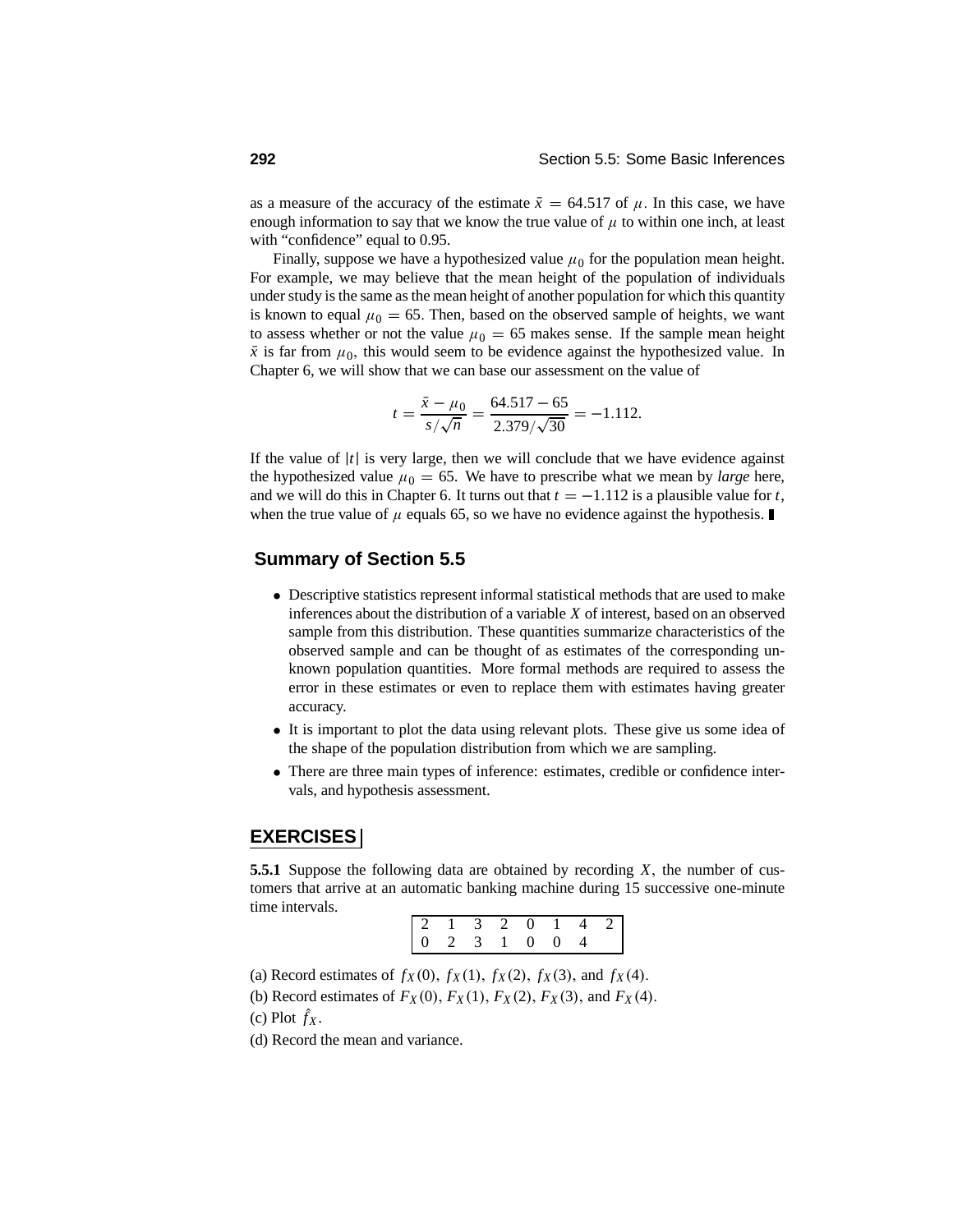#### Chapter 5: Statistical Inference **293**

(e) Record the median and IQR and provide a boxplot. Using the rule prescribed in Example 5.5.4, decide whether there are any outliers.

**5.5.2** Suppose the following sample of waiting times (in minutes) was obtained for customers in a queue at an automatic banking machine.

| $15 \quad 10$ |               | 2 3 1 0       |  |          | 451             |
|---------------|---------------|---------------|--|----------|-----------------|
|               | $\sim$ $\sim$ | $\mathcal{R}$ |  | $\sim$ 1 | $\sim$ 5 $\sim$ |

(a) Record the empirical distribution function.

(b) Plot  $\hat{f}_X$ .

(c) Record the mean and variance.

(d) Record the median and IQR and provide a boxplot. Using the rule given in Example 5.5.4, decide whether there are any outliers.

**5.5.3** Suppose an experiment was conducted to see whether mosquitoes are attracted differentially to different colors. Three different colors of fabric were used and the number of mosquitoes landing on each piece was recorded over a 15-minute interval. The following data were obtained.

|                    | Number of landings |
|--------------------|--------------------|
| Color 1            | 25                 |
| Color <sub>2</sub> | 35                 |
| Color 3            | 22                 |

(a) Record estimates of  $f_X(1)$ ,  $f_X(2)$ , and  $f_X(3)$  where we use *i* for color *i*.

(b) Does it make sense to estimate  $F_X(i)$ ? Explain why or why not.

(c) Plot a bar chart of these data.

**5.5.4** A student is told that his score on a test was at the 90th percentile in the population of all students who took the test. Explain exactly what this means.

**5.5.5** Determine the empirical distribution function based on the sample given below.

|  |  | $\begin{array}{cccc} 1.0 & -1.2 & 0.4 & 1.3 & -0.3 \\ -1.4 & 0.4 & -0.5 & -0.2 & -1.3 \\ 0.0 & -1.0 & -1.3 & 2.0 & 1.0 \\ 0.9 & 0.4 & 2.1 & 0.0 & -1.3 \end{array}$ |
|--|--|---------------------------------------------------------------------------------------------------------------------------------------------------------------------|

Plot this function. Determine the sample median, the first and third quartiles, and the interquartile range. What is your estimate of  $F(1)$ ?

**5.5.6** Consider the density histogram in Figure 5.5.8. If you were asked to record measures of location and spread for the data corresponding to this plot, what would you choose? Justify your answer.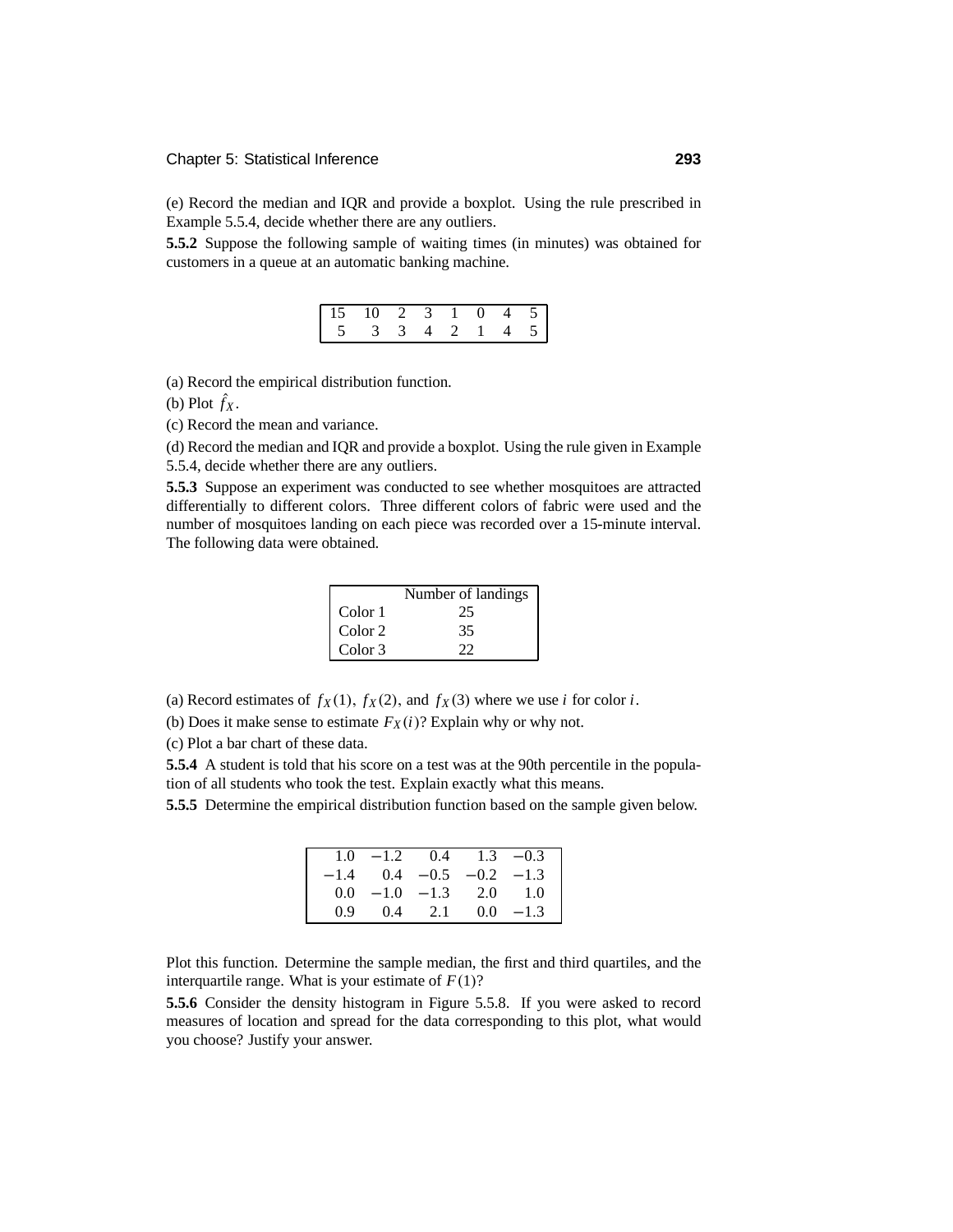

Figure 5.5.8: Density histogram for Exercise 5.5.6.

**5.5.7** Suppose that a statistical model is given by the family of  $N(\mu, \sigma_0^2)$  distributions where  $\theta = \mu \in R^1$  is unknown, while  $\sigma_0^2$  is known. If our interest is in making inferences about the first quartile of the true distribution, then determine  $\psi(\mu)$ .

**5.5.8** Suppose that a statistical model is given by the family of  $N(\mu, \sigma_0^2)$  distributions where  $\theta = \mu \in R^1$  is unknown, while  $\sigma_0^2$  is known. If our interest is in making inferences about the third moment of the distribution, then determine  $\psi(\mu)$ .

**5.5.9** Suppose that a statistical model is given by the family of  $N(\mu, \sigma_0^2)$  distributions where  $\theta = \mu \in R^1$  is unknown, while  $\sigma_0^2$  is known. If our interest is in making inferences about the distribution function evaluated at 3, then determine  $\psi(\mu)$ .

**5.5.10** Suppose that a statistical model is given by the family of  $N(\mu, \sigma^2)$  distributions where  $\theta = (\mu, \sigma^2) \in R^1 \times R^+$  is unknown. If our interest is in making inferences about the first quartile of the true distribution, then determine  $\psi(\mu, \sigma^2)$ .

**5.5.11** Suppose that a statistical model is given by the family of  $N(\mu, \sigma^2)$  distributions where  $\theta = (\mu, \sigma^2) \in R^1 \times R^+$  is unknown. If our interest is in making inferences about the distribution function evaluated at 3, then determine  $\psi(\mu, \sigma^2)$ .

**5.5.12** Suppose that a statistical model is given by the family of Bernoulli( $\theta$ ) distributions where  $\theta \in \Omega = [0, 1]$ . If our interest is in making inferences about the probability that two independent observations from this model are the same, then determine  $\psi(\theta)$ . **5.5.13** Suppose that a statistical model is given by the family of Bernoulli( $\theta$ ) distributions where  $\theta \in \Omega = [0, 1]$ . If our interest is in making inferences about the probability that in two independent observations from this model we obtain a 0 and a 1, then determine  $\psi(\theta)$ .

**5.5.14** Suppose that a statistical model is given by the family of Uniform $[0, \theta]$  distributions where  $\theta \in \Omega = (0, \infty)$ . If our interest is in making inferences about the coefficient of variation (see Exercise 5.3.5) of the true distribution, then determine  $\psi(\theta)$ . What do you notice about this characteristic?

**5.5.15** Suppose that a statistical model is given by the family of  $Gamma(\alpha_0, \beta)$  distributions where  $\theta = \beta \in \Omega = (0, \infty)$ . If our interest is in making inferences about the variance of the true distribution, then determine  $\psi(\theta)$ .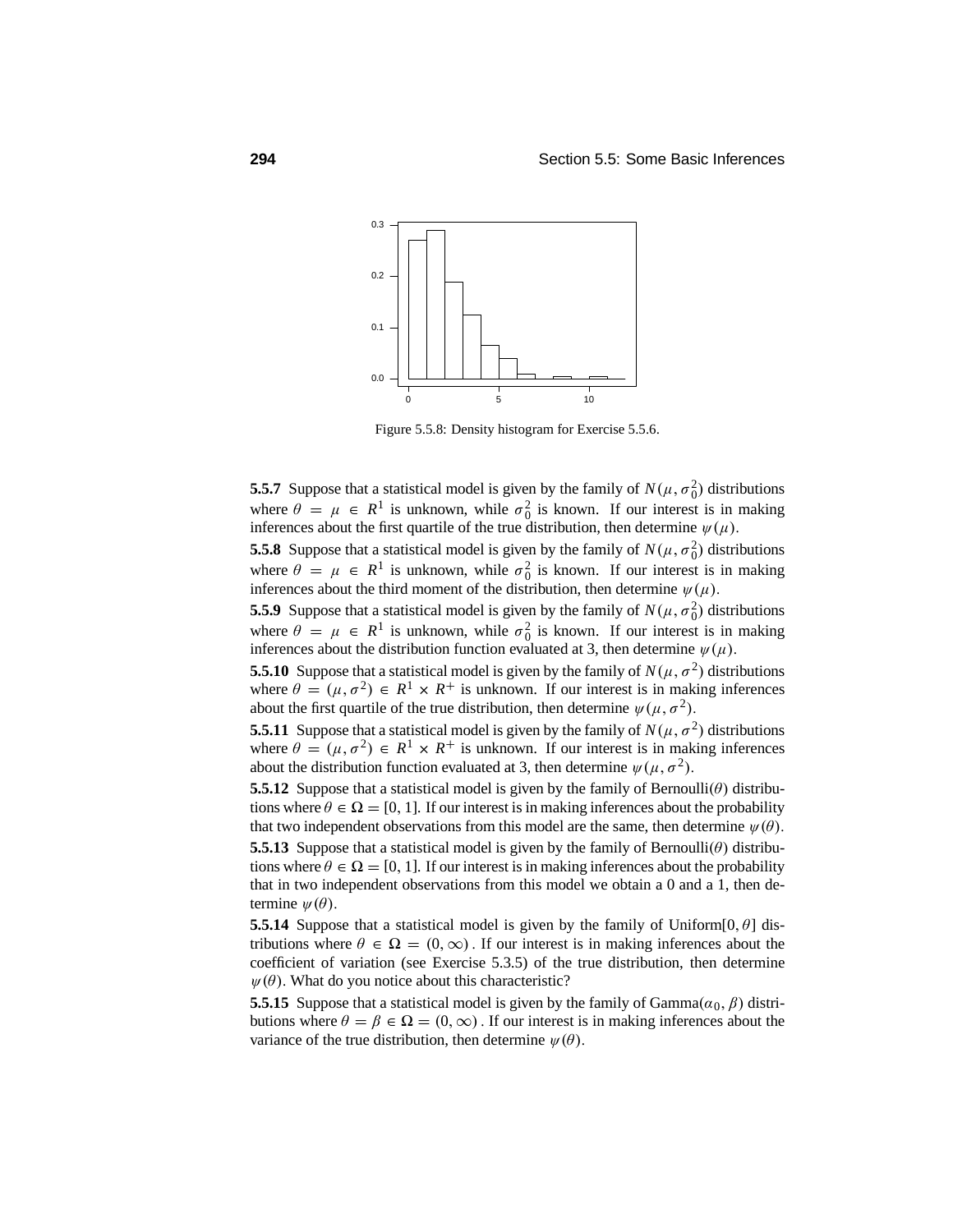Chapter 5: Statistical Inference **295**

#### **COMPUTER EXERCISES**

**5.5.16** Do the following based on the data in Exercise 5.4.5.

(a) Compute the order statistics for these data.

(b) Calculate the empirical distribution function at the data points.

(c) Calculate the sample mean and the sample standard deviation.

(d) Obtain the sample median and the sample interquartile range.

(e) Based on the histograms obtained in Exercise 5.4.5, which set of descriptive statistics do you feel are appropriate for measuring location and spread?

(f) Suppose the first data value was recorded incorrectly as 13.9 rather than as 3.9. Repeat parts (c) and (d) using this data set and compare your answers with those previously obtained. Can you draw any general conclusions about these measures? Justify your reasoning.

**5.5.17** Do the following based on the data in Example 5.5.6.

(a) Compute the order statistics for these data.

(b) Plot the empirical distribution function (only at the sample points).

(c) Calculate the sample median and the sample interquartile range and obtain a boxplot. Are there any outliers?

(d) Based on the boxplot, which set of descriptive statistics do you feel are appropriate for measuring location and spread?

(e) Suppose the first data value was recorded incorrectly as 84.9 rather than as 64.9. Repeat parts (c) and (d) using this data set and see whether any observations are determined to be outliers.

**5.5.18** Generate a sample of 30 from an  $N(10, 2)$  distribution and a sample of 1 from an *N*(30, 2) distribution. Combine these together to make a single sample of 31.

(a) Produce a boxplot of these data.

(b) What do you notice about this plot?

(c) Based on the boxplot, what characteristic do you think would be appropriate to measure the location and spread of the distribution? Explain why.

**5.5.19** Generate a sample of 50 from a  $\chi^2(1)$  distribution.

(a) Produce a boxplot of these data.

(b) What do you notice about this plot?

(c) Based on the boxplot, what characteristic do you think would be appropriate to measure the location and spread of the distribution? Explain why.

**5.5.20** Generate a sample of 50 from an  $N(4, 1)$  distribution. Suppose your interest is in estimating the 90th percentile  $x_{0,9}$  of this distribution and we pretend that  $\mu = 4$  and  $\sigma = 1$  are unknown.

(a) Compute an estimate of *x*0.<sup>9</sup> based on the appropriate order statistic.

(b) Compute an estimate based on the fact that  $x_{0.9} = \mu + \sigma z_{0.9}$  where  $z_{0.9}$  is the 90th percentile of the  $N(0, 1)$  distribution.

(c) If you knew, or at least were willing to assume, that the sample came from a normal distribution, which of the estimates in parts (a) or (b) would you prefer? Explain why.